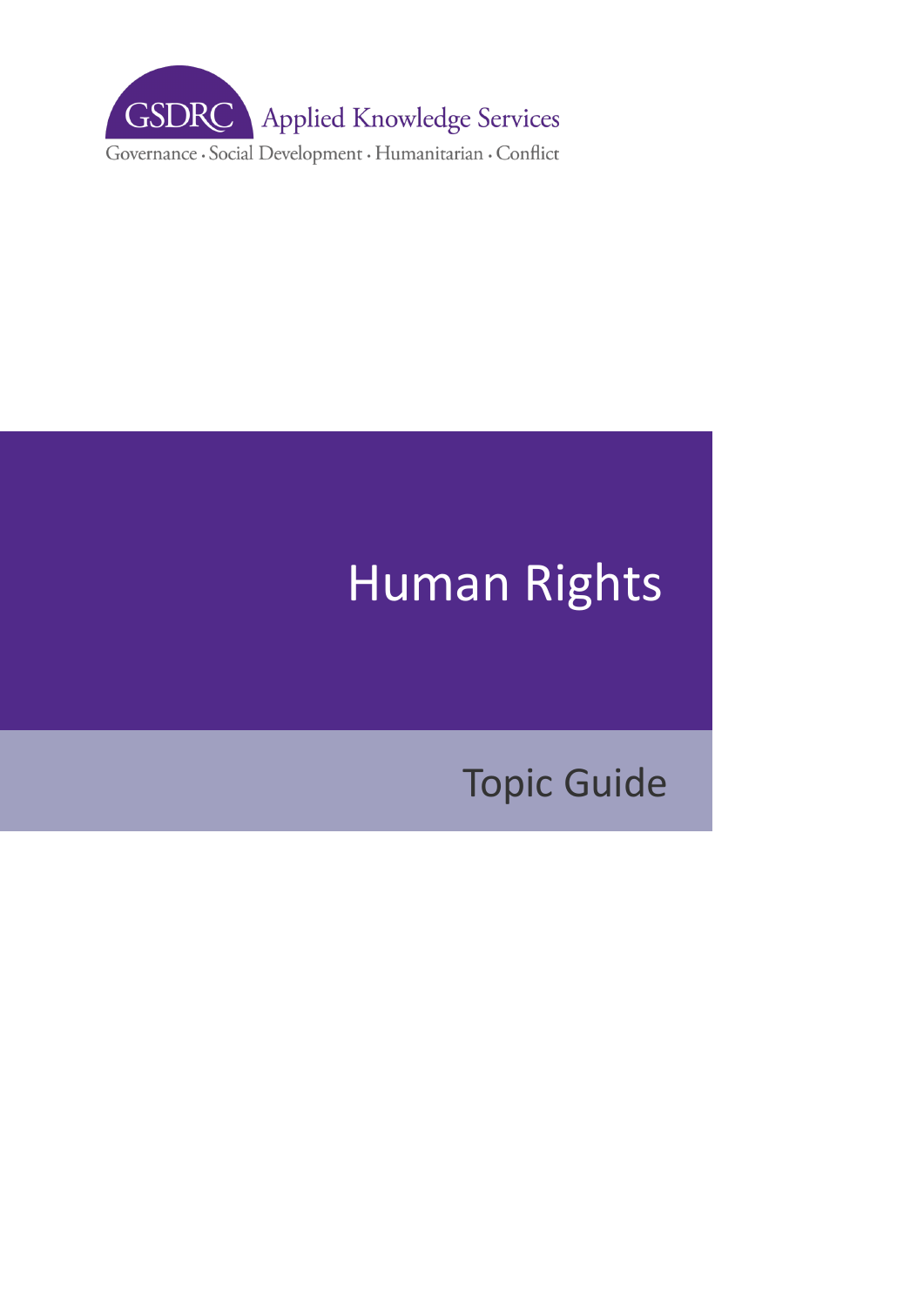## **About this topic guide**

This topic guide provides an introduction to the interactions and links between human rights and international development. Human rights are increasingly visible in international development language, policies and programmes. Human rights, and the principles they are based on, are argued to improve the effectiveness of development programmes. But beyond that, a human rights framework is seen as essential for poverty reduction because it seeks to address the multiple rights denials that cause and shape poverty.

Human rights approaches combine international, regional and national legal frameworks with a focus on individuals and context-specific struggles for rights. Human rights can also be defined collectively, most commonly by indigenous peoples. Approaches to promoting human rights can therefore involve both 'bottom up' empowerment and 'top down' strengthening of accountability institutions. They also require efforts to tackle structural inequalities caused by exclusion, discrimination and unequal power relations.

This guide introduces the international human rights framework, 'rights-based approaches to development', and the policies of various donors and NGOs. It explores how human rights can enhance policy and practice in various development sectors, and examines the relationship between rights, social exclusion and discrimination. The guide uses parallel vocabulary. For the legal aspects of human rights, it employs the controlled vocabulary used in international law. For rights-based approaches and development policy, it uses the language of development agencies.

This topic guide was originally prepared by Jo Crichton, updated by Huma Haider in 2011, and further updated by Ellie Chowns and Evie Browne in 2015. The GSDRC appreciates the contributions of Rosalind Eyben at the Institute of Development Studies, Katarina Tomasevski at Lund University, John Spall at the International Development Department, University of Birmingham, and Sylvia Bluck at the Department for International Development.

## **About the GSDRC**

The GSDRC is a partnership of research institutes, think-tanks and consultancy organisations with expertise in governance, social development, humanitarian and conflict issues. We provide applied knowledge services on demand and online. Our specialist research team supports a range of international development agencies, synthesising the latest evidence and expert thinking to inform policy and practice.

Governance and Social Development Resource Centre (GSDRC) International Development Department, College of Social Sciences University of Birmingham, UK **[www.gsdrc.org](http://www.gsdrc.org/)** 

#### © DFID Crown Copyright 2015

Licensed under the Open Government Licence[: www.nationalarchives.gov.uk/doc/open-government-licence](http://www.nationalarchives.gov.uk/doc/open-government-licence)  The views expressed in this report are those of the author, and do not necessarily reflect the opinions of GSDRC, its partner agencies or DFID.

Suggested citation: Chrichton, J., Haider, H., Chowns, E. & Browne, E. (2015). *Human rights: Topic guide*. Birmingham, UK: GSDRC, University of Birmingham.

Supported by:



## **UNIVERSITYOF BIRMINGHAM**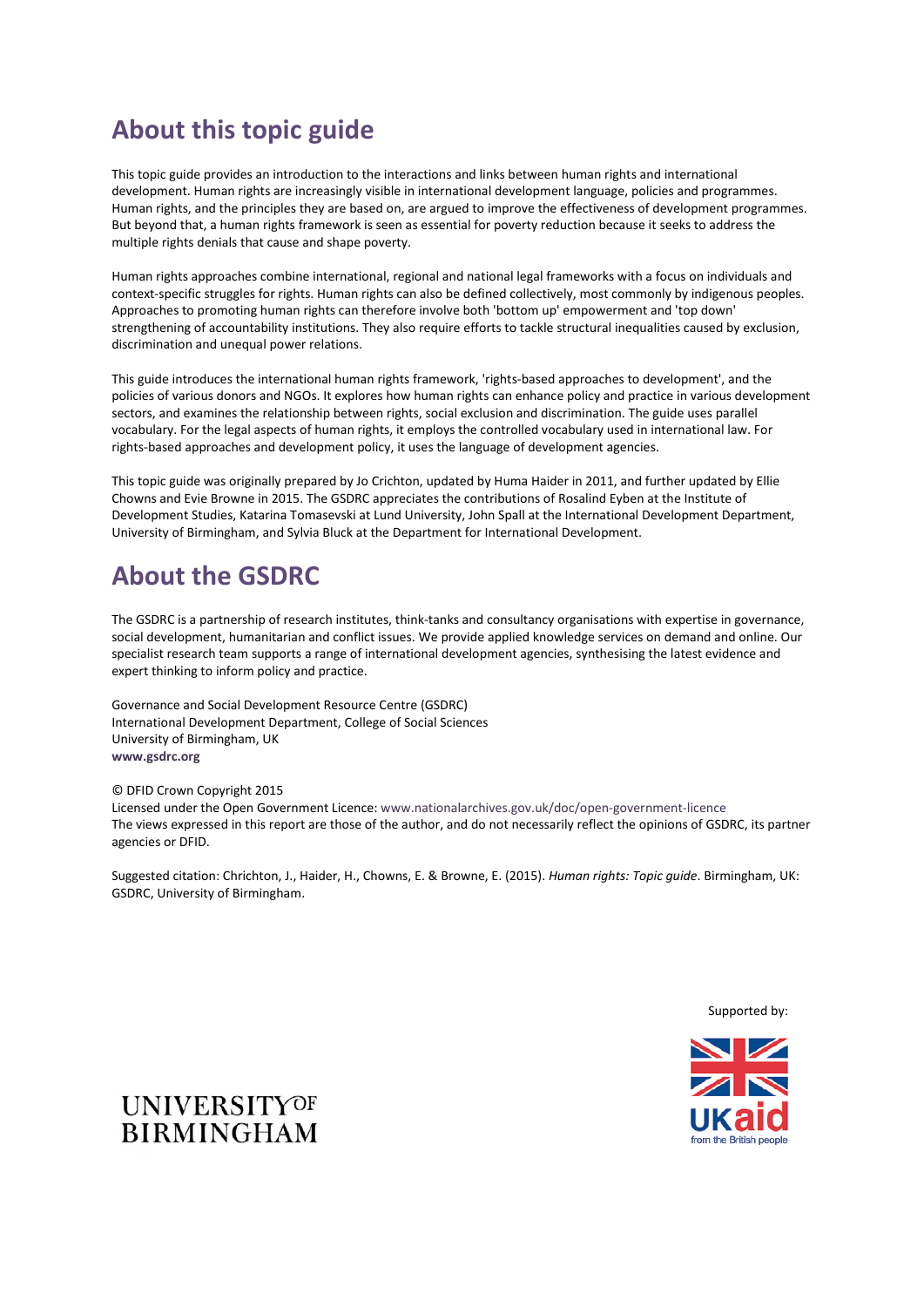## **Contents**

| Human rights - overview                                              | $\mathbf{1}$ |
|----------------------------------------------------------------------|--------------|
| Human rights legal framework                                         | 3            |
| Rights-based approaches                                              | 5            |
| Donor policy and practice                                            | 9            |
| Rights and the private sector, growth, labour, PFMA and information  | 15           |
| Rights and migration, livelihoods, housing, land and property        | 19           |
| Rights and health, water and sanitation                              | 23           |
| Rights and education, justice, social protection and the environment | 28           |
| Rights, groups and discrimination                                    | 32           |
| Rights, conflict and fragile states                                  | 39           |
| Rights monitoring and indicators                                     | 42           |
| Other online resources                                               | 46           |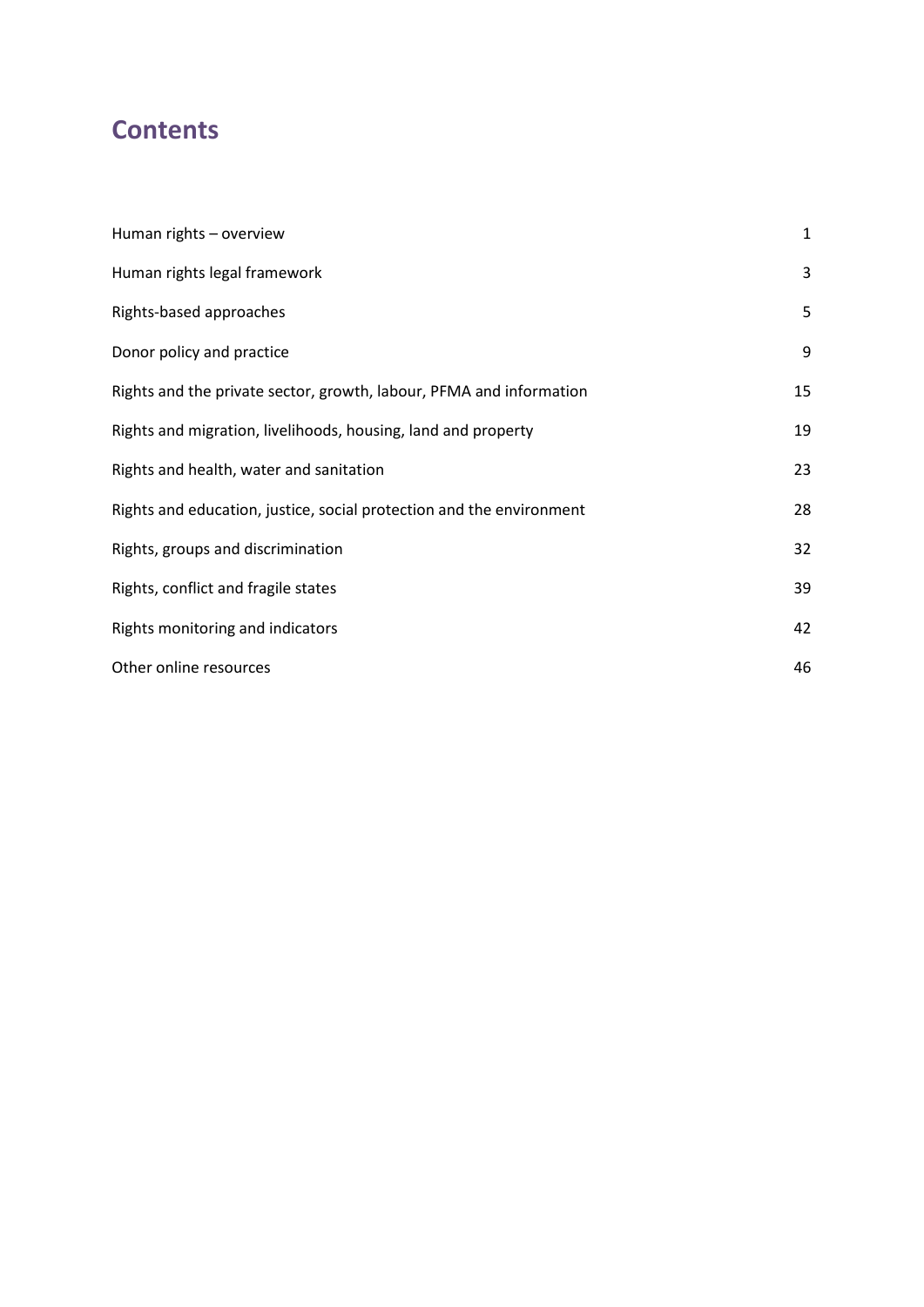## <span id="page-3-0"></span>**Human rights – overview**

Contemporary discussions about human rights and their role in international development are born out of a vast philosophical tradition that cuts across a number of disciplines such as law, anthropology, politics, sociology and theology. An understanding of how and why human rights approaches can be applied to international development requires an appreciation of these theoretical underpinnings. 'Human rights' can be understood from a number of perspectives: as natural entitlements that are beyond dispute and in accordance with 'natural' or 'moral' law; as a deliberative concept arising out of societal agreement that attempts to establish mutual-co-existence; as a way of redressing injustices and changing the status quo through protest; and as a concept that only exists discursively, i.e. at the level of analytical discussion.

**Dembour, M. B. (2010). What are human rights? Four schools of thought.** *Human Rights Quarterly***,** *32***(1), 1-20**  [http://muse.jhu.edu/journals/human\\_rights\\_quarterly/v032/32.1.dembour.html](http://muse.jhu.edu/journals/human_rights_quarterly/v032/32.1.dembour.html)

#### **Donnelly, J. (2013).** *Universal human rights in theory and practice.* **Cornell University Press.**

[http://books.google.co.uk/books?id=3gVCY1P7e4MC&printsec=frontcover#v=onepage&q&f=false](http://books.google.co.uk/books?id=3gVCY1P7e4MC&printsec=frontcover%23v=onepage&q&f=false) This, the third edition of a widely-cited book, aims to explicate and defend an account of human rights as universal rights. Donnelly takes an interdisciplinary approach, using insights from history, philosophy, law, and political science to build his case that, while human rights are historically specific and contingent, they are nonetheless universal. Chapters include an extended survey of multilateral human rights regimes, and another on bilateral foreign policy. Contemporary issues

addressed include humanitarian intervention against genocide, and human rights, democracy and development.

## **Rights, poverty and development**

On what conceptual ground do human rights lie? How is the link between human rights and development assistance established and maintained? Recent years have seen increased emphasis on placing human rights at the centre of poverty reduction. This has been translated into support for the participation of the poor in their development (for instance in the formulation of Poverty Reduction Strategy Papers), as well as an articulation of poverty-related deprivations in terms of human rights violations. There are however different types of human rights, which have been seen as competing. A popular argument is that civil and political (CP) rights should be prioritised over economic, social and cultural (ESC) rights. This can cause problems, for it places the state at the centre of the human rights discourse, when in many instances it is not viable for human rights to be upheld by a state either due to their transnational nature or the capacity of state institutions. It also relegates basic socioeconomic needs that rights-holders may consider most pressing as being secondary considerations.

#### **Hunt, P., Nowak, M., & Osmani, S. (2004). Human rights and poverty reduction: A conceptual framework. Geneva: Office of the High Commissioner for Human Rights.**

#### <http://www.ohchr.org/Documents/Publications/PovertyReductionen.pdf>

What is a human rights approach to poverty reduction? This paper is part of the UN's efforts to integrate human rights into its work. It argues that attention to human rights helps to ensure that the concerns of poor people are central to the formulation of Poverty Reduction Strategies (PRSs).

Amartya Sen's ground-breaking conceptual work on freedoms and capabilities sheds light on the moral and political reasoning behind rights. Both rights and entitlements to capabilities are understood as having a mutually-reinforcing relationship which enriches the lives and freedoms of people. However, the concept of universally-applicable human rights is problematic and has been met with criticism for imposing normative standards upon distinct cultures. While it is suggested that cultural differences erode the applicability of human rights, one counter argument suggests that human rights can and must become culturally legitimate by being adequately tailored to different contexts.

#### **Sen, A. (2000). Human rights and human development. In UNDP (Ed.),** *Human development report 2000* **(chapter 1). New York: Oxford University Press.**

#### <http://hdr.undp.org/en/content/human-development-report-2000>

Are the concepts of human rights and human development similar enough to be complementary? Are they diverse enough to enrich each other? Amartya Sen argues that human rights and development are indeed mutually compatible. He shows that the promotion of human development and the fulfilment of human rights share a common motivation: enriching the lives and freedoms of ordinary people. The combination of the two perspectives gives us something that neither can provide alone.

#### **Sen, A. (2005). Human rights and capabilities.** *Journal of Human Development***,** *6***(2), 151-66.**

[http://www2.unicef.org/socialpolicy/files/Human\\_Rights\\_and\\_Capabilities.pdf](http://www2.unicef.org/socialpolicy/files/Human_Rights_and_Capabilities.pdf) 

Can human rights be understood as entitlements to capabilities? Should an overarching list of capabilities be compiled? How can we ascertain the content of human rights and capabilities when values diverge so much across borders and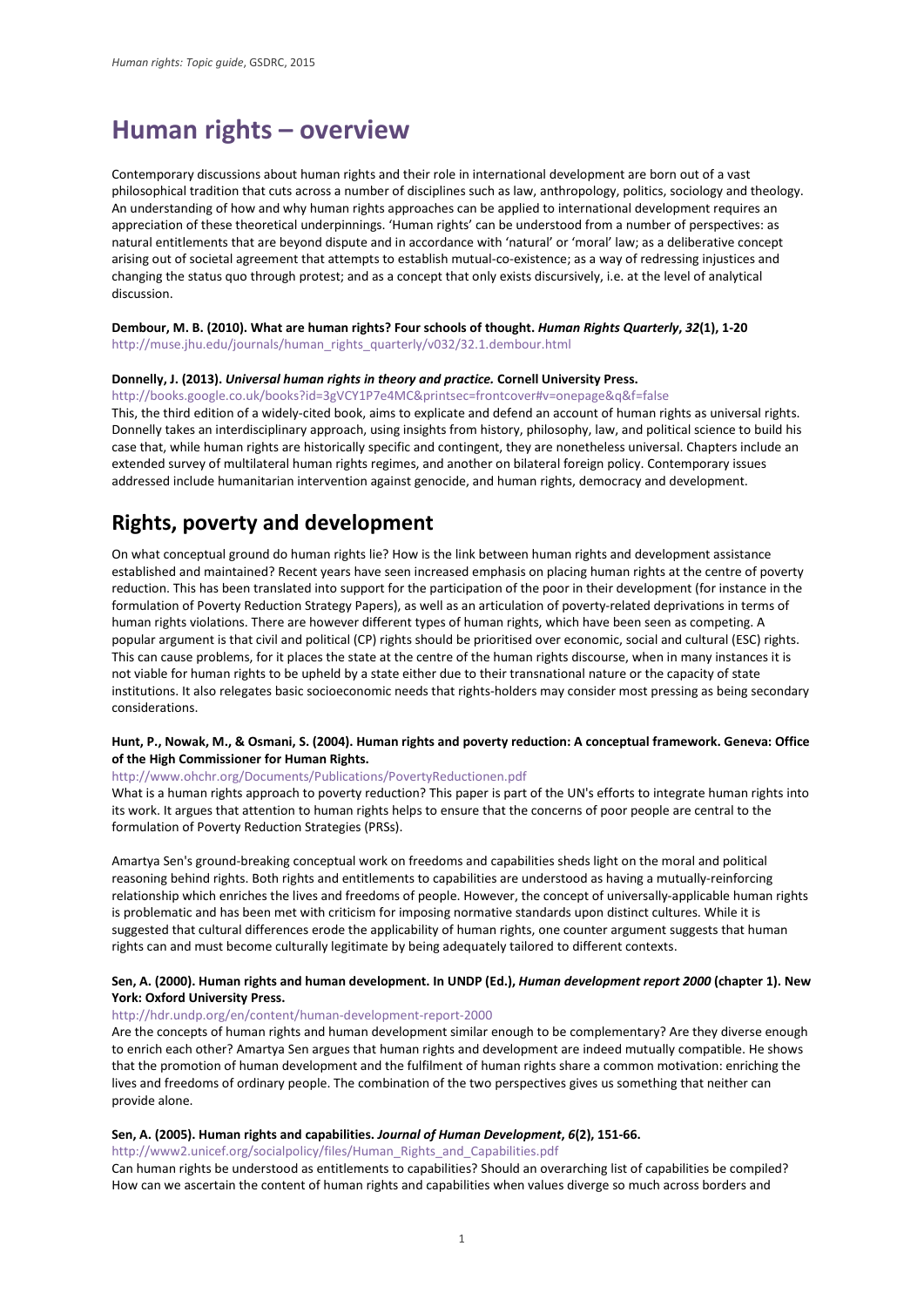communities? This article discusses the relationship between human rights and capabilities and seeks to answer these questions. It argues that neither of these two concepts should be subsumed within the other.

### **UNFPA. (2008). Negotiating culture: Building support for human rights. In** *The state of world population 2008: Reaching common ground: Culture, gender and human rights* **(chapter 2). United Nations Population Fund.**

<http://www.unfpa.org/publications/state-world-population-2008>

How can support for human rights be enhanced within local cultures? This chapter suggests that human rights can become ingrained through 'cultural legitimacy'. Culturally sensitive approaches cannot promise immediate and predictable results, but they can provide effective tools for understanding the relationships between human rights and cultures and tackling oppression. Changes fundamental to human development, which require full realisation of human rights, depend on serious and respectful engagement with cultures.

The 'right to development' forms part of international United Nations policy documents adopted with a majority vote from member states. But it is contested. It is opposed by certain governments, and it does not form part of international law. It has generally received little attention in the policy and practice of governments and development agencies.

The OHCHR website provides information on the 'right to development': <http://www.ohchr.org/EN/Issues/Development/Pages/DevelopmentIndex.aspx>

#### **OHCHR. (2013).** *Realizing the right to development: Essays in commemoration of 25 years of the United Nations declaration on the right to development***. Geneva: OHCHR.**

<http://www.ohchr.org/EN/Issues/Development/Pages/RTDBook.aspx>

The year 2011 marked the twenty-fifth anniversary of the UN's adoption of the 'right to development' (R2D). This book draws together thirty-three individually authored chapters that together situate the R2D in the wider context of its emergence; deepen understanding of its relevance to specific groups such as women and indigenous people; explore the institutions and frameworks that shape international cooperation on rights and development; and discuss strategies for implementing the right to development, as well as the challenges of monitoring and evaluating progress.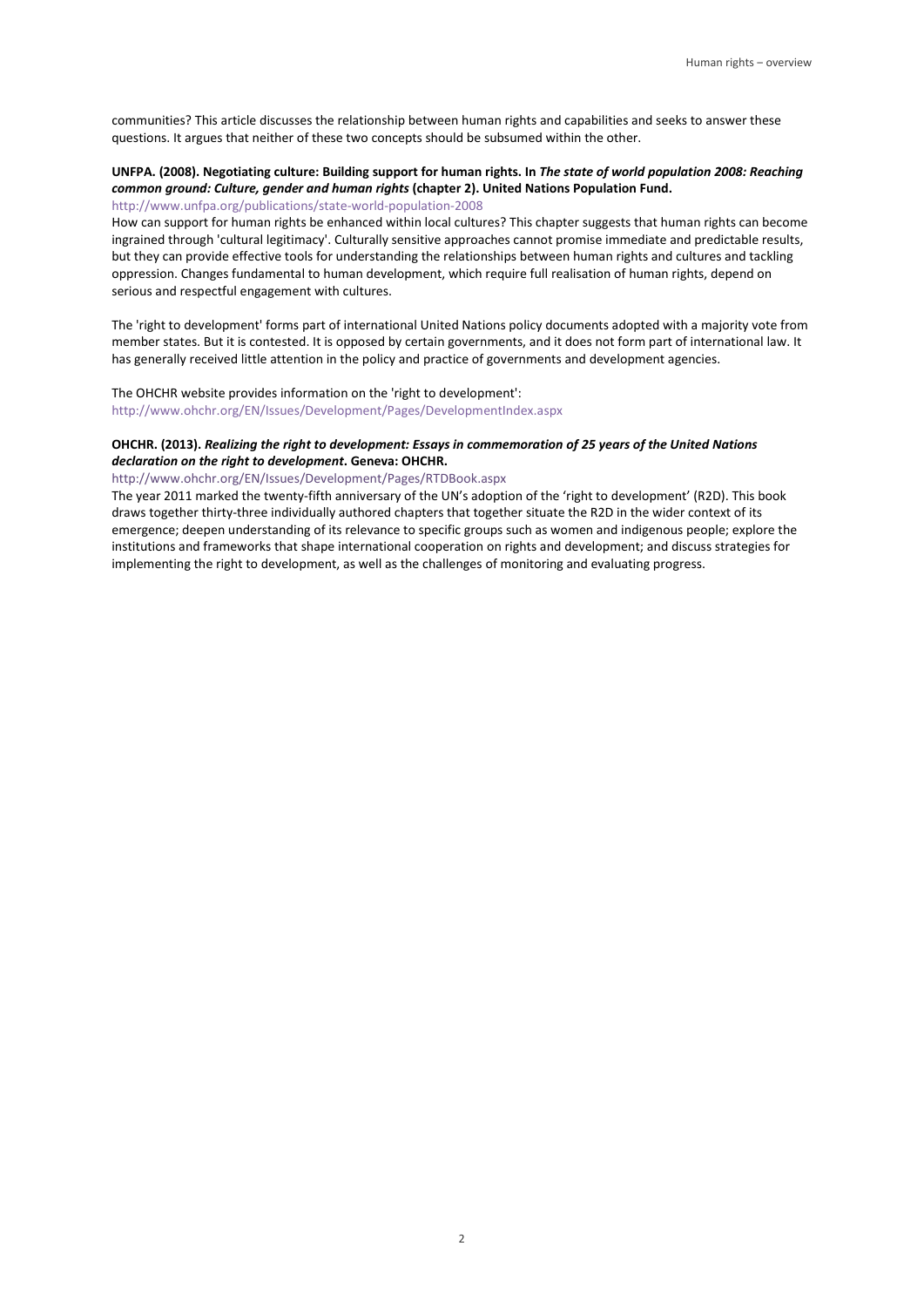## <span id="page-5-0"></span>**Human rights legal framework**

In international law, human rights obligations are those that states have undertaken by signing treaties, which are then ratified by national parliaments and enacted through changing the state's practice. The 1948 Universal Declaration on [Human Rights](http://www.un.org/en/documents/udhr/) is by far the most widely accepted definition of human rights, encompassing civil and political as well as economic, social and cultural rights, all sharing the principles of universality and indivisibility. Its principles have subsequently been further developed in a range of international human rights instruments, some of which have been accepted by most states, others not. These instruments define specific standards for women, children, disabled persons, migrant workers and other vulnerable groups, as well as collective rights for minorities and indigenous groups. Human rights are also defined in the many treaties generated by the International Labour Organisation (ILO) since its creation in 1919.

The human rights framework is designed to be a legally, politically and morally binding set of principles for governments. A distinction must be made between legally binding treaties, covenants, statutes, protocols and conventions, and political statements such as declarations and principles. The UN human rights system also involves a series of organs and institutions designed to promote these rights, including treaty monitoring bodies and special mechanisms.

The Office of the High Commissioner for Human Rights has produced a series of online fact sheets which provide an accessible introduction to the various aspects of the international human rights system. <http://www.ohchr.org/EN/PublicationsResources/Pages/FactSheets.aspx>

## **International human rights instruments**

This section introduces the core human rights treaties or instruments generated within the United Nations.

Factsheet on the UN treaty system <http://www.ohchr.org/Documents/Publications/FactSheet30Rev1.pdf>

[The International Bill of Human Rights](http://www.ohchr.org/Documents/Publications/FactSheet2Rev.1en.pdf) consists of the Universal Declaration of Human Rights, the International Covenant on Economic, Social and Cultural Rights, and the International Covenant on Civil and Political Rights and its two Optional **Protocols** 

Universal Declaration of Human Rights <http://www.un.org/en/documents/udhr/>

International Covenant on Economic, Social and Cultural Rights (ICESCR) <http://www.ohchr.org/EN/ProfessionalInterest/Pages/CESCR.aspx>

International Covenant on Civil and Political Rights (ICCPR) <http://www.ohchr.org/EN/ProfessionalInterest/Pages/CCPR.aspx>

In addition to the Declaration of Human Rights, there are nine core human rights treaties which lay out in more detail what these rights mean. These include the ICESCR and ICCPR, mentioned above, and the following seven conventions. The conventions vary in status, as some have been ratified by many more countries than others.

- International Convention on the Elimination of All Forms of Racial Discrimination (ICERD) <http://www.ohchr.org/EN/ProfessionalInterest/Pages/CERD.aspx>
- Convention on the Elimination of All Forms of Discrimination against Women (CEDAW) <http://www.ohchr.org/EN/ProfessionalInterest/Pages/CEDAW.aspx>
- Convention Against Torture and other Cruel, Inhuman or Degrading Treatment or Punishment (CAT) <http://www.ohchr.org/EN/ProfessionalInterest/Pages/CAT.aspx>
- Convention on the Rights of the Child (CRC) <http://www.ohchr.org/EN/ProfessionalInterest/Pages/CRC.aspx>
- International Convention on the Protection of the Rights of all Migrant Workers & Members of their Families (ICMW)
- <http://www.ohchr.org/EN/ProfessionalInterest/Pages/CMW.aspx> Convention on the Rights of Persons with Disabilities (CRPD) <http://www.ohchr.org/EN/HRBodies/CRPD/Pages/ConventionRightsPersonsWithDisabilities.aspx>
- International Convention for the Protection of All Persons from Enforced Disappearance (CED) <http://www.ohchr.org/EN/HRBodies/CED/Pages/ConventionCED.aspx>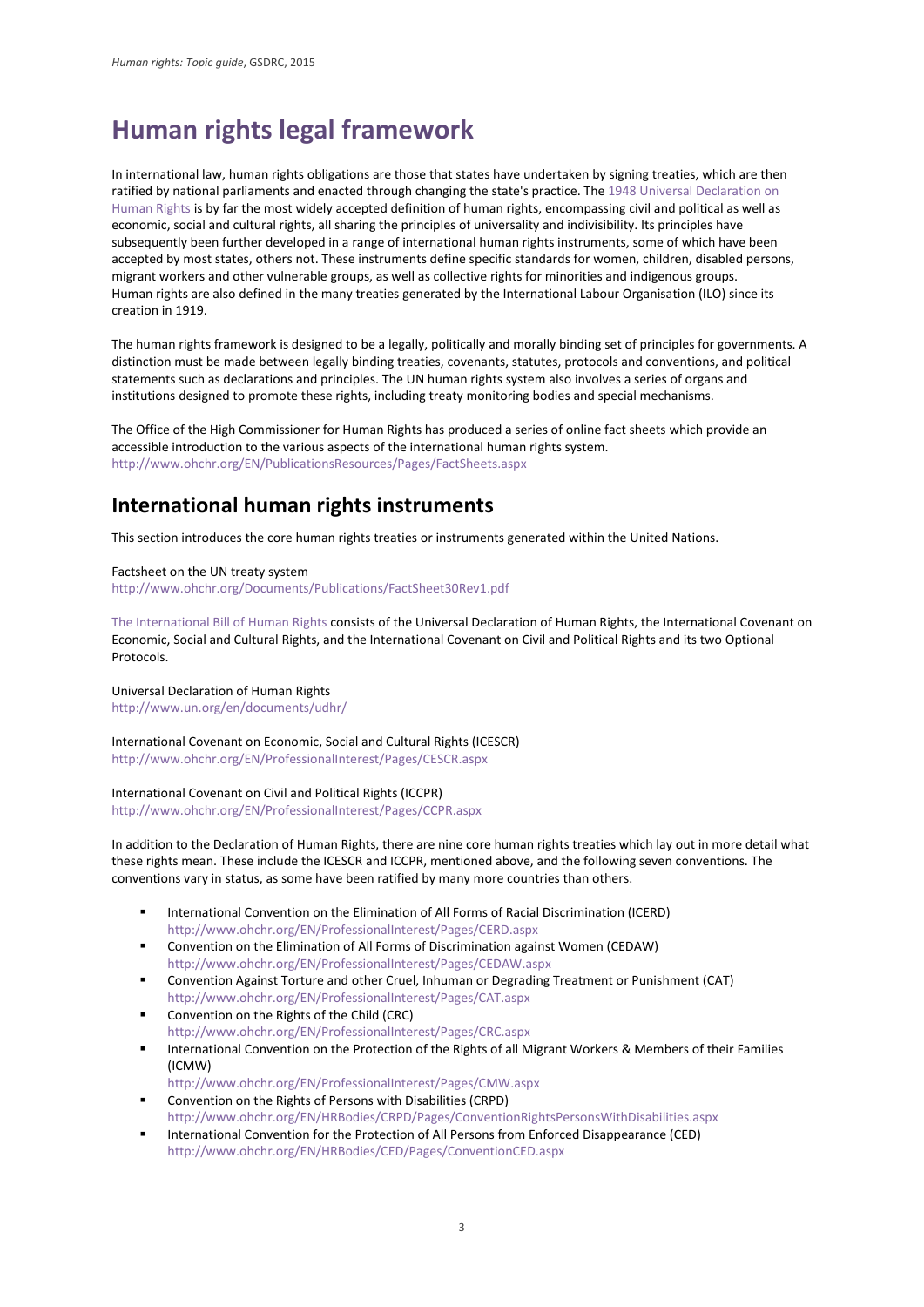Other human rights instruments include:

- OHCHR page on International Law:<http://www.ohchr.org/EN/ProfessionalInterest/Pages/InternationalLaw.aspx> There are many more universal human rights instruments and political declarations on a wide range of issues that are relevant to international development. The website of the Office of the High Commissioner for Human Rights provides links to the full text and ratification status of many of these instruments.
- ILO Labour Standards[: http://www.ilo.org/global/standards/lang--en/index.htm](http://www.ilo.org/global/standards/lang--en/index.htm) Since its creation in 1919, the International Labour Organisation (ILO) has generated almost 200 treaties. These treaties lay down basic standards on labour-related issues ranging from child labour to indigenous rights. The international labour standards laid out in these treaties, and the mechanisms for their enforcement, can be accessed on the ILO website.
- ILO Declaration on Fundamental Principles and Rights at Work: <http://www.ilo.org/declaration/thedeclaration/lang--en/> The ILO launched a Declaration on Fundamental Principles and Rights at Work in 1998, which reasserts the labour standards laid out in ILO treaties.

## **International treaty monitoring bodies**

International human rights are protected by core international structures and organisations developed to promote and protect human rights. This includes the United Nations Office of the High Commissioner for Human Rights, treaty-based human rights committees, and the ILO's systems for enforcing labour rights.

#### **Office of the High Commissioner for Human Rights (OHCHR):** <http://www.ohchr.org/>

The Office of the High Commissioner for Human Rights (OHCHR) is part of the UN Secretariat. It works to raise awareness of human rights and to promote them through dialogue, advice and technical assistance with member governments and other organisations.

Treaty-based human rights bodies are committees of independent experts elected by governments. They work in specific areas laid out by the particular treaty and monitor its implementation by the states that have ratified it. States that have ratified a treaty are required to periodically submit reports on progress to the relevant treaty committee. All the committees consider states' reports. In addition the HRC, CERD, CAT and CEDAW committees examine and decide on complaints.

 List of core international human rights instruments and their monitoring bodies: [http://www.ohchr.org/EN/ProfessionalInterest/Pages/CoreInstruments.aspx#](http://www.ohchr.org/EN/ProfessionalInterest/Pages/CoreInstruments.aspx)

## **Regional treaties**

Some regional organisations have also developed their own human rights systems, although these systems vary considerably. Further information on regional approaches to enshrining human rights at regional level can be found below.

- African Commission on Human and Peoples' Rights <http://www.achpr.org/>
- African Union <http://www.au.int/>
- Inter-American Commission on Human Rights <http://www.oas.org/en/iachr/default.asp>
- Inter-American Court of Human Rights <http://www.corteidh.or.cr/>
- European Court of Human Rights <http://www.echr.coe.int/Pages/home.aspx?p=home>
- **European Committee of Social Rights** [http://www.coe.int/t/dghl/monitoring/socialcharter/ECSR/ECSRdefault\\_en.asp](http://www.coe.int/t/dghl/monitoring/socialcharter/ECSR/ECSRdefault_en.asp)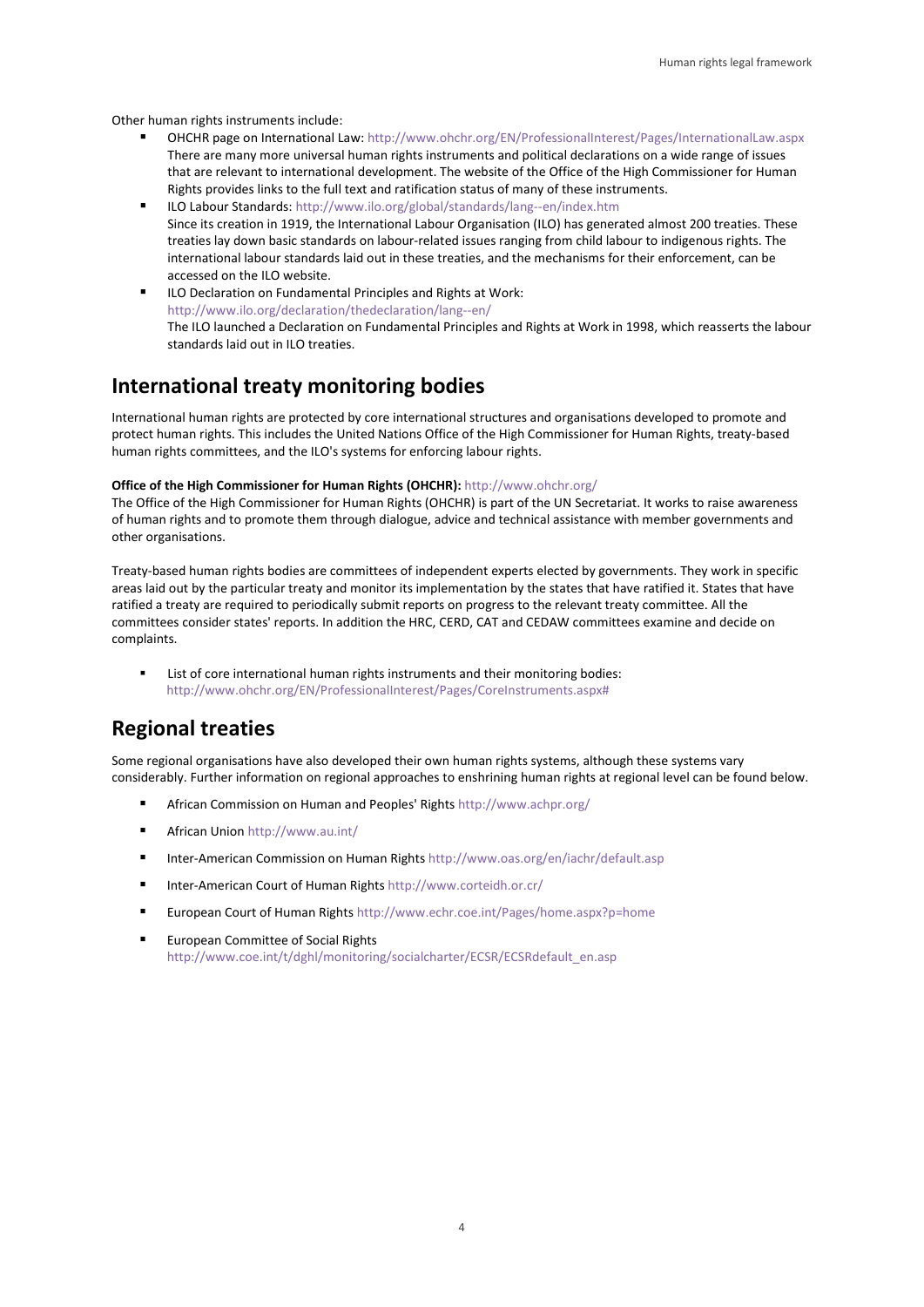## <span id="page-7-0"></span>**Rights-based approaches**

The adoption of rights-based approaches (RBAs) in development work – that is, approaches that are informed and guided by the framework of international human rights law, and the values that underpin it – has had a significant impact on the ways in which development agencies operate. RBAs emphasise the centrality of power relations, and the core principles of participation, accountability and non-discrimination. RBAs draw attention to the responsibility of duty-bearers to uphold human rights, and seek to support rights-holders to claim their rights.

#### **Gauri, V., & Gloppen, S. (2012).** *Human rights-based approaches to development: Concepts, evidence, and policy* **(World Bank Policy Research Working Paper 5938). Washington, DC: World Bank.**

#### <http://dx.doi.org/10.1596/1813-9450-5938>

This paper reviews empirical evidence on the benefits, risks, and limitations of human rights-based approaches to development (HRBAs). Four types of rights-based approaches are identified: global compliance based on international and regional treaties; human rights-based programming on the part of donors and governments; rights talk; and legal mobilisation. The latter is increasing in frequency and scope in several countries, and exhibits appealing attributes such as inclusiveness and deliberative quality. However, there are potential problems with this form of human rights based mobilisation, including middle class capture, the potential counter-majoritarianism of courts, and difficulties in compliance.

#### **Uvin, P. (2004). A rights-based approach to development. In** *Human rights and development* **(pp. 122-166). Bloomfield: Kumarian Press.**

#### [https://www.rienner.com/title/Human\\_Rights\\_and\\_Development](https://www.rienner.com/title/Human_Rights_and_Development)

How can the rights-based approach (RBA) change how development is 'done', and help practitioners do things better on the ground? RBAs have often been seen as primarily rhetorical and as offering little in hard content. This chapter outlines what the RBA means in practice, and how this differs from current practice. It argues that human rights, when deeply integrated with the practice of development, can be a powerful addition and correction to the development enterprise.

#### **Magesan, A. (2013, May**)**. Human rights treaty ratification of aid receiving countries.** *World Development***,** *45***, 175-188.**  <http://dx.doi.org/10.1016/j.worlddev.2012.11.003>

Does ratification of international human rights treaties affect aid receipts and / or domestic human rights institutions? This paper uses statistical analysis to examine the empirical relationship between foreign aid, human rights, and participation in the United Nations Human Rights Treaties (HRT), using a sample of 83 countries from the period 1972-2006. HRT participation has a significant positive effect on a country's foreign aid receipts, but precipitates a decline in domestic human rights institutions. The results suggest that rewarding participation in international human rights agreements with foreign aid is detrimental to human rights in recipient countries.

#### **Nyamu-Musembi, C., & Cornwall, A. (2004).** *What is the rights-based approach all about? Perspectives from*

*international development agencies* **(IDS Working Paper no. 234). Brighton: Institute for Development Studies.**  [http://www.ids.ac.uk/publication/what-is-the-rights-based-approach-all-about-perspectives-from-international](http://www.ids.ac.uk/publication/what-is-the-rights-based-approach-all-about-perspectives-from-international-development-agencies)[development-agencies](http://www.ids.ac.uk/publication/what-is-the-rights-based-approach-all-about-perspectives-from-international-development-agencies) 

Are rights-based approaches transformative, or merely a new development fashion? What are the implications for donors of adopting them? This paper analyses rights-based approaches in international NGOs, multilateral and bilateral donors. Done well, these approaches can help agencies better achieve development outcomes by moving them away from unreflective patronage to better partnership with and empowerment of beneficiaries.

#### **Grugel, J., & Piper, N. (2009). Do rights promote development?** *Global Social Policy***,** *9***(1), 79-98.**

#### <http://gsp.sagepub.com/content/9/1/79.abstract>

How do human rights impact on development? Are rights-based agendas useful for addressing issues of social and economic exclusion experienced by the poor? This article suggests that while the promotion of rights has become intertwined with development, the evidence of their effect on development policy is mixed. Many rights are difficult to put onto the agenda of states. Other arguments for development and justice are therefore also required, alongside sustained theoretical reflection on and engagement with the state.

#### **Vizard, P., Fukuda-Parr, S., & Elson, D. (2011). Introduction: The capability approach and human rights.** *Journal of Human Development and Capabilities***,** *12***(1), 1-22.**

#### <http://dx.doi.org/10.1080/19452829.2010.541728>

This article argues that the capability approach provides a useful applied framework for evaluating the human rights position of individuals and groups.

#### **Hickey, S., & Mitlin, D. (Eds.). (2009).** *Rights, wrongs and realities: Exploring the potential and pitfalls of rights-based approaches to development.* **Boulder, CO: Kumarian Press.**

[https://www.rienner.com/title/Rights\\_Based\\_Approaches\\_to\\_Development](https://www.rienner.com/title/Rights_Based_Approaches_to_Development)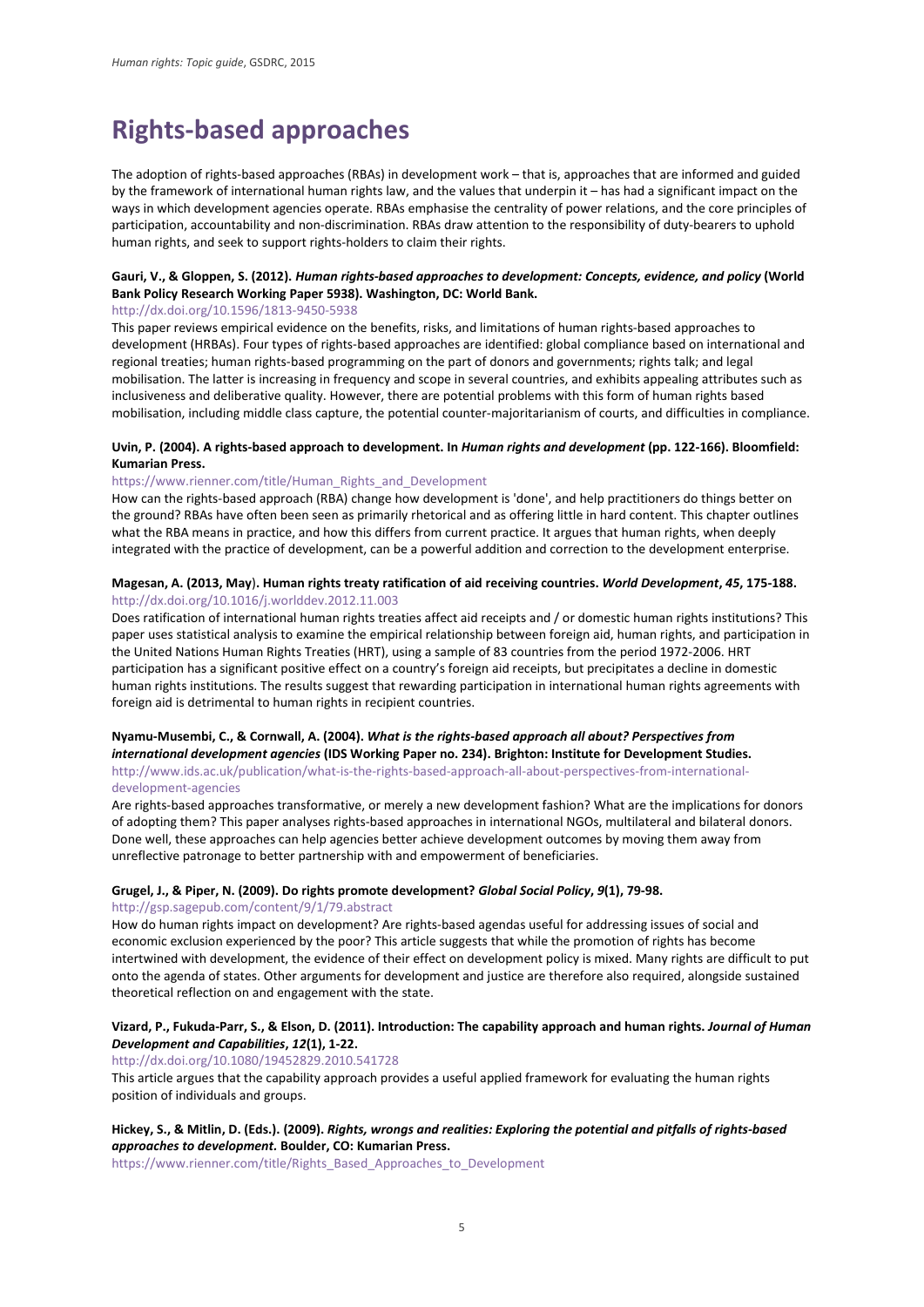This book brings together twelve chapters exploring five themes: the evolution of the rights based approach; identity, inclusion and non-discrimination; the interface between rights and collective and/or individual strategies for poverty reduction; the contribution of rights to strengthening the agency of the poor; and rights-based approaches enable agencies to be more effective in reaching low-income groups and addressing poverty.

## **Implications of RBA for development agencies**

What are the implications of RBAs for how development agencies function? A key discussion amongst researchers and policymakers about rights-based approaches centres on improving relationships and processes among donors, partners and recipients in order to realise pro-poor outcomes. Principally this implies improving domestic and international accountability mechanisms whereby donors and NGOs can be held to account, and considering the potential effects of interventions upon human rights. Another key area of debate is the relationship between rights-based approaches and results-based approaches, such as the Millennium Development Goals (MDGs).

#### **Langford, M., Sumner, A., & Yamin, A.E. (2013).** *Millennium development goals and human rights***. Cambridge University Press.**

#### [https://books.google.co.uk/books?id=XUuyAAAAQBAJ&lpg=PP1&pg=PP1#v=onepage&q&f=false](https://books.google.co.uk/books?id=XUuyAAAAQBAJ&lpg=PP1&pg=PP1%23v=onepage&q&f=false)

How should we understand the relationship between the MDGs and human rights from different perspectives? What has been the actual relationship between the MDGs and human rights in practice? And how can the two paradigms be integrated in the post-2015 development agenda? This edited book tackles these three questions with contributions from a wide range of authors.

#### *Aid relations and the politics of engagement*

Many rights-based approaches involve an understanding that denials of human rights are caused by and perpetuate inequality, discrimination and exclusion based on power relations. In order to successfully support the realisation of human rights, development efforts need to rest on an understanding of how unequal power relations underpin human rights denials, and how this is institutionalised through values, rules and practices. This approach involves a need to reform institutions and transform power relations through enhancing participation, inclusion and accountability, and through compelling organisations to fulfil their rights obligations.

In an international development context RBAs differ from international human rights law, which views rights denials as caused by the unwillingness or inability of governments to meet their human rights obligations. RBAs do also emphasise the primary obligations of governments in upholding human rights. However, they also examine the role of other actors in society, and use analysis of power relations and social and political change.

#### **Nielsen, R.A. (2013). Rewarding human rights? Selective aid sanctions against repressive states.** *International Studies Quarterly***,** *57***(4), 791-803.**

#### <http://dx.doi.org/10.1111/isqu.12049>

Do foreign aid donors use sanctions to punish repressive states, and if so, why? This study analyses data on bilateral foreign aid to 118 developing countries from 1981-2004. Results show that donors impose aid sanctions selectively: aid sanctions typically occur when repressive states do not have close political ties to aid donors, when violations have negative consequences for donors, and when violations are widely publicised.

#### **Piron, L-H. (2005). Human rights and poverty reduction: The role of human rights in promoting donor accountability. London: Overseas Development Institute**

<http://www.odi.org.uk/resources/download/1555.pdf>

#### **Eyben, R. (2004).** *Relationships matter for supporting change in favour of poor people* **(Lessons for change in policy and organisations no. 8). Brighton: Institute of Development Studies.**

#### <http://www.gsdrc.org/docs/open/AI5.pdf>

What role does influencing play in making pro poor change take place? Are current international donors spending too much time managing their budgets and not enough time managing relationships? This paper examines the role of organisational learning in improving the performance of international development organisations. A number of approaches are identified for agencies to influence processes that lead to positive changes in the lives of poor people.

#### **Brocklesby, M.A., Crawford, S., & Harding, M. (2005).** *Making Rights Real: The Politics of Engagement***. Workshop Report, 23-24 March 2005, London.**

#### <http://www.gsdrc.org/docs/open/SEC5.doc>

Rights based development is a people-centred approach to development based on the norms and standards of international human rights law. This report advocates a move beyond initial rights-based frameworks by focusing instead on the 'politics of engagement'. Donors and civil society actors should recognise the political nature of development and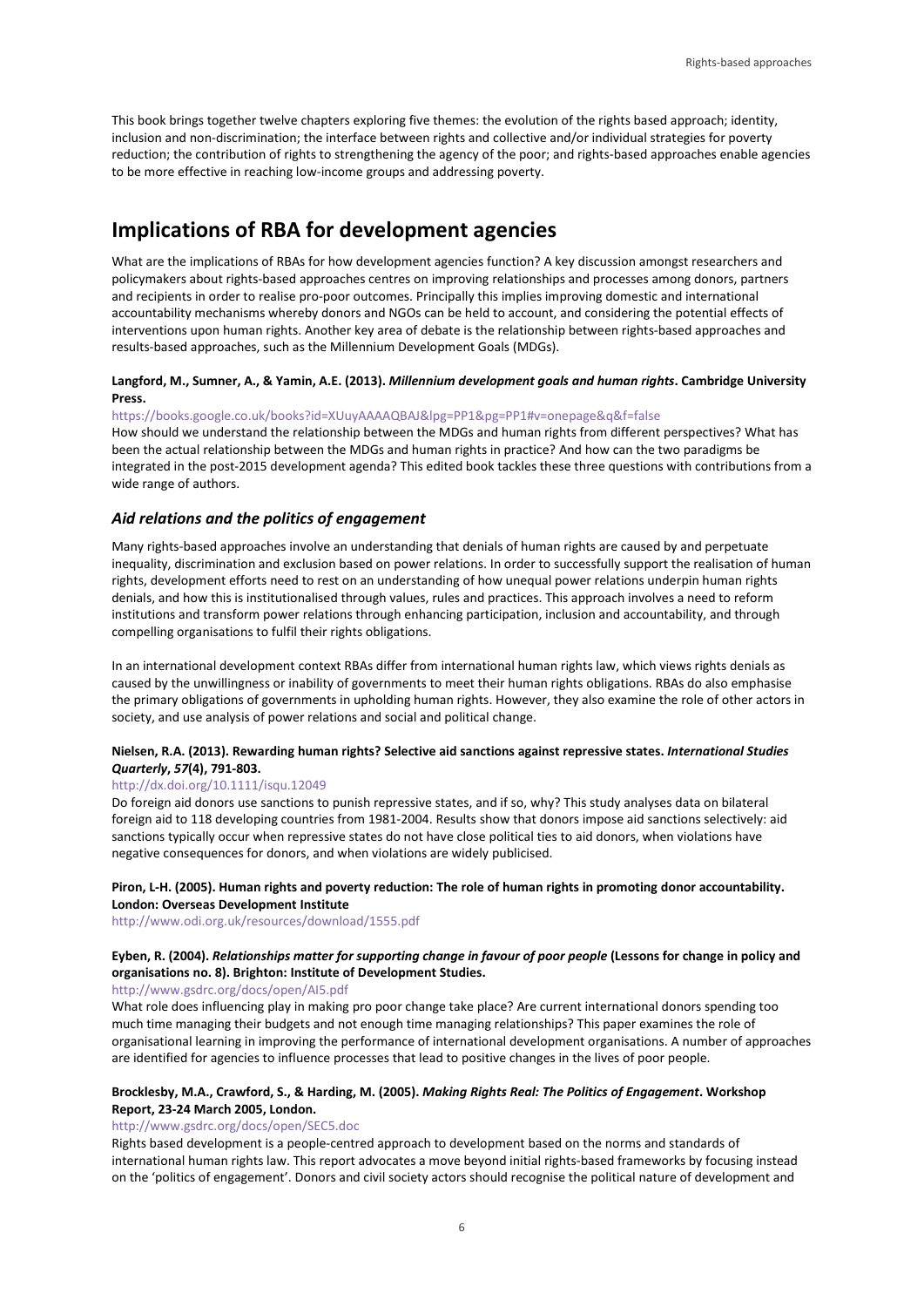redefine their strategy of engagement through participation in new networks and alliances to fulfil basic rights and poverty reduction goals.

#### **Alsop, R. (Ed.) (2005).** *Power, rights, and poverty: Concepts and connections***. Washington DC: World Bank.**

<http://siteresources.worldbank.org/INTEMPOWERMENT/Resources/PPFinalText.pdf>

Discussions about power and rights are increasingly taking place in international development agencies, but the activity of those organisations does not reflect this. This report brings together background materials and discussions from a working meeting between the World Bank and DFID that focussed on understanding the conceptual underpinnings and relationships among power, rights and poverty reduction.

#### **Groves, L. and Hinton, R. (Eds.). (2013).** *Inclusive aid: Changing power and relationships in international development***. Abingdon: Routledge.**

#### [https://books.google.co.uk/books?id=2i0McO4xGyMC&lpg=PP1&pg=PP1#v=onepage&q&f=false](https://books.google.co.uk/books?id=2i0McO4xGyMC&lpg=PP1&pg=PP1%23v=onepage&q&f=false)

This book is about the need to recognise the complex, non-linear nature of development assistance and how bureaucratic procedures and power relations hinder poverty reduction in the new aid environment. The book begins with a conceptual and historical analysis of aid, exposing the challenges and opportunities facing aid professionals today. It argues for greater attention to accountability and the adoption of rights based approaches. In section two, practitioners, policy makers and researchers discuss the realities of power and relationships from their experiences across sixteen countries. Section three explores ways forward for aid agencies, challenging existing political, institutional and personal ways of working. Crucially, the authors show how translating rhetoric into practice relies on changing the attitudes and behaviours of individual actors.

The Paris Declaration on Aid Effectiveness (2005), the Accra Agenda for Action (2008) and the Busan Partnership Agreement (2011) all emphasise the centrality of human rights in development. A rights-based approach involves respecting and responding to partners' priorities and existing commitments on human rights issues, and being transparent and consistent about donor decision-making processes.

Se[e The Paris Declaration on Aid Effectiveness and the Accra Agenda for Action](http://www.oecd.org/dac/effectiveness/34428351.pdf) (pdf, 300 KB) and the Busan Partnership for [Effective Development Cooperation.](http://www.oecd.org/dac/effectiveness/49650173.pdf)

## **Rights and citizenship**

Understandings of rights and citizenship in development have evolved from what was initially a more instrumental approach to participation. 'Citizenship' has entered the development vocabulary as part of the return to a focus on state institutions as the locus of development and good governance necessary for implementing successful developmentoriented policies. Unlike the earlier term 'beneficiary', citizen connotes an active participant in society who possesses both rights and responsibilities rather than someone passively receiving welfare or accessing services. This shift highlights the multiple lines of accountability between state and citizen, donor and recipient, and a more general shift towards putting 'people' at the centre of development.

A common debate about both 'rights' and 'citizenship' is whether these are genuinely universal concepts that make sense for people in all parts of the world or are examples of Western imposition. This highlights the need for the international community to be seen as legitimate by building accountable aid relationships.

#### **Kabeer, N. (2005). The search for 'inclusive' citizenship: Meanings and expressions in an inter-connected world. In N. Kabeer (Ed.),** *Inclusive citizenship: Meanings and expressions***. London: Zed Books.**

<http://www.drc-citizenship.org/system/assets/1052734474/original/1052734474-kabeer.2005-introduction.pdf> What does 'citizenship' mean for excluded groups around the world? What do these meanings tell us about the goal of building inclusive societies? This chapter outlines some of the values and meanings associated with citizenship. It considers how debates around citizenship, rights and duties can be interpreted in the light of these values, and discusses the emergence of an explicit rights-based approach in the development agenda.

#### **Lewis, M., Eyben, R., Crabtree, J., Wilson, F., Sagasti, F., & Csasky, C. (Eds.). (2005).** *Alliances against poverty: DFID's experience in Peru 2000-2005***. London: Department for International Development (DFID).**

#### <http://www.gsdrc.org/docs/open/ds53.pdf>

Addressing the underlying causes of inequality and exclusion requires donors to engage with political processes. Alliances involving state and society must be strengthened and donors need to play an active role in them. This report reviews the application of rights-based approaches through the concept of active citizenship in a middle-income country context. For the first time it tackles questions of legitimacy, potential and accountability of donor engagement from a donor's perspective.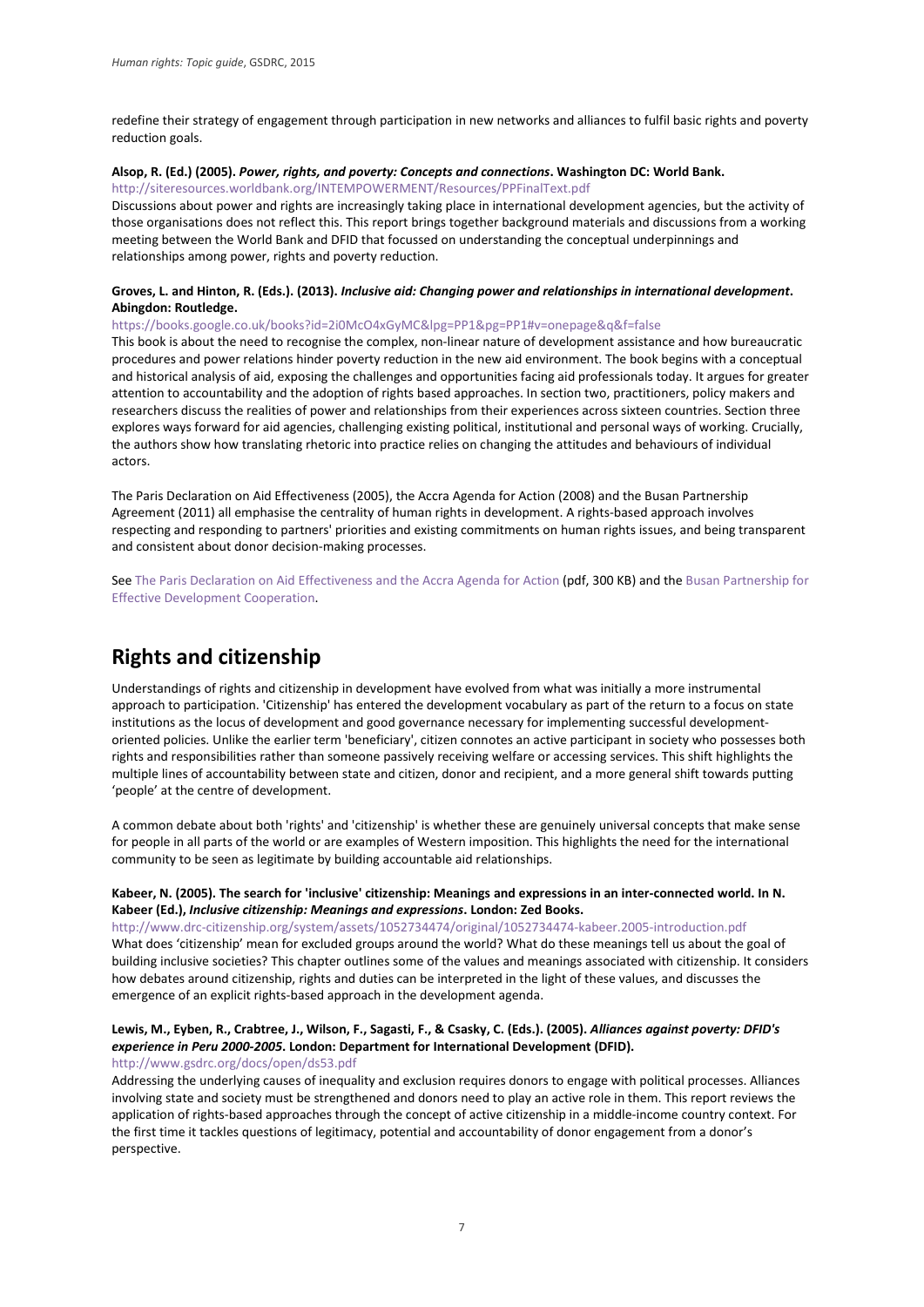#### **Cornwall, A., Robins, S., & Von Lieres, B. (2011).** *States of citizenship: Contexts and cultures of public engagement and citizen action* **(IDS Working Paper 363). Brighton: Instutite of Development Studies.**

[http://dx.doi.org/10.1111/j.2040-0209.2011.00363\\_2.x](http://dx.doi.org/10.1111/j.2040-0209.2011.00363_2.x) 

Drawing on case studies, this paper calls for mechanisms aimed at enhancing citizen engagement to be based on a deeper contextual understanding of citizenship experience and practice in different kinds of states.

Citizenship is not always constructed through engagement with the state, but is also formed at a more communal level (e.g. a societal feeling of belonging). This has significant implications for how we view the role of non-state entities in upholding human rights. If rights (and corresponding responsibilities) are not inevitably constituted by the state, what does this mean for the universal applicability of state-endorsed rights?

#### **Eyben, R., & Ladbury, S. (2006).** *Implications for Aid Practice: Taking a Citizen's Perspective* **(Citizenship DRC Synthesis Brief). Brighton: Institute of Development Studies.**

[http://www.drc-citizenship.org/system/assets/1052734531/original/1052734531-eyben\\_etal.2006](http://www.drc-citizenship.org/system/assets/1052734531/original/1052734531-eyben_etal.2006-implications.pdf?1289909563) [implications.pdf?1289909563](http://www.drc-citizenship.org/system/assets/1052734531/original/1052734531-eyben_etal.2006-implications.pdf?1289909563) 

#### **Davy, U. (2014). How human rights shape social citizenship: On citizenship and the understanding of economic and social rights.** *Washington University Global Studies Law Review***,** *13***(2).**

[http://openscholarship.wustl.edu/law\\_globalstudies/vol13/iss2/5](http://openscholarship.wustl.edu/law_globalstudies/vol13/iss2/5) 

This article reconceptualises citizenship, a notion usually tied to the nation state, as 'layered'. Human rights may serve as the international 'layer' of citizenship, addressing nationals and non-nationals alike. Poverty mitigation is now the human rights core of 'social' citizenship. The article argues that social citizenship is increasing in importance and in practice.

## **Rights-based approaches: tools and guidelines**

Donors are experimenting with a variety of approaches to rights-based development. The following aspects are found in some, but not all, RBAs:

- The belief that development assistance should, and can, contribute to the realisation of human rights<br>The use of international human rights standards as a basis
- The use of international human rights standards as a basis
- The application of human rights standards and principles to all levels of programming, with corresponding guidelines
- Support for both rights-holders to claim their rights and duty-bearers to meet their obligations to protect and promote rights.

RBAs are increasingly being used in the design, monitoring and evaluation of programmes. This is particularly the case in governance reform interventions, in which good governance and human rights are seen to be mutually reinforcing; in directing efforts towards the achievement of the Millennium Development Goals (MDGs); and informing the country programmes or strategies of bilateral donors.

As indicated, implementing a human rights-based approach in development cooperation is – at country level – being viewed in conjunction with commitments made as part of the Accra Agenda for Action and the Busan Partnership Agreement. Practical guidance has often been developed on a 'lessons learned' basis, leading to the development of general principles, tips, and implementation tools in terms of the following: a) project/programme design, planning and implementation; b) situational analysis; c) capacity building; and d) monitoring and evaluation. This guidance is also tailored according to particular human rights concerns (e.g. women and children) or sectors.

#### **Berman, G. (2008).** *Undertaking a human rights-based approach: A guide for basic programming – Documenting lessons learned for human rights-based programming: An Asia-Pacific perspective – Implications for policy, planning and programming***. Bangkok: UNESCO.**

<http://unesdoc.unesco.org/images/0017/001791/179186e.pdf>

#### **Boesen, J. K., & Martin, T. (2007).** *Applying a rights-based approach: An inspirational guide for civil society***. Copenhagen: Danish Institute for Human Rights.**

<http://www.acfid.asn.au/aid-issues/files/applying-a-rights-based-approach-2013-an-inspirational-guide-for-civil-society> With its focus on law and the root causes of poverty, the rights-based approach (RBA) releases a new transformative potential for development. This guide provides practical methods for the integration of the RBA into programmes implemented by smaller civil society organisations (CSOs) in poor countries. While it is not a panacea, the RBA has the potential to bring people whose rights are denied by poverty to the centre of development analyses and implementation.

See also the UN Portal on Human Rights Based Approaches (HRBA): <http://hrbaportal.org/>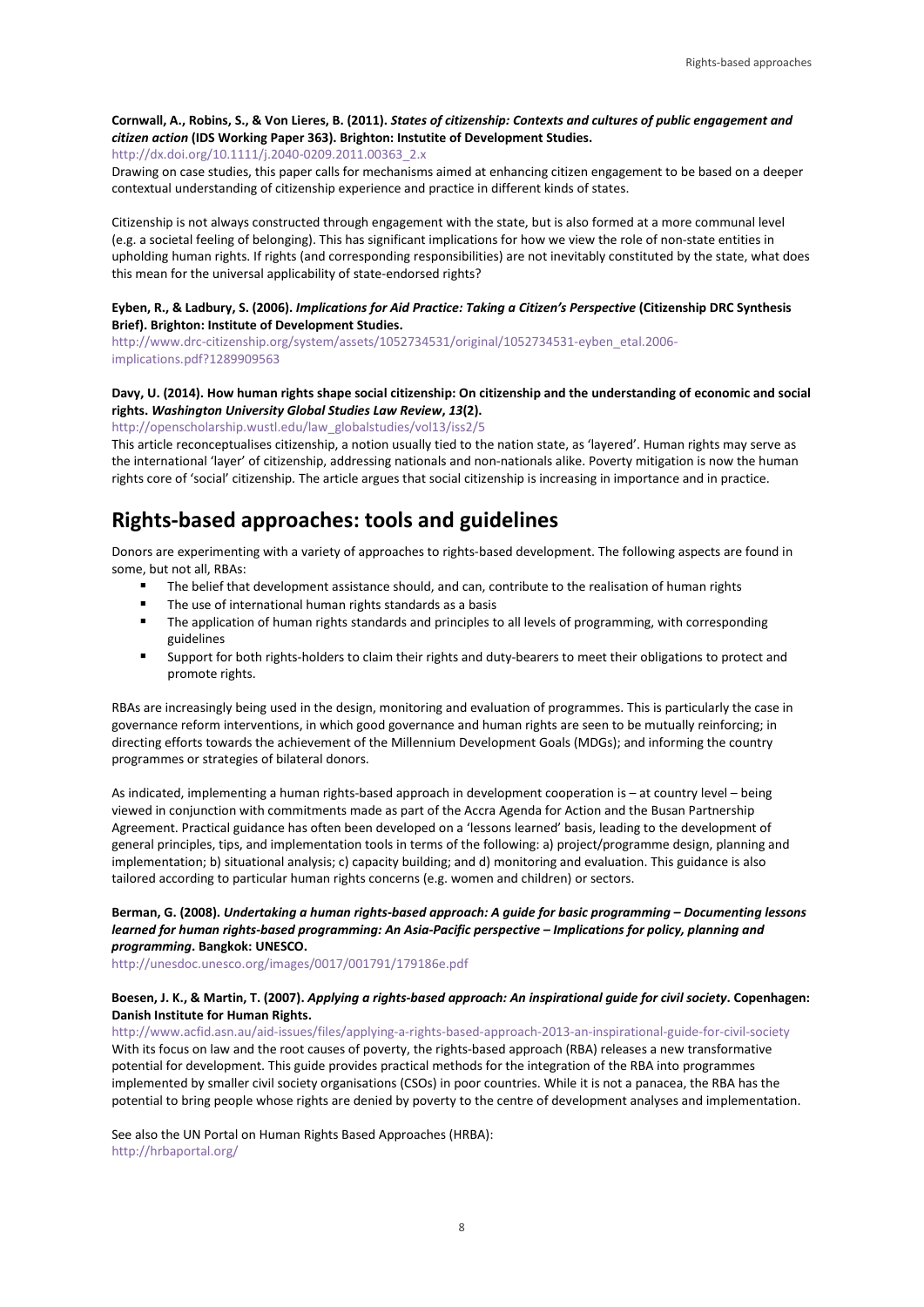## <span id="page-11-0"></span>**Donor policy and practice**

Donors' understandings of and approaches to human rights vary, although they often have core themes and principles in common. Policies range from rights-based approaches emphasising power and participation, to approaches that use rights implicitly. Some donors focus on a wide spectrum of rights, while others emphasise particular types (such as political or legal rights) or particular groups (such as women and girls).

#### **World Bank & OECD. (2013).** *Integrating human rights into development: Donor approaches, experiences, and challenges* **(2nd edition). Washington, DC: World Bank.**

[http://siteresources.worldbank.org/PROJECTS/Resources/40940-](http://siteresources.worldbank.org/PROJECTS/Resources/40940-1331068268558/IntegratingHumanRights_into_Development-2ndEdition-2013.pdf)

[1331068268558/IntegratingHumanRights\\_into\\_Development-2ndEdition-2013.pdf](http://siteresources.worldbank.org/PROJECTS/Resources/40940-1331068268558/IntegratingHumanRights_into_Development-2ndEdition-2013.pdf) 

What lessons can be learned from recent donor experience of integrating human rights into development? This document review draws on numerous case studies of policies, tools, country programmes and specific projects. It considers five basic approaches to human rights in development programming: a human rights–based approach (HRBA); mainstreaming; dialogue and conditionality; projects and global initiatives; and implicit human rights work. Key challenges relate to institutionalisation, partnerships between donors and partner countries, international reference points such as the MDGs, aid allocations and modalities, policy coherence, and budgets.

## **UK Government human rights policy commitments**

The UK Government's human rights policies are based on the international human rights framework outlined in the previous section.

The UK Government policy on 'promoting human rights internationally' informs the work of the Department for International Development, the Foreign and Commonwealth Office, and other Government Departments. The policy sets out what the UK Government does and the key organisations it works with, and includes links to case studies. Promoting the rights of girls and women is currently a key policy area for DFID.

#### **UK Government website on promoting human rights internationally:**

<https://www.gov.uk/government/policies/promoting-human-rights-internationally>

### **DFID. (2014).** *Policy on improving the lives of girls and women in the world's poorest countries***. London: DFID.**

<https://www.gov.uk/government/policies/improving-the-lives-of-girls-and-women-in-the-worlds-poorest-countries>

The role of human rights conditionality in development assistance is a difficult issue. In 2014, DFID issued a Guidance Note describing how it intends to implement UK policy on conditionality, building on lessons learned from experience.

#### **DFID. (2014).** *DFID Guidance Note: The Partnership Principles***. London: DFID.**

[https://www.gov.uk/government/uploads/system/uploads/attachment\\_data/file/295723/how-to-partnership-principles](https://www.gov.uk/government/uploads/system/uploads/attachment_data/file/295723/how-to-partnership-principles-march2014.pdf)[march2014.pdf](https://www.gov.uk/government/uploads/system/uploads/attachment_data/file/295723/how-to-partnership-principles-march2014.pdf) 

## **Multilateral Institutions**

#### *OECD: Organisation for Economic Cooperation and Development*

Survey of experience with integrating human rights into development, published jointly with the World Bank, and already summarised above:

**World Bank, & OECD. (2013).** *Integrating human rights into development: Donor approaches, experiences, and challenges* **(2nd edition). Washington, DC: World Bank.**

[http://siteresources.worldbank.org/PROJECTS/Resources/40940-](http://siteresources.worldbank.org/PROJECTS/Resources/40940-1331068268558/IntegratingHumanRights_into_Development-2ndEdition-2013.pdf)

[1331068268558/IntegratingHumanRights\\_into\\_Development-2ndEdition-2013.pdf](http://siteresources.worldbank.org/PROJECTS/Resources/40940-1331068268558/IntegratingHumanRights_into_Development-2ndEdition-2013.pdf) 

The OECD Guidelines for Multinational Enterprises are a non-binding code of conduct intended to promote responsible business practice. They stipulate that firms should respect human rights, and environmental and labour standards, in every country in which they operate. They have been updated five times since they were first adopted in 1976, most recently in 2011.

Website for the OECD Guidelines for Multinational Enterprises [http://mneguidelines.oecd.org](http://mneguidelines.oecd.org/)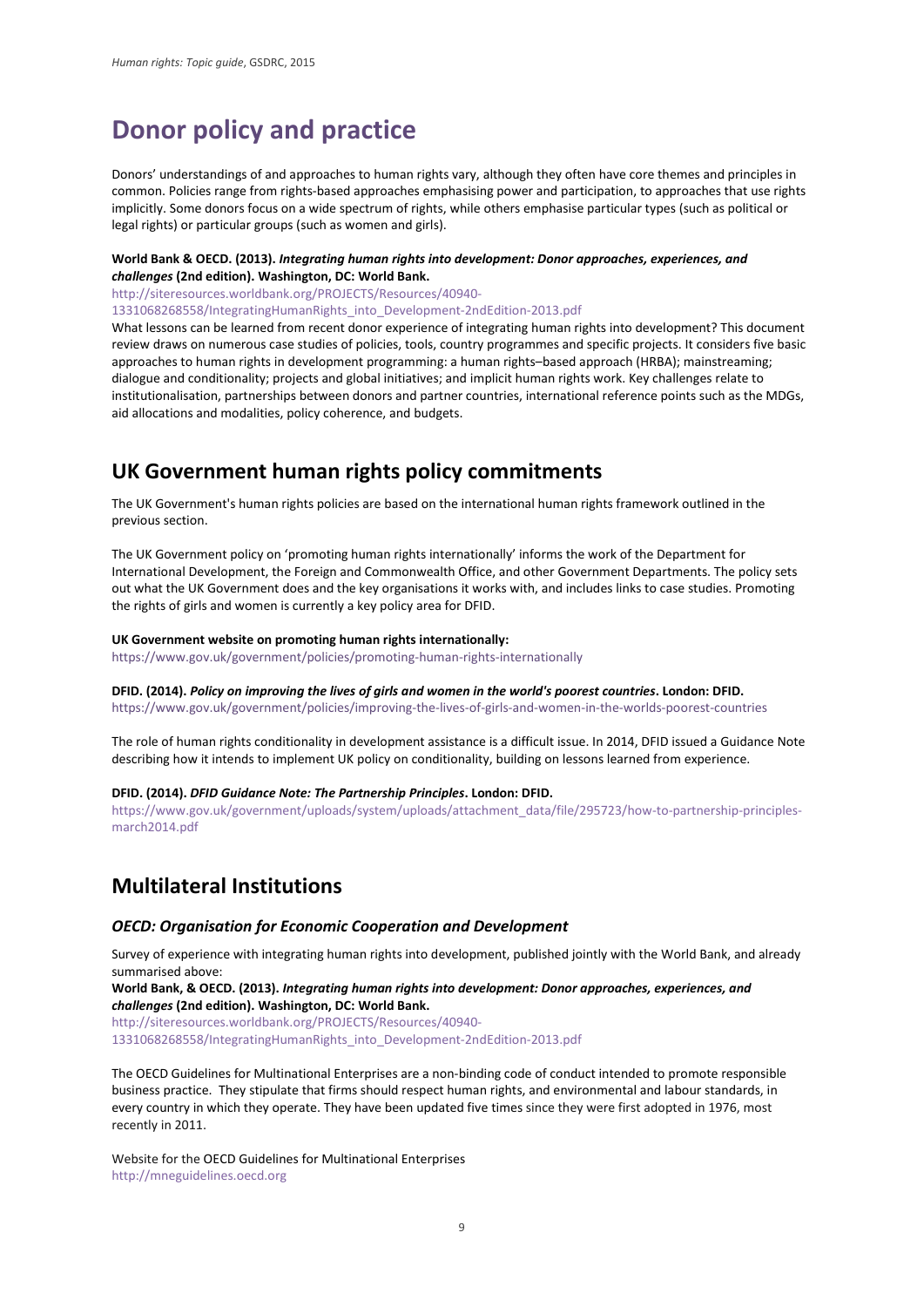#### *United Nations*

A human rights based approach is one of five core principles that must be applied in country programming under the UN Development Assistance Framework (UNDAF) – the other four being gender equality, environmental sustainability, results based management, and capacity development.

**United Nations Development Group. (2010).** *Guidance note: Application of the programming principles to the UNDAF***.** <http://www.ilo.org/public/english/bureau/program/dwcp/download/undafnote.pdf>

The UN has a Common Learning Package on the Human Rights Based Approach (HRBA), originally developed in 2006 and updated in 2011. It is based on the 2003 UN Common Understanding on HRBA.

#### **UN Common Learning Package**

<http://hrbaportal.org/archives/resources/the-un-common-learning-package>

The **UN Practitioners' Portal on Human Rights-Based Approaches to Programming** features a broad collection of practical resources designed to support UN staff. The Portal is also the home of HuriTALK, the UN Human Rights Policy Network. <http://hrbaportal.org/>

#### *OHCHR: Office of the UN High Commissioner for Human Rights*

The HCHR is the principal human rights official of the United Nations. OHCHR has 13 country offices and 13 regional offices worldwide, and deploys human rights officers integrated into peace missions, and advisers based in UN country teams.

Website on Making Human Rights a reality on the ground <http://www.ohchr.org/EN/Countries/Pages/WorkInField.aspx>

#### **OHCHR. (2013).** *Realizing the right to development: Essays in commemoration of 25 years of the United Nations Declaration on the Right to Development***. New York and Geneva: OHCHR.**

<http://www.ohchr.org/EN/Issues/Development/Pages/RTDBook.aspx>

#### **OHCHR. (2007).** *Good governance practices for the protection of human rights***. New York and Geneva: OHCHR.** <http://www.ohchr.org/Documents/Publications/GoodGovernance.pdf>

How can governance reforms contribute to the protection of human rights? How are governance and human rights linked in the areas of democratic institutions, state service delivery, the rule of law and anti-corruption measures? This publication uses 21 case studies from around the world to show how governance interventions by a range of social and institutional actors can implement human rights principles. Good governance and human rights are mutually reinforcing.

#### *UNDP: United Nations Development Programme*

#### **UNDP Policy on Human Rights**

[http://www.undp.org/content/undp/en/home/ourwork/democraticgovernance/focus\\_areas/focus\\_human\\_rights.html](http://www.undp.org/content/undp/en/home/ourwork/democraticgovernance/focus_areas/focus_human_rights.html) 

#### **UNDP. (2011).** *Fast facts: Human rights and UNDP***.**

[http://www.undp.org/content/undp/en/home/librarypage/results/fast\\_facts/fast\\_facts\\_humanrightsandundp.html](http://www.undp.org/content/undp/en/home/librarypage/results/fast_facts/fast_facts_humanrightsandundp.html)

#### **UNDP. (2000). Human development report: Human rights and human development. New York: UNDP.**

The 2000 Human Development Report is perhaps the best starting point on rights and development. It provides a sustained argument that human rights and human development are mutually reinforcing, referring to specific human rights treaties. <http://hdr.undp.org/en/content/human-development-report-2000>

All Human Development Reports can be accessed here: <http://hdr.undp.org/en>

#### **UNDP-OHCHR. (2010).** *Toolkit for collaboration with national human rights institutions***. New York: UNDP.**

<http://www.ohchr.org/Documents/Countries/NHRI/1950-UNDP-UHCHR-Toolkit-LR.pdf>

National human rights institutions (NHRIs) are institutions with a legal mandate to protect and promote human rights. They are new and unusual institutions: part of the state, but not part of the executive, legislative or judicial branches. Their importance has been highlighted by the UN secretary general. This toolkit is intended primarily to support United Nations Country Team (UNCT) staff who have little or no working experience with NHRIs, as well as partners in the development community. The toolkit's goal is to provide readers with a good understanding of what NHRIs are, and with tested and useful tools for developing and assessing their work with NHRIs.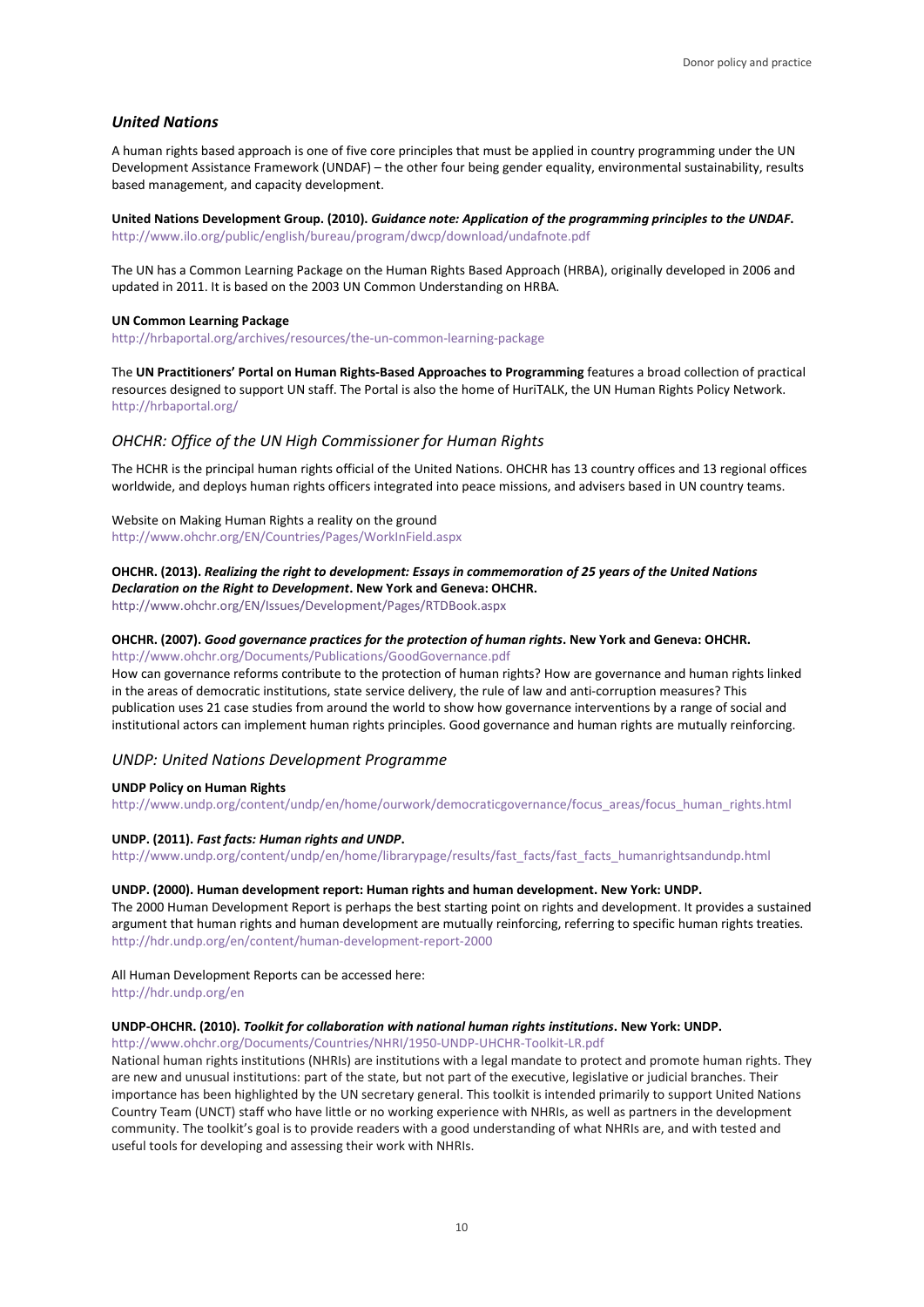#### *UNICEF: United Nations Fund for Children*

UNICEF uses human rights, particularly the Convention on the Rights of the Child (CRC), as a basis for programming. <http://www.unicef.org/policyanalysis/rights/>

#### **UNICEF. (2012).** *2012 Global: Global evaluation of the application of a human rights based approach to UNICEF programming (HRBAP)***. New York: UNICEF.**

[http://www.unicef.org/policyanalysis/rights/index\\_62011.html](http://www.unicef.org/policyanalysis/rights/index_62011.html)

#### **UNICEF. (2007).** *Implementation handbook for the Convention on the Rights of the Child* **(Revised Third Edition). New York: UNICEF.**

[http://www.unicef.org/publications/index\\_43110.html](http://www.unicef.org/publications/index_43110.html)

#### **UNICEF. (2007).** *Implementation guidelines for the Convention on the Rights of the Child***. New York: UNICEF.** [http://www.unicef.org/crc/files/Implementation\\_guidelines.pdf](http://www.unicef.org/crc/files/Implementation_guidelines.pdf)

#### *World Bank*

The World Bank's engagement with human rights has been subject to a degree of controversy due to its policy of nonpolitical engagement with recipient countries. Historically this has meant that it has avoided expanding its activities into what is seen as human rights territory. In the last decade the World Bank has however made inroads into what has traditionally been considered the 'political' side of international development due to an explicit embracing of the 'good governance' agenda.

The Nordic Trust Fund is a \$20 million multi-year and multi donor internal knowledge and learning programme for World Bank staff on human rights. It was established in 2009 and has core funding from Denmark, Iceland, Norway, Finland and Sweden. It funds capacity-building for Bank staff, operational projects, and research. [http://web.worldbank.org/WBSITE/EXTERNAL/PROJECTS/0,,contentMDK:22312165~pagePK:41367~piPK:51533~theSitePK:](http://web.worldbank.org/WBSITE/EXTERNAL/PROJECTS/0,,contentMDK:22312165%7EpagePK:41367%7EpiPK:51533%7EtheSitePK:40941,00.html) [40941,00.html](http://web.worldbank.org/WBSITE/EXTERNAL/PROJECTS/0,,contentMDK:22312165%7EpagePK:41367%7EpiPK:51533%7EtheSitePK:40941,00.html)

**Nordic Trust Fund / World Bank. (2013).** *Human rights impact assessments: A review of the literature, differences with other forms of assessments, and relevance for development***.**

[http://siteresources.worldbank.org/PROJECTS/Resources/40940-1331068268558/HRIA\\_Web.pdf](http://siteresources.worldbank.org/PROJECTS/Resources/40940-1331068268558/HRIA_Web.pdf)

#### *European Commission*

The EC's 2011 Agenda for Change prioritises human rights along with inclusive growth.

**European Commission. (2011).** *Increasing the impact of EU development policy: An agenda for change***.**  <http://eur-lex.europa.eu/legal-content/EN/TXT/PDF/?uri=CELEX%3A52011DC0637&qid=1412922281378&from=EN>

#### Web page on democracy and human rights:

[https://ec.europa.eu/europeaid/sectors/human-rights-and-governance/democracy-and-human-rights\\_en](https://ec.europa.eu/europeaid/sectors/human-rights-and-governance/democracy-and-human-rights_en)

## **Bilateral donors**

#### *Australia: DFAT (Department of Foreign Affairs and Trade)*

Human rights are not mentioned in DFAT's revised (2014) development policy.

Web page on human rights: <http://www.dfat.gov.au/issues/human-rights/>

#### *China*

China's 2014 Foreign Aid White Paper emphasises that 'imposing no political conditions' is one of the key features of China's foreign aid.

**Government of China. (2014).** *China's foreign aid* **(White paper).** [http://english.gov.cn/archive/white\\_paper/2014/08/23/content\\_281474982986592.htm](http://english.gov.cn/archive/white_paper/2014/08/23/content_281474982986592.htm)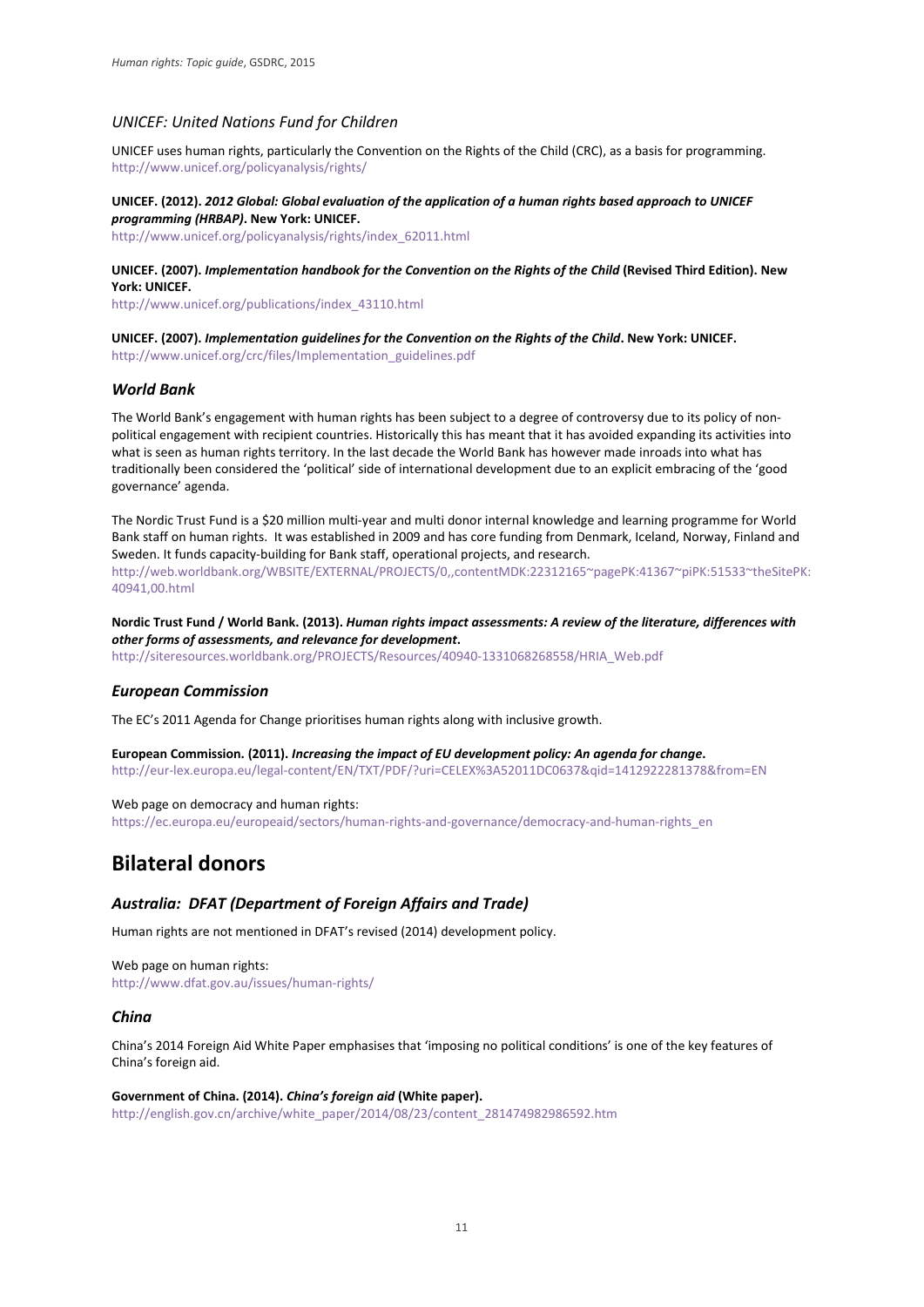#### *Canada: DFATD (Department of Foreign Affairs, Trade and Development)*

Canada emphasises Human Rights under the Foreign Policy rather than the Development arm of DFATD. Human rights are a central theme of Canada's foreign policy.

Web page on human rights: <http://www.international.gc.ca/rights-droits/index.aspx?lang=eng>

Web page on development policy priorities and themes include advancing democracy, promoting gender equality, and strengthening governance:

<http://www.international.gc.ca/development-developpement/priorities-priorites/index.aspx?lang=eng>

#### *Denmark: Danida (Ministry of Foreign Affairs)*

Danida places considerable emphasis on human rights – their tagline is 'fighting poverty, promoting human rights'. Human rights are highlighted in the first phase of Danida's strategy for development cooperation, and are one of the four focus areas of their work.

Web page on human rights and democracy: <http://um.dk/en/danida-en/activities/strategic/human-right-demo/>

**Danida. (2012).** *The right to a better life: Strategy for Denmark's development cooperation***.**  [http://um.dk/en/~/media/UM/Danish-site/Documents/Danida/Det-vil-vi/right\\_to\\_a\\_better\\_life\\_pixi.pdf](http://um.dk/en/%7E/media/UM/Danish-site/Documents/Danida/Det-vil-vi/right_to_a_better_life_pixi.pdf)

#### *Finland: Formin (Ministry for Foreign Affairs)*

Web page and resources on human rights: <http://formin.finland.fi/public/default.aspx?nodeid=15630&contentlan=2&culture=en-US>

**Ministry for Foreign Affairs of Finland. (2013).** *Human rights strategy of the Foreign Service of Finland***.** 

[http://formin.finland.fi/public/download.aspx?ID=119774&GUID={B6F74015-B971-4CCB-93ED-8E6B53D85ED1}](http://formin.finland.fi/public/download.aspx?ID=119774&GUID=%7bB6F74015-B971-4CCB-93ED-8E6B53D85ED1%7d) 

#### *France: AFD (French Agency for Development)*

AFD has no formal policy on human rights, but funds several rights-related civil society organisations: <http://www.afd.fr/lang/en/home/AFD/developpement-durable/DD-et-operations/droits-humains-genre-developpement>

Human rights are 'a priority for France's foreign policy': <http://www.diplomatie.gouv.fr/en/french-foreign-policy-1/human-rights/>

#### *Germany: BMZ (Federal Ministry for Economic Cooperation and Development)*

BMZ says that it 'views development policy as a form of practical human rights policy'. Web page on human rights: [http://www.bmz.de/en/what\\_we\\_do/issues/HumanRights/](http://www.bmz.de/en/what_we_do/issues/HumanRights/)

#### **BMZ. (2011).** *Human rights in German development policy: Strategy* **(BMZ Strategy Paper 4/2011e). Berlin: Federal Ministry for Economic Cooperation and Development (BMZ).**

[http://www.bmz.de/en/publications/type\\_of\\_publication/strategies/Strategiepapier305\\_04\\_2011.pdf](http://www.bmz.de/en/publications/type_of_publication/strategies/Strategiepapier305_04_2011.pdf)

**BMZ. (2010).** *Human rights in practice: Fact sheets on a human rights-based approaches in development cooperation***. Berlin: Federal Ministry for Economic Cooperation and Development (BMZ).** [http://www.bmz.de/en/publications/type\\_of\\_publication/information\\_flyer/information\\_brochures/Materialie206\\_Infor](http://www.bmz.de/en/publications/type_of_publication/information_flyer/information_brochures/Materialie206_Information_Brochure_7_2010.pdf) mation\_Brochure\_7\_2010.pdf

#### *Japan: JICA (Japan International Cooperation Agency)*

JICA policy does not explicitly mention human rights. Priorities are addressing globalisation, reducing poverty through equitable growth, improving governance, and achieving human security. [http://www.jica.go.jp/english/about/mission/index.html#vision](http://www.jica.go.jp/english/about/mission/index.html%23vision) 

#### *Netherlands: Ministry of Foreign Affairs*

Promoting and protecting human rights worldwide is a priority in the foreign policy of the Netherlands. Dutch development cooperation policy focuses on four themes, including sexual and reproductive health and rights: <http://www.government.nl/issues/development-cooperation/the-development-policy-of-the-netherlands>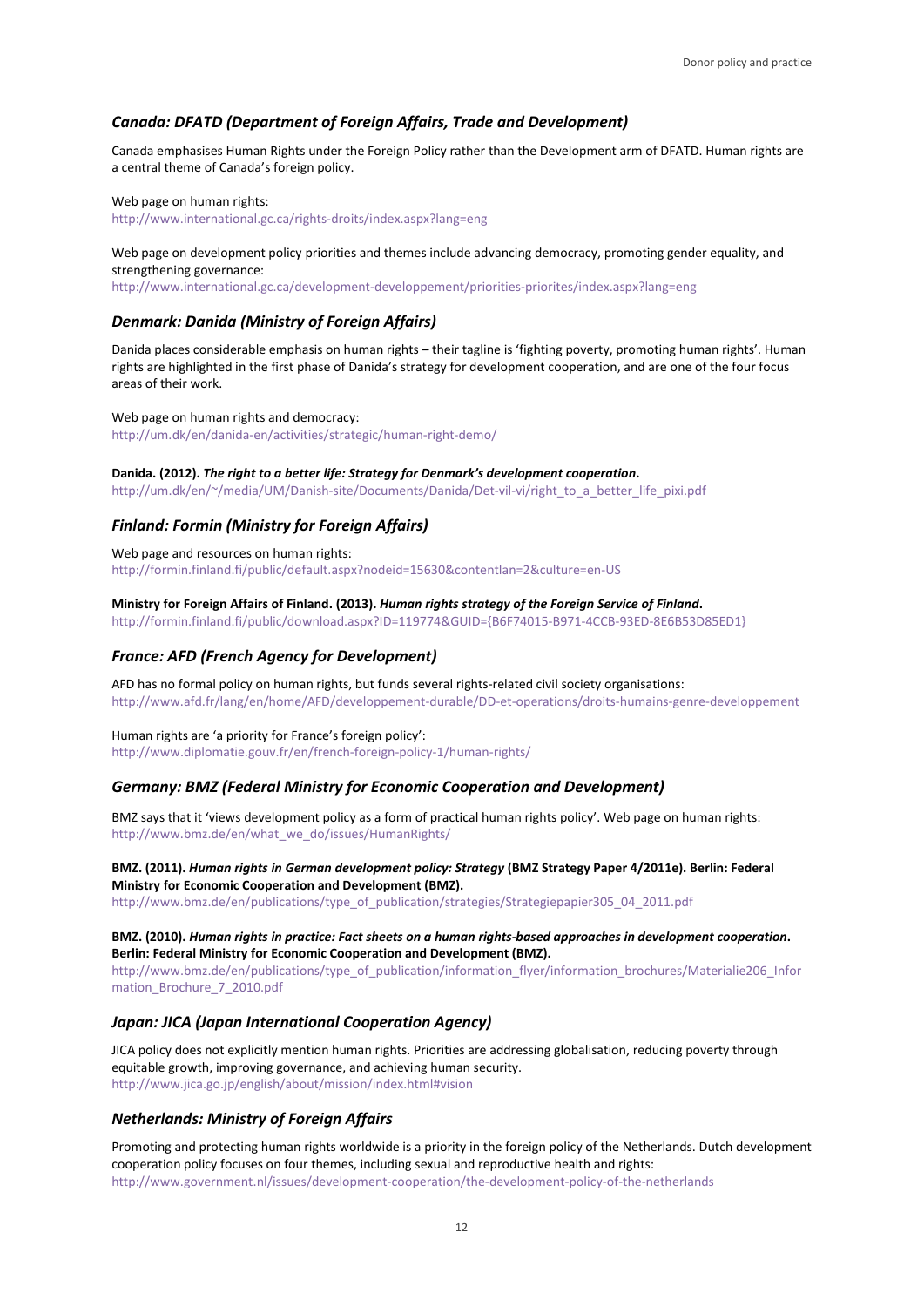#### The Netherlands also promotes human rights through its Human Rights Fund:

<http://www.government.nl/issues/development-cooperation/grant-programmes/human-rights-fund>

#### **Ministry of Foreign Affairs. (2013).** *Human rights policy – Justice and respect for all***.**

[http://www.government.nl/issues/development-cooperation/documents-and-publications/notes/2013/06/14/justice-and](http://www.government.nl/issues/development-cooperation/documents-and-publications/notes/2013/06/14/justice-and-respect-for-all.html)[respect-for-all.html](http://www.government.nl/issues/development-cooperation/documents-and-publications/notes/2013/06/14/justice-and-respect-for-all.html) 

#### *New Zealand*

The New Zealand government recognises human rights as a cross-cutting issue that has significant impact on development outcomes.

#### **New Zealand Aid Programme. (2011).** *International development policy statement***. Wellington: Ministry of Foreign Affairs and Trade.**

[http://www.aid.govt.nz/webfm\\_send/3](http://www.aid.govt.nz/webfm_send/3)

**Ministry of Foreign Affairs and Trade. (2012).** *New Zealand Aid Programme. Sector Priorities 2012-15***.** 

[http://www.aid.govt.nz/webfm\\_send/509](http://www.aid.govt.nz/webfm_send/509)

#### *Norway: NORAD (Norwegian Agency for Development Cooperation)*

Norad co-funds the World Bank's Nordic Trust Fund on human rights and development. However, human rights are not specified as a key priority of Norwegian development cooperation, although they are implied in some thematic areas such as the right to education.

**NORAD. (2011).** *Evaluation of Norwegian development cooperation to promote human rights***.**  <http://www.norad.no/en/tools-and-publications/publications/evaluations/publication?key=385467>

#### **NORAD. (2012).** *Mainstreaming disability in the new development paradigm Evaluation of Norwegian support to promote the rights of persons with disabilities***.**

<http://www.norad.no/en/tools-and-publications/publications/evaluations/publication?key=389256>

#### *Sweden: Sida (Swedish International Development Cooperation Agency)*

Human rights is one of the two 'fundamental values in Swedish aid'. The first of Sida's six strategic objectives is 'strengthened democracy and gender equality, greater respect for human rights and freedom from repression'.

#### **Sida. (2013).,** *Aid Policy Framework – the direction of Swedish Aid* **(Government Communication 2013/14: 131). Stockholm: Government Offices of Sweden.**

<http://www.regeringen.se/content/1/c6/24/28/99/5718b7f6.pdf>

Web page on democracy and human rights[: http://www.sida.se/English/how-we-work/our-fields-of-work/democracy](http://www.sida.se/English/how-we-work/our-fields-of-work/democracy-human-rights-and-freedom-of-expression/democracy-and-human-rights/)[human-rights-and-freedom-of-expression/democracy-and-human-rights/](http://www.sida.se/English/how-we-work/our-fields-of-work/democracy-human-rights-and-freedom-of-expression/democracy-and-human-rights/) 

#### *Switzerland: SDC (Swiss Agency for Development and Cooperation)*

Web page and resources on human rights: <https://www.eda.admin.ch/eda/en/fdfa/foreign-policy/human-rights.html>

**SDC. (2006).** *SDC's human rights policy: Towards a life of dignity – Realising rights for poor people***. Bern: Swiss Agency for Development and Cooperation/Swiss Federal Department of Foreign Affairs.**  [http://www.deza.admin.ch/ressources/resource\\_en\\_25225.pdf](http://www.deza.admin.ch/ressources/resource_en_25225.pdf)

Switzerland's human rights policy commitment: https://www.eda.admin.ch/eda/en/fdfa/foreign-policy/humanrights/human-rights-policy/swiss-commitment.html

#### *United States: USAID (United States Agency for International Development)*

Web page on democracy, human rights and governance: <http://www.usaid.gov/what-we-do/democracy-human-rights-and-governance>

#### **USAID. (2013).** *Strategy on democracy, human rights and governance***.**

[http://www.usaid.gov/sites/default/files/documents/1866/USAID%20DRG\\_%20final%20final%206-](http://www.usaid.gov/sites/default/files/documents/1866/USAID%20DRG_%20final%20final%206-24%203%20%281%29.pdf) [24%203%20%281%29.pdf](http://www.usaid.gov/sites/default/files/documents/1866/USAID%20DRG_%20final%20final%206-24%203%20%281%29.pdf)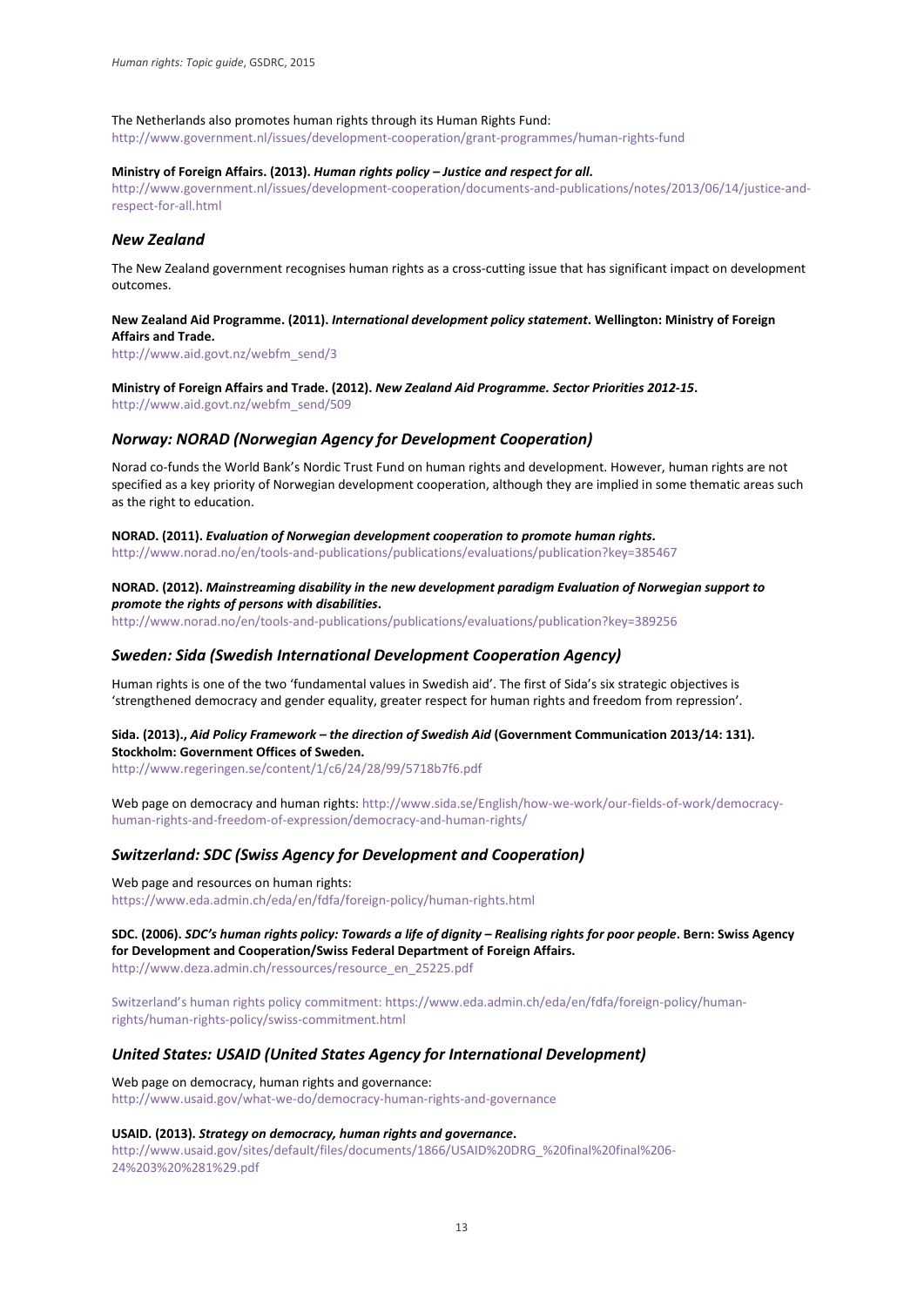## **International NGOs**

This section presents links to selected international development NGOs that emphasise human rights or rights-based approaches in their development programmes, as well as to human rights INGOs that emphasise links with development.

#### *ActionAid*

ActionAid strongly emphasises a rights-based approach: 'We help people fight for the rights that they are denied'. Specific themes include food and land rights, and women's rights: <http://www.actionaid.org/what-we-do>

#### *Amnesty International*

Amnesty has been active in calling for greater emphasis on human rights in the post-2015 development agenda.

**Amnesty International. (2014).** *Delivering a just future for all: Why human rights matter to sustainable development* **(Policy briefing post-2015 framework).** <http://www.amnesty.org/en/library/info/ACT35/008/2014/en>

**Amnesty International. (2014).** *Human rights for human dignity: A primer on economic, social and cultural rights* **(2nd edition).** <https://www.amnesty.org/en/documents/POL34/001/2014/en/>

#### *Human Rights Watch*

HRW is active in a range of areas relevant to human rights and development, including children's rights, and disability rights. It also critiques the human rights records of international development organisations such as the World Bank.

#### **Human Rights Watch. (2014).** *World Bank: Human rights status report and action plan***.**

<http://www.hrw.org/node/127040>

#### *Oxfam*

'All Oxfam's work is underpinned by a rights-based approach': <http://policy-practice.oxfam.org.uk/our-work/methods-approaches>

#### **Oxfam. (2014).** *Quick guide to rights-based approaches to development***.**

<http://policy-practice.oxfam.org.uk/publications/quick-guide-to-rights-based-approaches-to-development-312421> This two-pager briefly summarises what Oxfam means by a rights-based approach to development, emphasising the centrality of power analysis, and the principles of participation, accountability and non-discrimination.

#### *Plan International*

'Plan's vision is of a world in which all children realise their full potential in societies that respect people's rights and dignity.[' http://plan-international.org/about-plan/how-we-work](http://plan-international.org/about-plan/how-we-work) 

#### *Save the Children*

'Securing children's rights underpins all of Save the Children's work. By ensuring that governments fulfil children's rights, we achieve positive outcomes for children': <http://www.savethechildren.net/what-we-do/child-rights-governance/>

#### *Child Rights Information Network*

The Child Rights Information Network (CRIN) website also provides a wide range of documents on human rights and rightsbased approaches to development in practice, drawn from various NGOs. <http://www.crin.org/>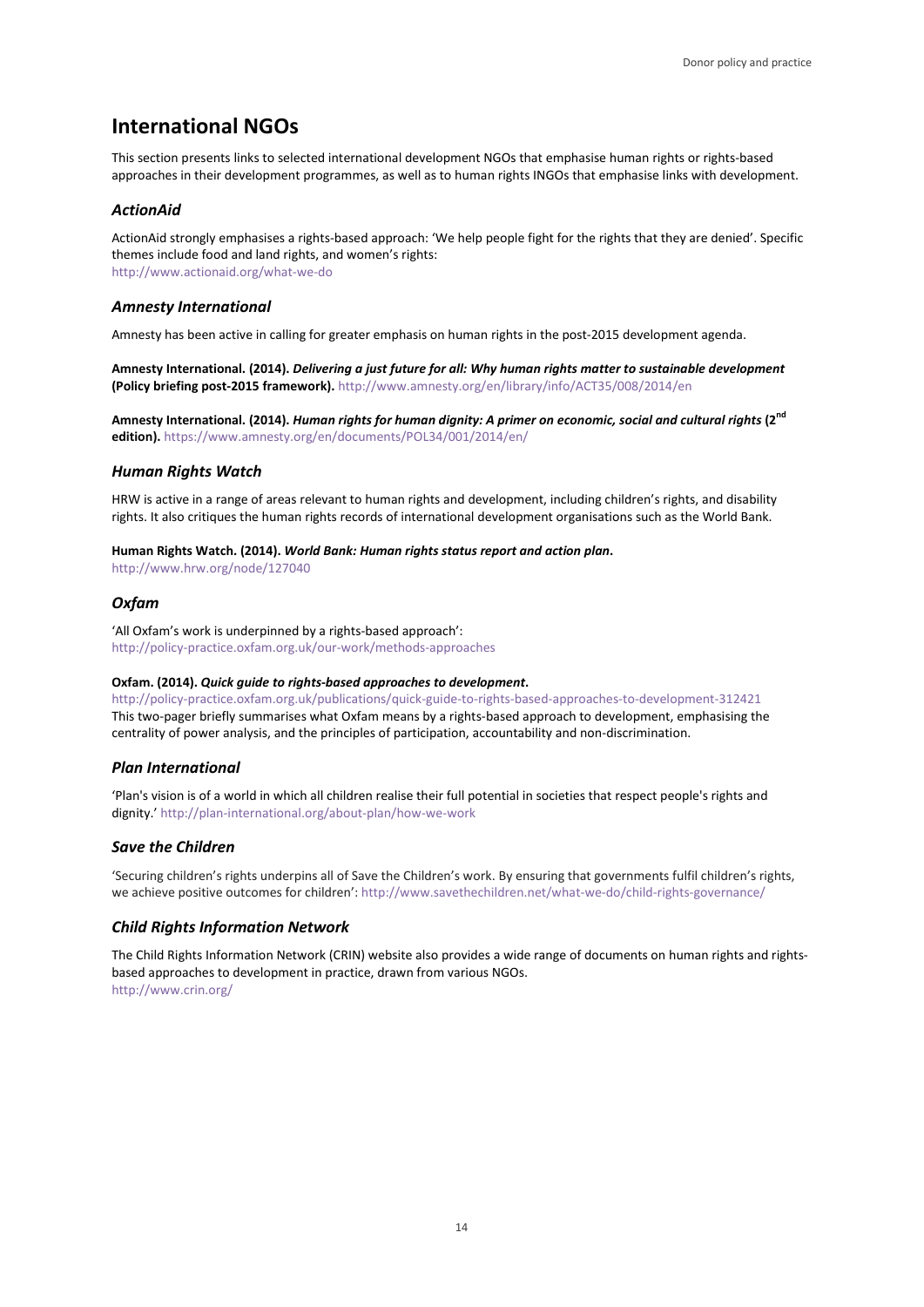## <span id="page-17-0"></span>**Rights and the private sector, growth, labour, PFMA and information**

Human rights are not only linked with service delivery but also have significant implications for the private sector, growth, labour, public financial management (PFMA) and access to information. A number of resources explore the links between human rights, right-based approaches and these areas. They include donor guidance and policy statements, academic research, and advocacy papers. Many of these documents aim to show how a rights-based approach helps to enhance existing sectoral work based on the assertion that the indivisibility or interdependence of rights also demonstrates that cross-sectoral working is essential for realising rights.

Rights help to move beyond predominantly technical approaches, to recognise the need to address the wider political and social environment within which programmes occur. This may mean that rights necessitate the use of new language or ways of thinking about how to make decisions and prioritise, with implications for policy formation.

## **Private sector**

Human rights approaches and private sector development have traditionally been viewed by donors as separate issues. However, more recently, donors have begun to systematically consider how to integrate human rights into their support for the private sector. These moves have been supported by the United Nations Human Rights Council's endorsement of a policy framework for business and human rights in June 2008, based on three key principles: the state's duty to protect against human rights abuses by third parties, including business; the responsibility of corporations to respect human rights; and the need for victims of corporate-related human rights abuses to have easier access to more effective remedies. This framework was supported by the development of implementation principles in 2011.

#### **OHCHR. (2011).** *Guiding principles on business and human rights. Implementing the United Nations 'Protect, Respect and Remedy' framework***. New York: United Nations.**

[http://www.ohchr.org/Documents/Publications/GuidingPrinciplesBusinessHR\\_EN.pdf](http://www.ohchr.org/Documents/Publications/GuidingPrinciplesBusinessHR_EN.pdf)

These guiding principles outline how to implement the UN policy of including human rights in business. They apply to all States and to all business enterprises.

#### **OECD. (2011).** *Guidelines for multinational enterprises***. Paris: OECD.**

These guidelines provide non-binding principles and standards for responsible business conduct in a global context consistent with applicable laws and internationally recognised standards.

[http://mneguidelines.oecd.org](http://mneguidelines.oecd.org/)

#### **Gibb, H., Foster, J., & Weston, A.. (2008).** *Human rights and private sector development: A discussion paper***. Ottawa: North-South Institute.**

<http://www.nsi-ins.ca/wp-content/uploads/2013/01/2008-Human-Rights-and-Public-Sector-Development.pdf>

How can development organisations integrate a rights-based approach (RBA) into private sector development (PSD) initiatives? While RBAs have historically been part of the good governance agenda, donor agencies have recently been exploring the possibilities for integrating human rights into economic development. This study suggests that future research needs to bring together the experiences of donor agencies, financial institutions and NGOs who have attempted to integrate rights with PSD. The role of the state and of transnational corporations in rights-based PSD needs to be more clearly defined.

#### **Manzella, L., & Lusiani, N. (2008).** *Collective report on business and human rights: Submission to the 8th session of the United Nations Human Rights Council***. New York: ESCR-net.**

[http://www.escr-net.org/usr\\_doc/BHRCollectiveReport\\_ESCR-Net.pdf](http://www.escr-net.org/usr_doc/BHRCollectiveReport_ESCR-Net.pdf)

How do businesses abuse human rights, and what must be done to prevent such abuses? This report draws on case studies from around the world. It concludes that direct or indirect violation of all types of human rights by companies is widespread and occurs across many different political systems and industries. Effective redress and accountability procedures at national, regional and international levels are needed to ensure that businesses, governments and the international community meet their obligations in this area.

#### **Aaronson, S. A., & Higham, I. (2014).** *Putting the blame on governments: Why firms and governments have failed to advance the guiding principles on business and human rights* **(Institute for International Economic Policy Working Paper No. 2014-06). Washington, DC: The George Washington University.**

[http://www2.gwu.edu/~iiep/assets/docs/papers/2014WP/AaronsonHingham201406.pdf](http://www2.gwu.edu/%7Eiiep/assets/docs/papers/2014WP/AaronsonHingham201406.pdf)

When firms violate human rights, they create business risks. This chapter describes how the United Nations developed the guidance and tools to help firms respect human rights. Under the Guiding Principles on Business and Human Rights (the GPs), executives are expected to attempt to monitor and measure their human rights "due diligence" and provide injured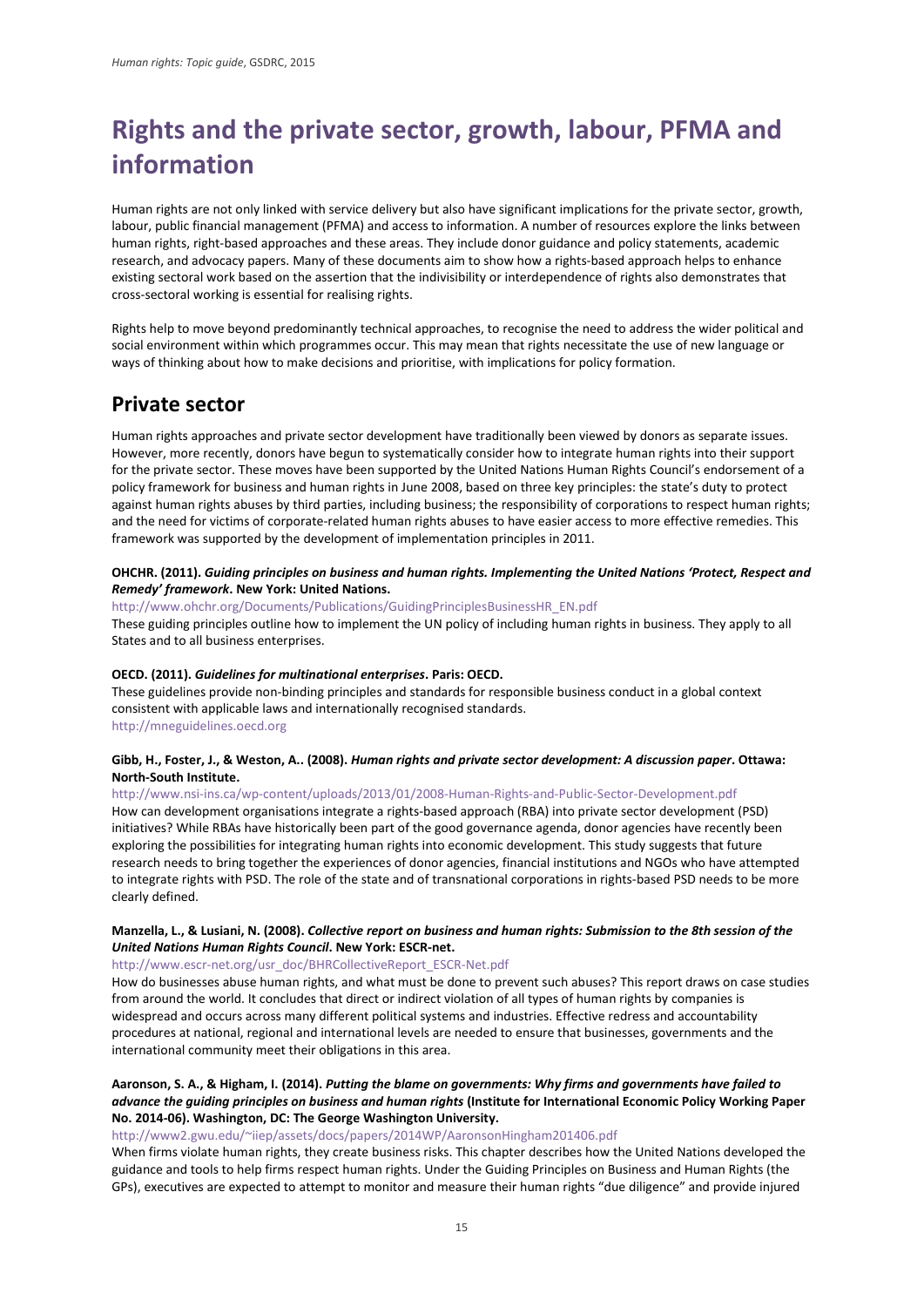parties with access to remedies. Yet the GPs are not well known or well understood by the people they are designed to serve. Since the GPs were first issued in 2011, relatively few firms are implementing them in full or in part. Despite the potential costs to the firm of human rights risks, many executives seem to believe it is too costly and time consuming to implement the GPs. The authors argue that this hybrid governance tool needs more policymaker support and creative thinking to succeed. They posit that governments are not doing enough to inform their firms about their human rights responsibilities or about the GPs.

## **Growth and investment**

How complementary are human rights-based approaches and policies to promote economic growth? It has been argued that although economic growth can occur without the poorest benefitting, poverty reduction objectives can be served by approaches which emphasise both economic growth and human rights. The objectives of economic growth have seen a shift, however: a narrow focus on utility and income has been replaced, thanks to the work of Amartya Sen and others, with an increased emphasis on the capability of the individual to live a fulfilling life. In order to direct economic growth towards pro-poor outcomes it is further argued that observing human rights in this process is essential.

#### **Fedderke, J., & Klitgaard, R. (2013). How much do rights matter?** *World Development***,** *51***, 187-206.**

#### <http://dx.doi.org/10.1016/j.worlddev.2013.05.009>

Do better political rights yield more economic development? This highly technical paper uses econometric analysis to address this question. Results support the hypothesis that rights have a positive impact on economic growth. However, for a significant grouping of countries the association is nonlinear. The positive impact of rights is particularly strong at low rights levels; it is either absent or negative in an intermediate rights range; and returns to a moderate positive impact at high levels of rights. There is also evidence to suggest that transitions from autocracy to democracy are associated with significant negative economic shocks.

#### **McKay, A., & Vizard, P. (2005).** *Rights and economic growth: Inevitable conflict or 'common ground'?* **London: ODI.**

<http://www.odi.org/sites/odi.org.uk/files/odi-assets/publications-opinion-files/4353.pdf> Is there a conflict between rights and economics? Are freedoms and rights in tension with growth and the optimal allocation of resources? This paper argues that there are significant complementarities between economic growth and rights in terms of poverty reduction objectives.

**Foresti, M., Higgins, K., & Sharma, B. (2010).** *Human rights and pro-poor growth* **(Project briefing 34). London: ODI.** <http://www.odi.org.uk/resources/download/4613.pdf>

## **Labour rights**

It is argued that supporting the rights of workers can enhance both economic growth and equitable growth. Much of this discussion centres upon the need to adopt the ILO's core labour standards, which are seen to provide incentives for workers to stay with their employers, develop jobs-specific skills, leading to a decrease in employee turnover. Formalised employment encompassing the ILO's standards is also thought to prevent prices of goods from being drastically reduced as wages are maintained at a sufficient level. Workers' organisations have also been seen as potential drivers of change in developing country contexts, by holding powerful elites to account. Strategies to support the agenda of workers have therefore been explored.

#### **Bivens, J., & Weller, C. (2003).** *Rights make might: Ensuring workers' rights as a strategy for economic growth* **(Issue brief #192). Washington, DC: Economic Policy Institute.**

[http://www.epi.org/publication/issuebriefs\\_ib192/](http://www.epi.org/publication/issuebriefs_ib192/)

Can workers' rights promote economic growth and stability? This paper outlines the economic case for implementing the International Labour Organisation's five core labour standards (CLS). It argues that enforcing worker rights results in higher economic growth and a better distribution of income.

#### **DFID. (2004).** *Labour standards and poverty reduction***. London: DFID.**

<http://info.worldbank.org/etools/docs/library/230116/labourstandardsJune04.pdf>

How can labour standards contribute to poverty reduction? This paper focuses on the nature and impact of labour standards in developing countries. Effective and well-judged implementation of labour standards can play an important role in reducing global poverty and achieving the MDGs. A commitment to core labour standards is part of a broader rightsbased approach to poverty reduction.

#### **Gravel, E., Kohiyama, T., & Tsotroudi, K. (2014). A legal perspective on the role of international labour standards in rebalancing globalization.** *Revue Interventions économiques***,** *49***.**

<http://interventionseconomiques.revues.org/1703>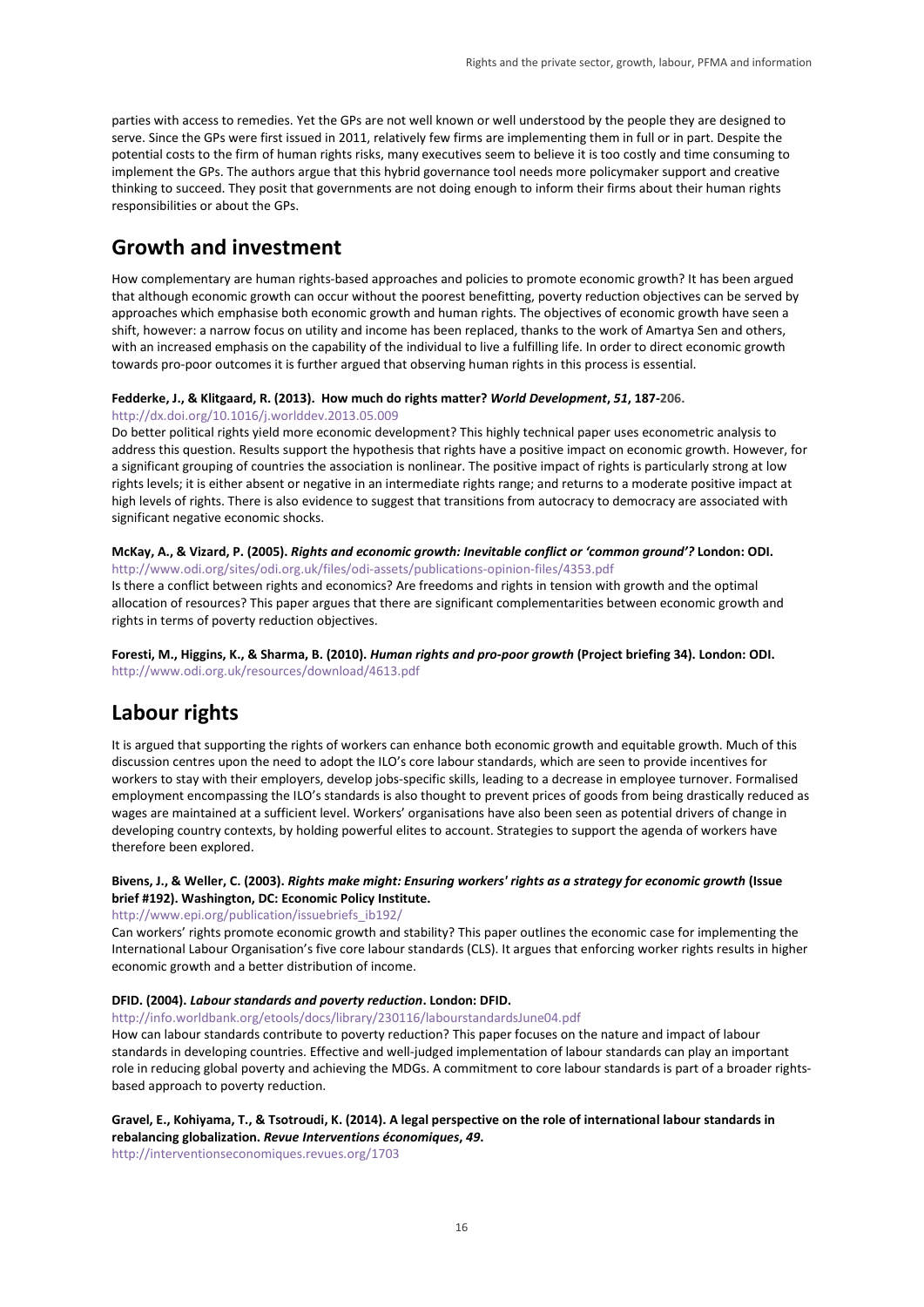Are ILO member States translating their commitments to the ILO and its standards into concrete actions? The paper examines three topics: the role of international labour standards in the context of crisis as it emerges from the work of the supervisory bodies; current trends as regards the protection of workers in the informal economy; and labour provisions inserted in preferential trade arrangements.

ILO webpage on labour standards[: http://www.ilo.org/global/standards/lang--en/index.htm](http://www.ilo.org/global/standards/lang--en/index.htm)

## **Public financial management and accountability**

Legal entitlements need to be translated into government policy priorities, with appropriate resource allocations, if rights are to be promoted, enforced and upheld. Public financial management links with human rights in a number of ways, including the way in which pro-poor public policy is enhanced through more responsive and rights-aware budgeting processes. This not only refers to resource allocation, but the budget process itself – for instance through participatory budgeting and budget monitoring. A human rights-based approach to public financial management therefore promotes – and upholds – accountability mechanisms whereby violations of human rights can be made known, as well as redressed. Public financial management is particularly associated with anti-corruption measures, which is a way of redressing human rights violations which occur through the redirecting of government resources from public services to private possession.

#### **Norton, A., & Elson, D. (2002).** *What's behind the budget? Politics, rights and accountability in the budget process***. London: Overseas Development Institute .**

<http://www.odi.org/sites/odi.org.uk/files/odi-assets/publications-opinion-files/2422.pdf>

This paper contributes to evolving a wider understanding of PFM and is part of a programme of work to progress DFID's human rights strategy. It looks at the ways in which a rights-based approach can advance pro-poor and gender-equitable outcomes in the budget process and support citizen accountability; and identifies partners, tools and methods that may help achieve these goals.

**Hentschel, A-K., & Rebhan, C. (2008).** *Social and human rights budgeting: Budget monitoring, pParticipatory monitoring and human rights* **(Conference Report). Berlin: Friedrich Erbert Foundation.**  <http://library.fes.de/pdf-files/iez/global/06029.pdf>

**Budlender, D. (2004).** *Budgeting to fulfill international gender and human rights commitments***. UNIFEM Zimbabwe** [http://www.gender-budgets.org/index.php?option=com\\_joomdoc&view=documents&path=resources/by-theme](http://www.gender-budgets.org/index.php?option=com_joomdoc&view=documents&path=resources/by-theme-issue/human-rights-cedaw/budgeting-to-fulfill-international-gender-commitments&Itemid=551)[issue/human-rights-cedaw/budgeting-to-fulfill-international-gender-commitments&Itemid=551](http://www.gender-budgets.org/index.php?option=com_joomdoc&view=documents&path=resources/by-theme-issue/human-rights-cedaw/budgeting-to-fulfill-international-gender-commitments&Itemid=551) 

How can national budgets be monitored to assess their contribution to fulfilling international gender and human rights commitments? As part of its ongoing work supporting the gender analysis of budgets in Southern Africa, the United Nations Development Fund for Women (UNIFEM) has designed a tool to support this process. It illustrates how various international instruments aimed at achieving gender equality can be used to evaluate gender responsive budgets (GRBs).

#### **ICHRP & Transparency International. (2009).** *Corruption and human rights: Making the connection* **Versoix: International Council on Human Rights Policy (ICHRP).**

[http://www.ichrp.org/files/reports/40/131\\_web.pdf](http://www.ichrp.org/files/reports/40/131_web.pdf)

## **Information**

As empowerment, choice and accountability have become common concepts in development the right to information is an increasingly popular legislative change and area of advocacy. The right to information is protected in international, regional and national human rights instruments. This legally guaranteed access to information has enabled people to participate in governance and empowered them to push for the protection of other human rights. If enforced adequately and acted upon by rights-holders, the right to information is empowering and provides a key accountability mechanism between citizens and decision-makers. Further, a lack of information has been associated with ongoing human rights violations, which means that the right to information is viewed as a preventative instrument.

#### **Anand, P. B. (2011). Right to information and local governance: An exploration.** *Journal of Human Development and Capabilities***,** *12***(1), 135-151**

#### <http://dx.doi.org/10.1080/19452829.2011.541795>

Using four case studies in India, Indonesia, Uganda, and Nicaragua, this paper explores issues relating to right to information (RTI) and RTI laws, in the context of local governance. It proposes a framework tool which recognises the dynamic way in which RTI laws are developed. It argues that both formal and informal mechanisms can be used by NGOs and communities to hold local government institutions to account.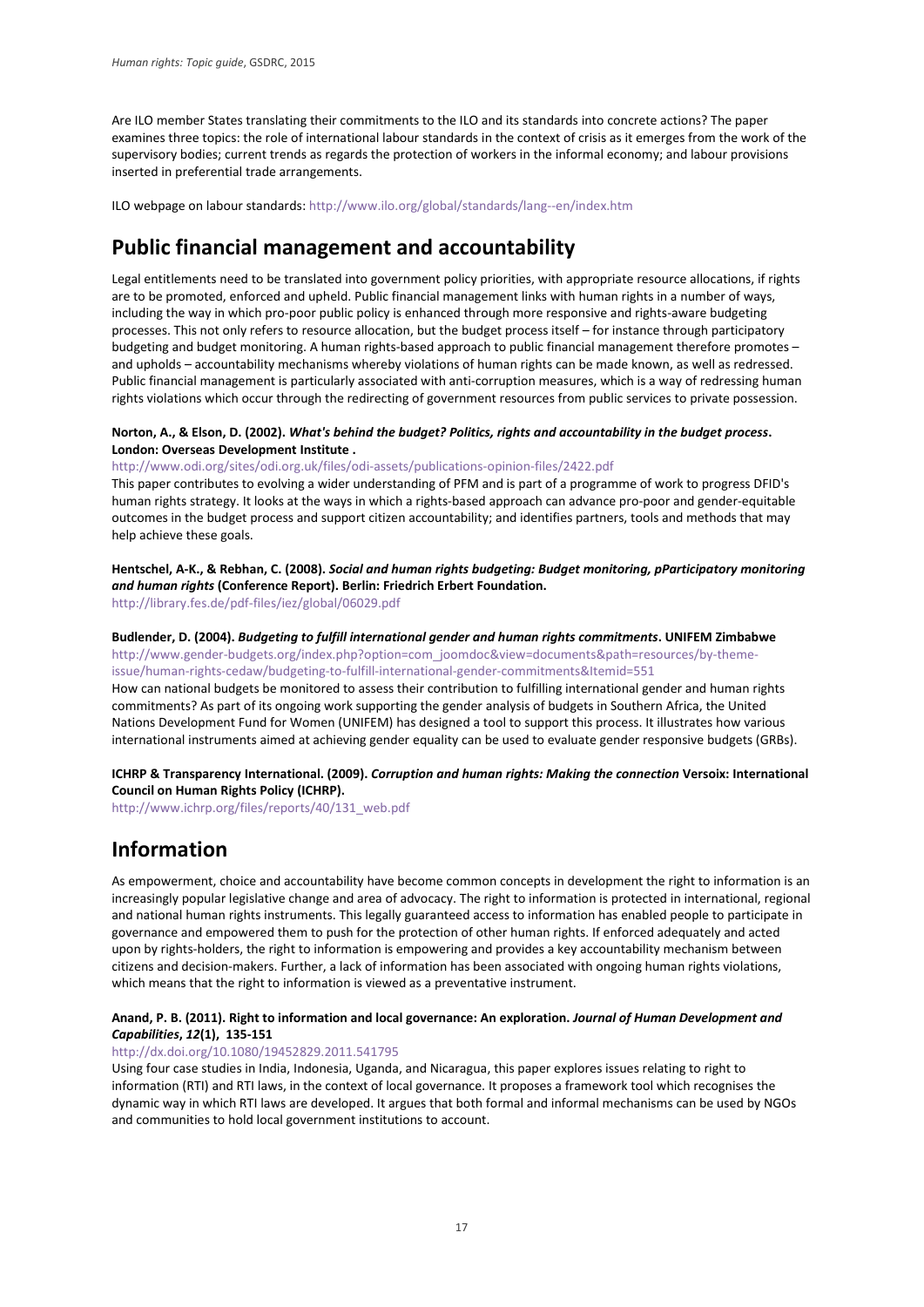#### **Daruwala, M. & Nayak, V. (Eds.). (2007).** *Our rights, our information: Empowering people to demand rights through knowledge***. Commonwealth Human Rights Initiative**

[http://www.humanrightsinitiative.org/publications/rti/our\\_rights\\_our\\_information.pdf](http://www.humanrightsinitiative.org/publications/rti/our_rights_our_information.pdf)

Why is the right to information important? How can it be used, and how can it be effectively implemented by governments? This report provides case studies to show that information empowers people to demand adherence to the whole range of their human rights. By establishing the right to information in domestic law and by setting up public information systems, governments can enhance citizens' participation in governance, advance equitable economic development, reduce poverty and fight corruption.

#### **Darch, C., & Underwood, P. (2010). Struggles for freedom of information in Africa. In** *Freedom of information and the developing world: The citizen, the state and models of openness***. Oxford: Chandos Publishing.**

<http://www.africafiles.org/article.asp?ID=22968>

How far have rights to information progressed in Africa? The conditions that make information access rights both important and hard to implement are seen in their most extreme forms in Africa. This chapter presents case studies from Zimbabwe, Nigeria, Angola, Mozambique and South Africa. The advance of information rights in Africa has been limited. However, low-key activity indicates that some awareness exists. Further, if any resistance to the state is arguably a struggle over information, then it is important to listen for 'stifled voices of protest'.

The right to information is also used to justify calls for increased aid transparency from donors and NGOs.

#### **Access Info. (2009).** *The aid transparency toolkit: What you always wanted to know about aid and how to get the information***. Madrid: Access Info**

http://avada.access-info.org/wp-content/uploads/The Aid Transparency Toolkit - Access Info 22 October 2009.pdf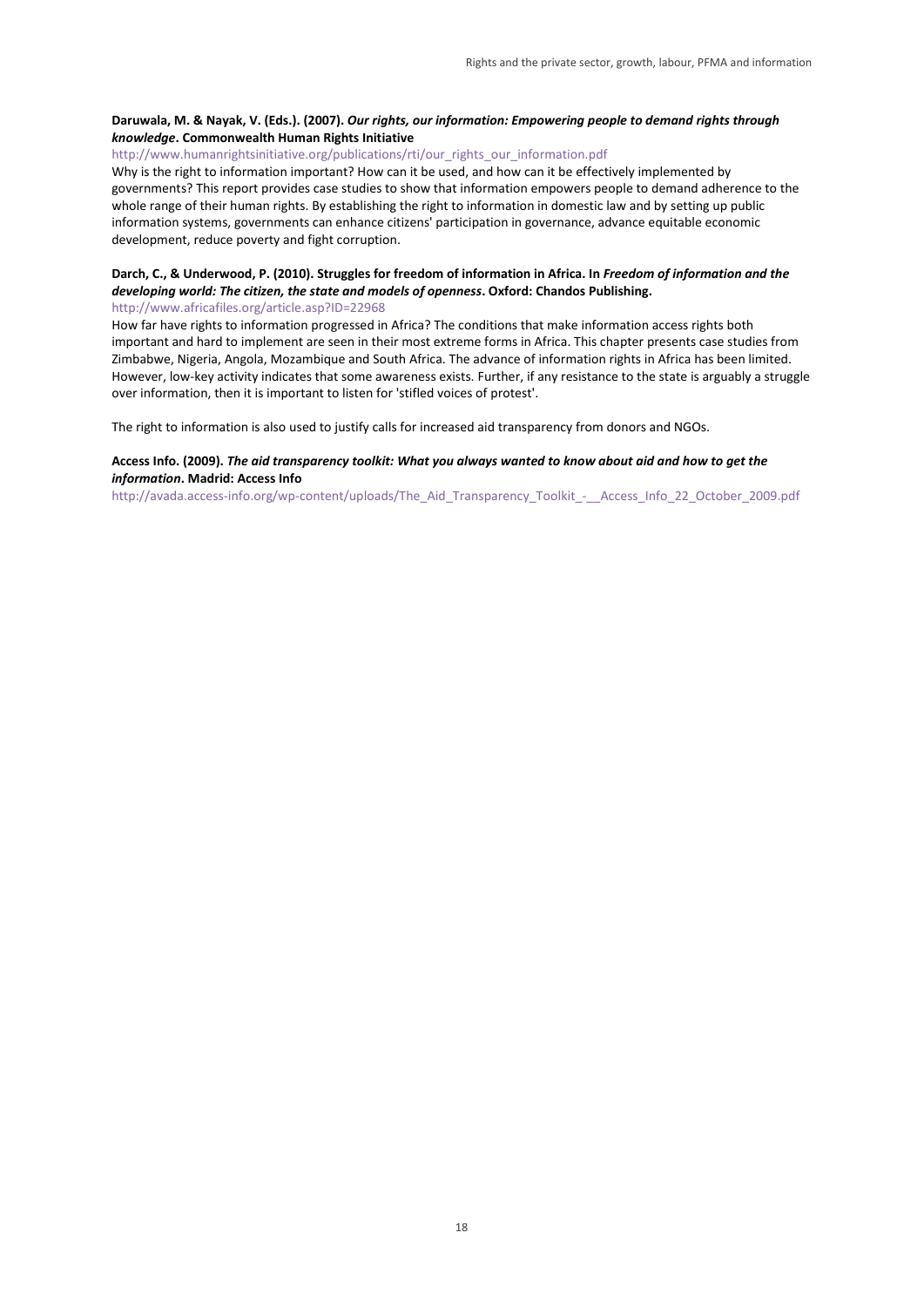## <span id="page-21-0"></span>**Rights and migration, livelihoods, housing, land and property**

This section provides resources that explore the links between human rights, right-based approaches and a selection of sectors and themes. Many of these documents aim to show how a rights-based approach helps to enhance existing sectoral work. The indivisibility or interdependence of rights also demonstrates that cross-sectoral working is essential for realising rights. A rights-based perspective helps to move beyond predominantly technical approaches, to recognise the need to address the wider political and social environment within which programmes occur. Rights often necessitate the use of new language or ways of thinking about how to make decisions and prioritise, with implications for policy formation.

## **Migration**

Migrants are largely more vulnerable to rights violations or omissions. This is particularly the case in the labour market, where fair labour standards for migrant workers are a key concern.

#### **ILO. (2004).** *Towards a fair deal for migrant workers in the global economy* **(International Labour Conference, 92nd Session, report VI). Geneva: ILO.**

#### <http://www.ilo.org/public/english/standards/relm/ilc/ilc92/pdf/rep-vi.pdf>

Economic, political and demographic factors are causing increasing labour migration and associated pressures. How can this be better managed to protect human rights, maximise growth and development, and prevent clandestine flows and trafficking? This International Labour Organisation report draws lessons from the experience of both origin and host countries in managing migration to improve the treatment and conditions of migrant workers and their families. It aims to provide a basis for formulating sound recommendations for future action.

#### **Castles, S. (2011). Bringing human rights into the migration and development debate.** *Global Policy***, 2(3), 248–258.**  <http://dx.doi.org/10.1111/j.1758-5899.2011.00116.x>

In recent years, there have been attempts to move towards global governance mechanisms in migration. At the same time, migrant associations have grown and linked up with international human rights organisations. This article examines these trends, paying special attention to the Global Forum on Migration and Development – an intergovernmental consultation process that has met annually since 2007 – and the efforts of migrant associations and other civil society organisations to bring human rights into the debate. A final section discusses the initiative of a group of mainly Latin American academics to establish a new conceptual framework and a set of strategic indicators to assess the links between migration, development and human rights.

#### **Ruhs, M. (2012). The human rights of migrant workers: why do so few countries care?** *American Behavioral Scientist***, 56(9), 1277-1293.**

#### <http://dx.doi.org/10.1177/0002764212443815>

This article addresses two questions: First, what explains the very low level of ratifications of the international legal instruments for the protection of the rights of migrant workers? Second, what are the implications for research and policy debates on the rights of migrant workers in practice? The author argues that the key reason for the underratification and limited effectiveness of migrant rights conventions relates to the perceived and/or real consequences of extending rights to migrants for the national interests of nation-states. In addition to their intrinsic value, the rights of migrant workers play an important instrumental role in shaping the outcomes of international labour migration for receiving countries, migrants, and their countries of origin.

## **Livelihoods**

Securing livelihoods and attaining sustainable development is a key component in poverty reduction. Sustainable livelihoods approaches and human rights based approaches are not necessarily mutually exclusive as approaches to reducing the burden of poverty. The promotion of livelihoods and sustainable development benefits from a human rights perspective that analyses power relations, institutions and political context. A human rights based approach is seen to have added value in livelihood strategies for it focuses attention on people rather than 'providers', as well as promoting citizenship and meaningful participation in society.

#### **Moser, C. & Norton, A. (2001).** *To claim our rights: Livelihood security, human rights, and sustainable development***. London: Overseas Development Institute.**

<http://www.odi.org/sites/odi.org.uk/files/odi-assets/publications-opinion-files/1816.pdf>

How can human rights contribute to the promotion of sustainable development and strengthen the livelihoods of poor people? This paper argues that a human rights perspective makes a difference by developing a more concrete understanding of social sustainability and by extension, sustainable development. It outlines a conceptual framework for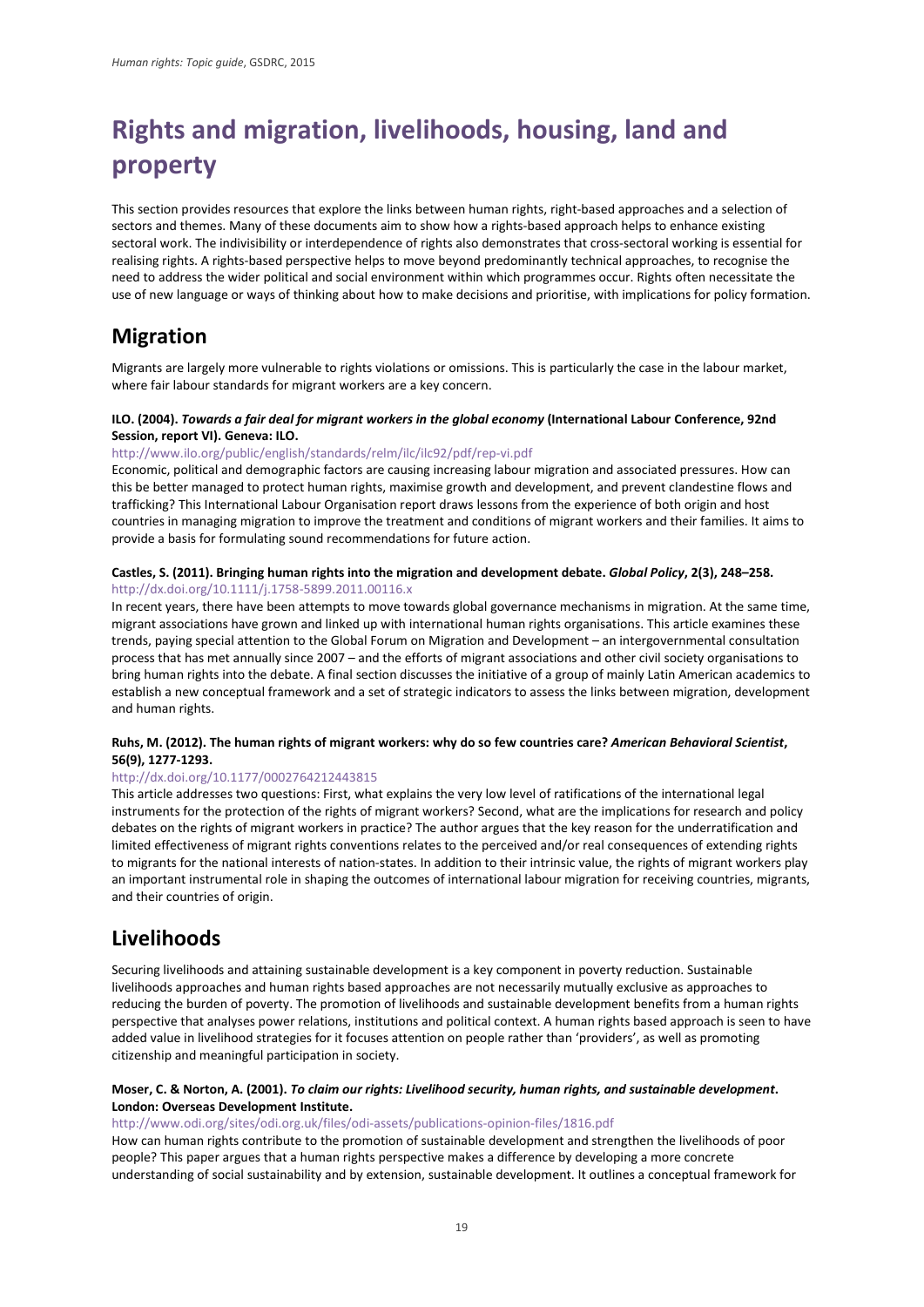the application of a human rights approach to strengthening sustainable development and livelihoods, which also serves as a useful guideline for practical implementation by donors.

**Foresti, M., Ludi, E., & Griffiths, R. (2007).** *Human rights and livelihood approaches for poverty reduction* **(Poverty wellbeing Briefing Note). London/Stockholm: Overseas Development Institute/Swiss Agency for Development and Cooperation.** 

<http://www.odi.org.uk/resources/download/1548.pdf>

#### **Harcourt, W. (Ed.). (2012).** *Women reclaiming sustainable livelihoods: spaces lost, spaces gained***. London: Palgrave Macmillan.**

[http://books.google.co.uk/books?id=HSDscOyIw1sC&printsec=frontcover&source=gbs\\_ge\\_summary\\_r&cad=0#v=onepage](http://books.google.co.uk/books?id=HSDscOyIw1sC&printsec=frontcover&source=gbs_ge_summary_r&cad=0%23v=onepage&q&f=false) [&q&f=false](http://books.google.co.uk/books?id=HSDscOyIw1sC&printsec=frontcover&source=gbs_ge_summary_r&cad=0%23v=onepage&q&f=false) 

Ecologists and gender specialists provide a multidisciplinary perspective on gender, sustainability, and livelihoods. Authors from 10 different countries show how women engage in policy decisions on climate change and consumptions, managing solidarity economies, farming, micro credit, value chains, and strategies in post-conflict contexts

## **Housing rights**

How can housing rights be used to tackle problems of homelessness at local, national, regional and international level? In addition to being enshrined in the Universal Declaration on Human Rights, housing rights are supported by a wide variety of other legal instruments. These instruments have been adopted successfully in many states with extremely diverse social, cultural, political and legal contexts. Experience has shown that women and indigenous people are particularly susceptible to housing rights violations due to their often disadvantageous status within society.

#### **UN-HABITAT. (2002).** *Housing rights legislation: Review of international and national legal instruments* **(UN Housing Rights Programme, Report No. 1). Nairobi: UN-HABITAT.**

<http://ww2.unhabitat.org/programmes/housingrights/documents/HS-638.pdf>

#### **Scholtz, B., & Gomez, M. (2004).** *Bringing equality home: Promoting and protecting the inheritance rights of women***. Geneva: Centre on Housing Rights and Evictions.**

#### http://landwise.landesa.org/record/1907

How and why are women's rights to adequate housing systematically violated in sub-Saharan Africa? How can national and international actors change customary and statutory law and practice to improve this situation? This report provides an overview of the local legal tools that already exist and those that need reforming or putting into place in ten African countries. It argues that strategies based on human rights can effect change if pursued with strength and persistence.

#### **UN-HABITAT. (2005).** *Indigenous people's right to adequate housing. A global overview* **(UN Housing Rights Programme report no. 7). Nairobi: UN-HABITAT.**

#### <http://www.gsdrc.org/go/display/document/legacyid/1639>

To what extent do indigenous peoples in different parts of the world enjoy the right to adequate housing? This report illustrates the lack of adequate housing and consequent poor living conditions of indigenous peoples worldwide. The study was undertaken within the framework of the United Nations Housing Rights Programme – a joint initiative of UN-HABITAT and the OHCHR. It includes a review of relevant literature, identification of case studies and the collection of primary data. Seven case studies are drawn from ten countries: Australia, Canada, Ecuador, Finland, Kenya, Mexico, Norway, the Philippines, the Russian Federation and Sweden. Adequate housing for indigenous people is a critical human rights concern and there is a profound connection between indigenous peoples' rights to land and rights to housing.

#### **UN-HABITAT. (2014).** *The right to adequate housing* **(Fact sheet no. 21/Rev.1). Office of the United Nations High Commissioner for Human Rights.**

#### [http://www.ohchr.org/Documents/Publications/FS21\\_rev\\_1\\_Housing\\_en.pdf](http://www.ohchr.org/Documents/Publications/FS21_rev_1_Housing_en.pdf)

This Fact Sheet explains what the right to adequate housing is, illustrates what it means for specific individuals and groups, and then elaborates upon States' related obligations. It concludes with an overview of national, regional and international accountability and monitoring mechanisms.

## **Land and property rights**

There appears to be a general consensus that investing poor people with land and property rights has positive social and economic outcomes, or at least does not harm social standing or the ability of beneficiaries to improve productivity, access credit, increase income and encourage social and economic investment in land, property or other things such as education, health or other income-generating activities. However, there is debate as to whether interventions such as land titling always lead to pro-poor outcomes due to the increased burden of servicing bills and related payments. A perceived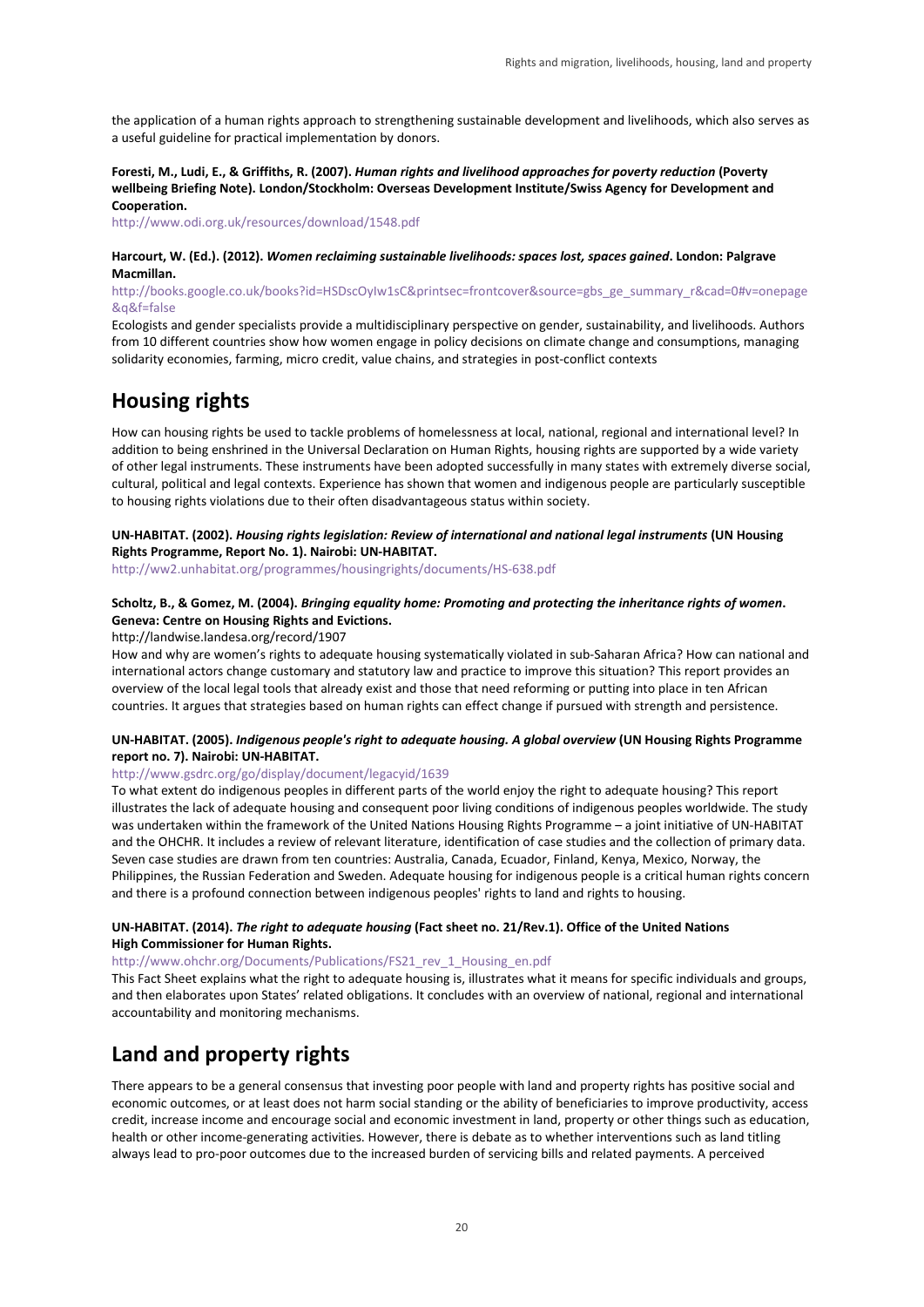challenge to address is how the formalisation of land rights based on individualised European tenure has adversely affected the poor people's access to common land due to the erosion of customary rights and common property interests.

#### **Boudreaux, K., & Dragos Aligica, P. (2007).** *Paths to property: Approaches to institutional change in international development***. London: Institute of Economic Affairs.**

#### <http://www.iea.org.uk/record.jsp?type=book&ID=426>

What are the best strategies for creating an institutional environment conducive to securing stable property rights? This publication draws on examples from sub-Saharan Africa to illustrate a process-oriented view of institutional change. There is no 'correct' path to property rights protection. Only by understanding the historical and institutional context can sustainable reform and its consequent economic dividends be achieved. Property rights policy should be regarded as a strategic and dynamic process, rather than as a blueprint-based exercise in social engineering.

#### **Ikdahl, I., Hellum, A., Kaarhus, R., Benjaminsen, T. A., Kameri-Mbote, P. (2005).** *Human rights, formalisation and women's land rights in southern and eastern Africa* **(Studies in women's law no. 57). University of Oslo.** [http://www.sarpn.org/documents/d0001447/P1786-Women-rights\\_June2005.pdf](http://www.sarpn.org/documents/d0001447/P1786-Women-rights_June2005.pdf)

Land is a vital resource for rural livelihoods. How far has land reform advanced and how effectively has gender equality been implemented in five countries in Southern and Eastern Africa? What problems need to be resolved and what are the forces resisting change? This report adopts the human rights based approach to spell out a human rights framework for gender-equal and non-discriminatory land reform/formalisation processes.

#### **Galiani, S., & Schargrodsky, E. (2010).** *Property rights for the poor: The effects of land titling***. Social Sciences Research Network.**

#### [http://papers.ssrn.com/sol3/papers.cfm?abstract\\_id=1544578](http://papers.ssrn.com/sol3/papers.cfm?abstract_id=1544578)

Secure property rights are considered a key determinant of economic development, but examining the effects of land titling programmes is complex. Are they a tool for rapid poverty reduction? Would credit accessed through land ownership be invested as capital in productive projects, increasing labour productivity and income? This study of land allocation in Argentina examines the effects on a very deprived group, concluding that land titling can be an important tool for impacting poverty. However, the programme did not open up a rapid route to credit access and entrepreneurial income, but a slow channel of increased physical and human capital investment, contributing to poverty reduction for future generations.

#### **Rashid, H. (2010). Land rights and the millennium development goals: How the legal empowerment approach can make a difference. In S. Golub (Ed.),** *Legal Empowerment: Practitioners' Perspectives***, pp. 217-233. Rome: International Development Law Organization.**

[http://www.idlo.org/Documents/Legal\\_Empowerment\\_Practitioners\\_Perspectives\\_Book.pdf](http://www.idlo.org/Documents/Legal_Empowerment_Practitioners_Perspectives_Book.pdf)

What is the relationship between land rights and the MDGs? This chapter argues that community-based organisations, representing the land rights of the poor, must be an integral part of an effective land governance system.

#### **Hatcher, J., Palombi, L., & Mathieu, P. (2010). Securing the land rights of the rural poor: experiences in legal empowerment. In S. Golub (Ed.),** *Legal Empowerment: Practitioners' Perspectives***, pp. 235-250. Rome: International Development Law Organization.**

[http://www.idlo.org/Documents/Legal\\_Empowerment\\_Practitioners\\_Perspectives\\_Book.pdf](http://www.idlo.org/Documents/Legal_Empowerment_Practitioners_Perspectives_Book.pdf)

This paper provides examples of legal empowerment initiatives to secure the land rights of the rural poor from Africa (Niger, Madagascar, Rwanda, DRC, Mozambique, Namibia, Burkina Faso and Mali), South America (Bolivia, Guatemala and Peru), and Asia (India, the Philippines).

#### **Lawry, S., Samii, C., Hall, R., Leopold, A., Hornby, D., & Mtero, F. (2014). The impact of land property rights interventions on investment and agricultural productivity in developing countries: a systematic review.** *Campbell Systematic Reviews***,** *10***(1).**

#### <http://www.campbellcollaboration.org/lib/project/220/>

What is the relationship between land property rights and productivity or welfare? This systematic review examined the impacts of: 1) Conversion of communal or non-demarcated rural land to freehold title and registration of such rights; and 2) Statutory recognition and codification of customary or communal rural land rights, and registration of these rights. The limited quantitative evidence suggests benefits of land tenure interventions, measured in productivity and consumption expenditure or income. It suggests that long-term investment and increases in perceived tenure security are plausible channels through which tenure recognition may contribute to welfare. Gains in productivity are significantly greater outside Africa and in wealthier settings. The qualitative evidence shows that social impacts resulting from tenure interventions can be significant, unpredictable and in some instances have negative consequences such as displacement or diminished property rights for women. The findings of this systematic review underscore the importance of tenure security.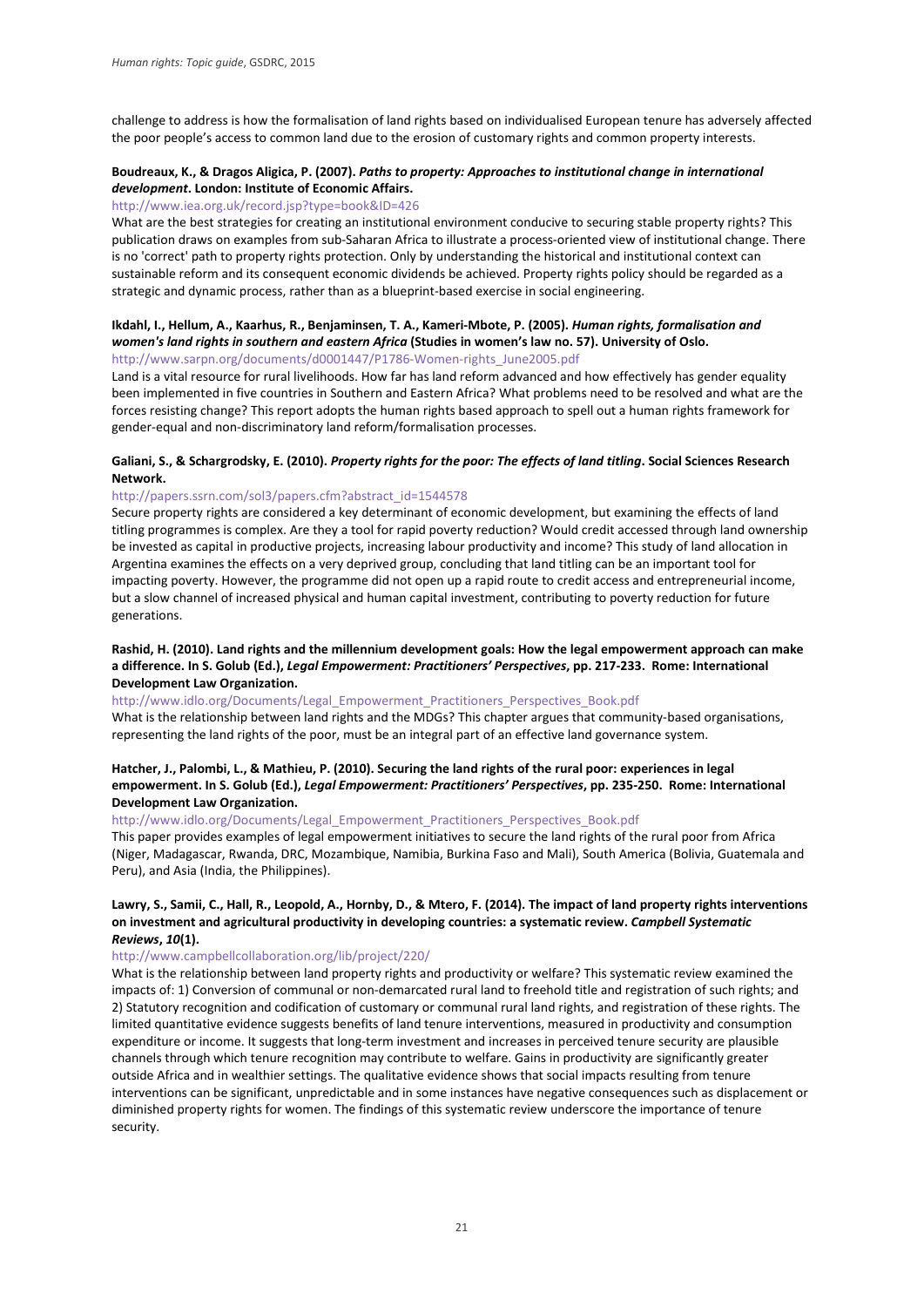#### **Locke, A. (2013).** *Property rights and development briefing: Property rights and economic growth***. London: ODI.**  <http://www.odi.org/sites/odi.org.uk/files/odi-assets/publications-opinion-files/8513.pdf>

This Briefing Paper presents the debate on the impact of formalised land rights on economic growth through increased investment, credit and efficiency. Overall, the evidence reviewed focuses mainly on the impact on investment and productivity. While there is a medium/large body of evidence of mainly high quality supporting the link, there are also a high number of studies that question this link and the strength of the evidence, mainly on methodological issues. Contradictory evidence is put forward that identifies factors other than property rights as being of primary importance for growth, such as skills, while a criticism is that the analysis fails to recognise the "cluster of institutions" that drive growth.

#### **Chu, J. (2011). Gender and 'land grabbing' in Sub-Saharan Africa: Women's land rights and customary land tenure.**  *Development, 54***(1)***,* **35-39.**

#### <http://dx.doi.org/10.1057/dev.2010.95>

There has been a lack of discussion of gender in considering land grabs. However, by not having addressed the current debates on women's land rights, particularly in regard to the return of customary law, current proposed solutions will fail to address the gender inequalities propagated by the land grabs.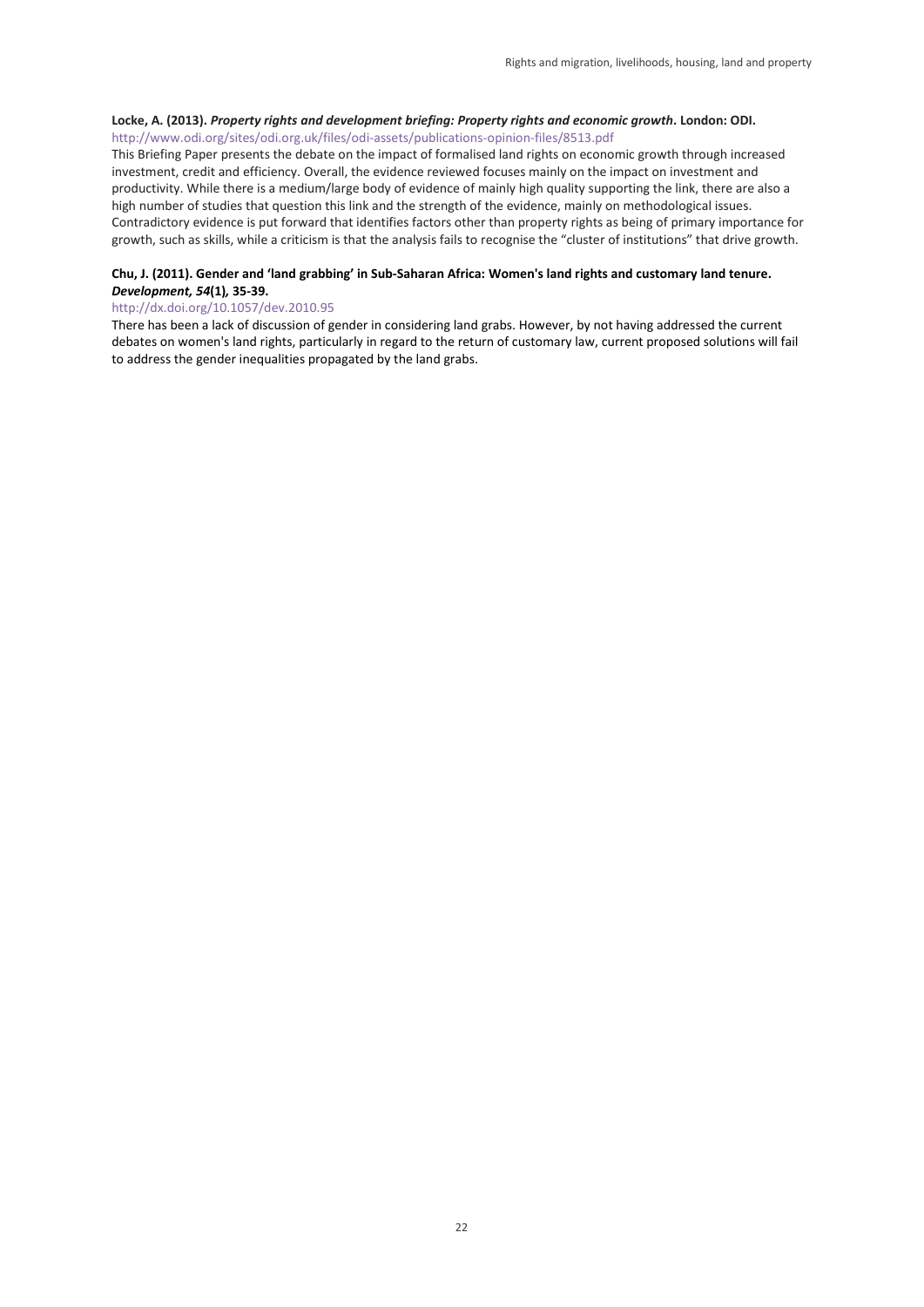## <span id="page-25-0"></span>**Rights and health, water and sanitation**

The links between human rights, right-based approaches and a selection of sectors and themes are increasingly playing a guiding role in sector policy debates. Rights perspectives are used as both a diagnostic tool and a policy and programmatic response. The burgeoning literature on human rights and a number of health, water and sanitation issues include donor guidance and policy statements, academic research, and advocacy papers. Many of these documents aim to show how a rights-based approach helps to enhance existing sectoral work. The indivisibility or interdependence of rights also demonstrates that cross-sectoral working is essential for realising rights.

Rights help to move beyond predominantly technical approaches, to recognise the need to address the wider political and social environment within which programmes occur. Rights often necessitate the use of new language or ways of thinking about how to make decisions and prioritise, with implications for policy formation.

## **Health: an overview**

Human rights standards include the right to life and survival. Therefore, human rights can be viewed as intrinsically linked to equitable health outcomes, as well as increased opportunities for those living in poverty to access health services. The realisation of human rights, therefore, is understood as having a positive effect on health outcomes. This poses the question as to whether health problems are tantamount to human rights violations.

A key discussion in the health literature is how service delivery can be made more effective. It is argued that a rights-based approach in healthcare can facilitate greater responsiveness in healthcare systems. This also concerns issues relating to voice and accountability in service delivery.

#### **OHCHR/WHO. (2008).** *The right to health* **(Fact Sheet No. 31). Geneva: OHCHR/WHO.**

#### <http://www.ohchr.org/Documents/Publications/Factsheet31.pdf>

What is the right to health, and what are countries' obligations in realising it? This paper outlines the right to health in international human rights law, implications for states, risks facing specific groups, and accountability and monitoring mechanisms. All states must: 1) respect the right to health, refraining from interfering directly or indirectly with it; 2) protect this right by preventing third parties from interfering with it; and 3) fulfil it through legislative, administrative, budgetary, judicial, promotional and other measures. Priority obligations are non-discrimination and concrete, deliberate and targeted steps as part of a national strategy.

#### **Braveman, P., & Gruskin, S. (2003). Poverty, equity, human rights and health.** *Bulletin of the World Health Organisation***,**  *81***(7).** <http://www.scielosp.org/pdf/bwho/v81n7/v81n7a13.pdf>

How do poverty, equity and human rights relate to health? This study suggests that they are closely linked conceptually and operationally and that each provides valuable, unique guidance for health institutions' work. Equity and human rights perspectives can contribute to health institutions' efforts to tackle poverty and health. Focusing on poverty is essential to operationalising those commitments.

#### **Hunt, P. (2007).** *Neglected diseases: A human rights analysis* **(Social, Economic and Behavioural Research Special Topics no. 6). Geneva: World Health Organization.**

#### [http://www.who.int/tdr/publications/documents/seb\\_topic6.pdf](http://www.who.int/tdr/publications/documents/seb_topic6.pdf)

How can a human rights approach contribute to the fight against neglected diseases? Neglected diseases are understood to be those primarily affecting people living in poverty in developing countries, particularly in rural areas. This report aims to equip practitioners with an understanding of how human rights abuses can both cause and result from neglected diseases.

#### **Gostin, L., Hodge, J. G., Valentine, N., & Nygren-Krug, H. (2003).** *The domains of health responsiveness: A human rights analysis* **(Health and Human Rights Working Paper Series, No.2). Geneva: World Health Organisation.**

[http://www.who.int/hhr/information/en/Series\\_2%20Domains%20of%20health%20responsiveness.pdf](http://www.who.int/hhr/information/en/Series_2%20Domains%20of%20health%20responsiveness.pdf) What do human rights have in common with the responsiveness of healthcare systems? This report argues that the improvement of health is the main goal of health systems. It outlines eight domains of healthcare responsiveness and sets out how they can be understood through human rights principles, and in the context of international human rights instruments.

#### **Worm, I. (2013). Practitioners' Tool: Health and Human Rights. Bonn: Deutsche Gesellschaft für**

**Internationale Zusammenarbeit.** [http://health.bmz.de/what\\_we\\_do/Human-rights-and-](http://health.bmz.de/what_we_do/Human-rights-and-Gender/Good_practices_and_tools/Praticioners_Tool_Health_and_Human_Rights/index.jsp)

[Gender/Good\\_practices\\_and\\_tools/Praticioners\\_Tool\\_Health\\_and\\_Human\\_Rights/index.jsp](http://health.bmz.de/what_we_do/Human-rights-and-Gender/Good_practices_and_tools/Praticioners_Tool_Health_and_Human_Rights/index.jsp)

This document offers guidance on applying a rights-based approach to three common fields of intervention or programme components in the health sector: quality management and human resources; social (health) protection and health financing; and sexual and reproductive health and rights, and HIV / AIDS.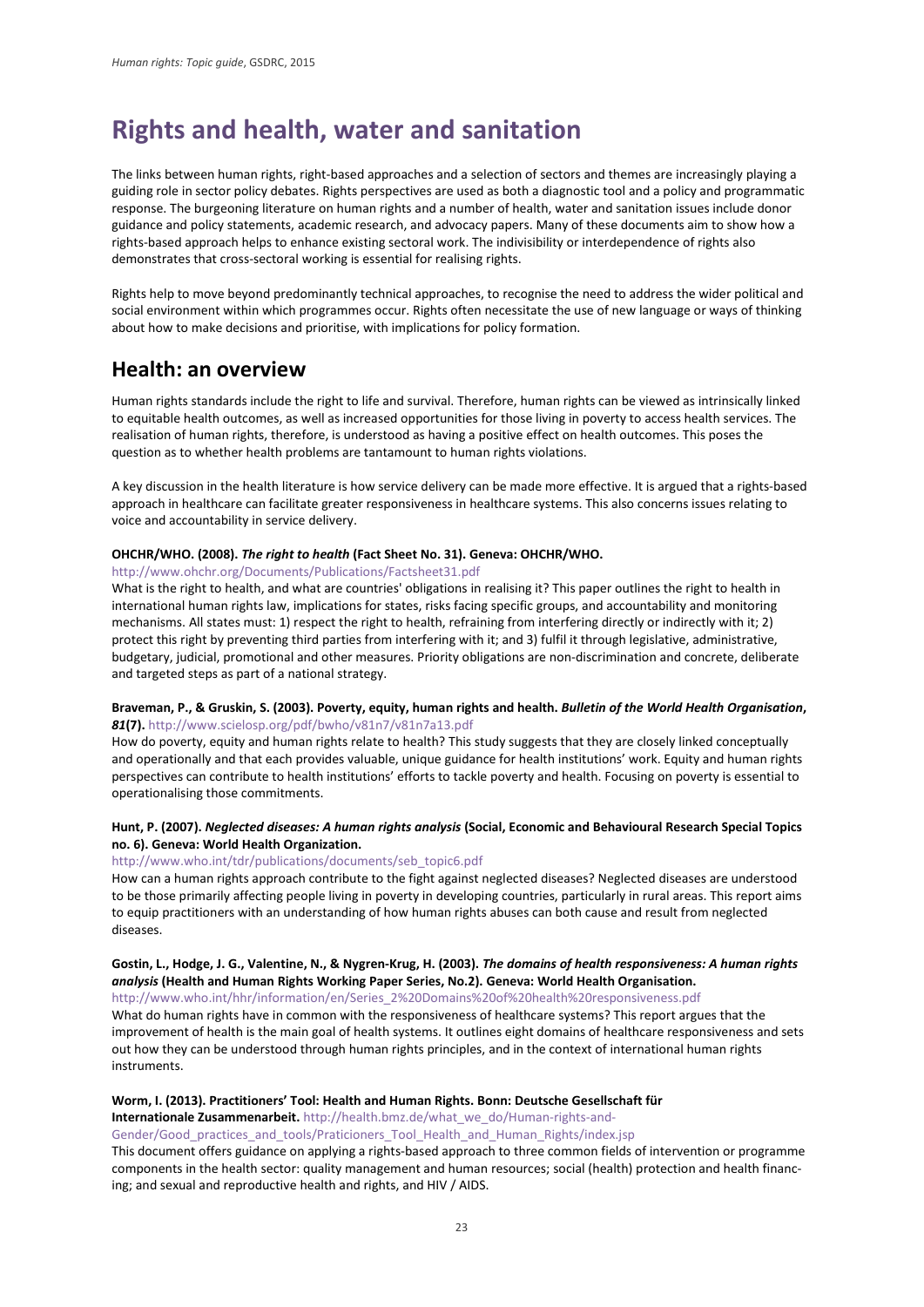#### **Grodin, M., Tarantola, D., Annas, G., & Gruskin, S. (Eds.). (2013).** *Health and Human Rights in a Changing World.* **Abingdon: Routledge.**

#### [http://books.google.co.uk/books?hl=en&lr=&id=cJ2oV0rGhx8C&oi=fnd&pg=PP2&dq=health+rights&ots=dUdY9WF74P&sig](http://books.google.co.uk/books?hl=en&lr=&id=cJ2oV0rGhx8C&oi=fnd&pg=PP2&dq=health+rights&ots=dUdY9WF74P&sig=78n-4R1SS7b5gcn3udksPzxP_ig&redir_esc=y%23v=onepage&q&f=false) [=78n-4R1SS7b5gcn3udksPzxP\\_ig&redir\\_esc=y#v=onepage&q&f=false](http://books.google.co.uk/books?hl=en&lr=&id=cJ2oV0rGhx8C&oi=fnd&pg=PP2&dq=health+rights&ots=dUdY9WF74P&sig=78n-4R1SS7b5gcn3udksPzxP_ig&redir_esc=y%23v=onepage&q&f=false)

Section I is a Health and Human Rights Overview that lays out the essential knowledge base. Section II brings in concepts, methods, and governance framing the application of health and human rights, in particular the Human Rights-based Approaches to Health. Section III sheds light on issues of heightened vulnerability and special protection, stressing that the health and human rights record of any community is determined by what is being done and not done about those who are most in need. Section IV focuses on addressing system failures where health and human rights issues have been documented and recognised and yet insufficiently attended to. Section V examines the relevance of the health and human rights paradigm to a changing world, underscoring contemporary global challenges and responses.

#### *Additional Information*

#### **Harvard University - The François-Xavier Bagnoud (FXB) Center for Health and Human Rights**

#### <http://fxb.harvard.edu/>

The FXB Center for Health and Human Rights focuses on the practical dynamic between the issues of health and human rights. It aims to build a conceptual basis of the right to health and drive advocacy initiatives to incorporate human rights norms into international health policy.

## **Maternal health**

As a key Millennium Development Goal, strategies for improving maternal health can be supported through a rights-based approach. This means adopting a wider strategy that moves beyond scaling-up service delivery and focuses upon the accessibility of services, accountability of service providers to rights holders, and the political, social and institutional factors which affect women's maternal health. The guiding principles of a rights-based approach to maternal health include non-discrimination and equity. In 2012, the United Nations Human Rights Council adopted a resolution welcoming a Technical Guidance on rights-based approaches to maternal mortality and morbidity.

#### **Hawkins, K., Newman, K., Thomas, D., & Carlson, C. (2005).** *Developing a human rights-based approach to addressing maternal mortality. Desk review* **London: DFID.**

[http://webarchive.nationalarchives.gov.uk/20081024000458/http://www.dfid.gov.uk/pubs/files/maternal-desk.pdf](http://webarchive.nationalarchives.gov.uk/20081024000458/http:/www.dfid.gov.uk/pubs/files/maternal-desk.pdf) Can a rights-based approach reduce maternal mortality? Can its focus on equity improve health outcomes for poor

women? This review argues that rights-based approaches can add impetus to reducing maternal mortality. It argues that policy actors in government and civil society should find ways of addressing the economic, social, cultural and political forces that prevent poor women from asserting their right to maternal health.

#### **DFID. (2005).** *How to reduce maternal deaths: Rights and responsibilities* **(How to Note). London: DFID.**

<http://www.eldis.org/vfile/upload/1/document/0708/DOC18845.pdf>

How can a rights-based approach enhance programmes to reduce maternal death? This note shows how a rights-based approach adds value to public health and health systems approaches. It argues that reducing maternal deaths is not a purely technical action but one that challenges the political and social status quo and requires actions within and beyond the health sector.

#### **OHCHR. (2010).** *Report of the Office of the United Nations Commissioner for Human Rights on preventable maternal mortality and morbidity and human rights***. Geneva: OHCHR.**

[http://www2.ohchr.org/english/bodies/hrcouncil/docs/14session/A.HRC.14.39\\_AEV-2.pdf](http://www2.ohchr.org/english/bodies/hrcouncil/docs/14session/A.HRC.14.39_AEV-2.pdf)

#### **Yamin, A. E. (2013). Applying human rights to maternal health: UN Technical Guidance on rights-based approaches.** *International Journal of Gynecology & Obstetrics***,** *121***(2), 190-193.**

<http://dx.doi.org/10.1016/j.ijgo.2013.01.002>

In 2012, the United Nations Human Rights Council adopted a resolution welcoming a Technical Guidance resource on rights-based approaches to maternal mortality and morbidity, and calling for a report on its implementation in two years. This paper provides an overview of the contents and the significance of the Guidance. It reviews how the Guidance can assist policymakers in improving women's health and their enjoyment of rights by setting out the implications of adopting a human rights-based approach at each step of the policy cycle, from planning and budgeting, to ensuring implementation, monitoring and evaluation, and fostering accountability mechanisms. The Guidance should also prove useful to clinicians in understanding rights frameworks as applied to maternal health.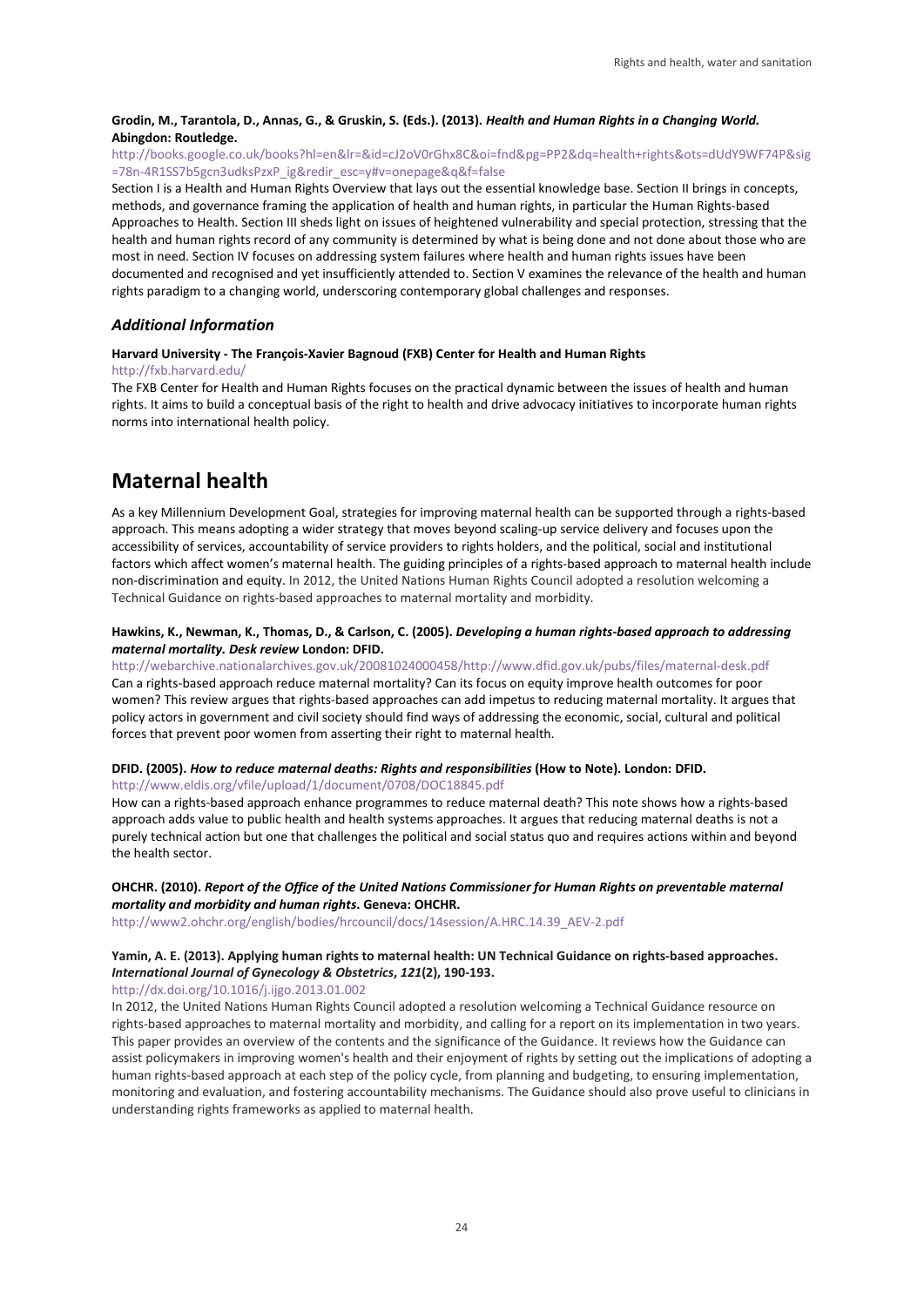## **HIV and AIDS**

A rights-based approach in the area of HIV/AIDS can be used to mitigate the effects of the illness, by preventing stigma and discrimination, but also by preventing its spread and the long-term effects it has upon children affected by the illness. A rights perspective in HIV/AIDS programming therefore contributes to social inclusion, the inter-generational transmission of poverty, and upon the rate at which HIV/AIDS spreads. It is important to note that HIV/AIDS also has detrimental psychological impacts upon those it affects and that by investing those affected with rights, rights-based approaches offer a level of empowerment to individuals and groups. In 2011, the United Nations adopted a Political Declaration on HIV/AIDS, with a view to an increased global response to the epidemic. This declaration has an increased rights-based approach.

#### **Stephens, D., & Urbano, M. (2010). HIV and legal empowerment. In S. Golub (Ed.),** *Legal empowerment: Practitioners' perspectives* **. Rome: International Development Law Organization.**

[http://www.idlo.org/Documents/Legal\\_Empowerment\\_Practitioners\\_Perspectives\\_Book.pdf](http://www.idlo.org/Documents/Legal_Empowerment_Practitioners_Perspectives_Book.pdf)

How can legal empowerment advance the human rights of people living with and vulnerable to HIV? This study explores how HIV legal empowerment strategies are evolving. It shows that the law has been the axis around which debates have revolved on the restriction or promotion of rights. For a person experiencing HIV-related stigma, a legal empowerment approach affirms and restores his or her humanity and citizenship and supports psychological wellbeing. These are essential dimensions of overall welfare and health.

#### **UNAIDS. (2005).** *HIV-related Stigma, Discrimination and Human Rights Violations: Case Studies of Successful Programmes* **(UNAIDS Best Practice Collection). Geneva: UNAIDS.**

#### [http://data.unaids.org/UNA-docs/JC999-HRViolations\\_en.pdf](http://data.unaids.org/UNA-docs/JC999-HRViolations_en.pdf)

Stigma and discrimination have fuelled the transmission of HIV and increased the negative impact of the epidemic. How can HIV-related discrimination be addressed in order to achieve public health goals and overcome the epidemic? UNAIDS examines this question, drawing on a range of case studies from all over the world. Stigma, discrimination and human rights violations are intimately linked, reinforcing and legitimising each other. Multi-faceted action, sustained over time, is needed to prevent stigma, challenge discrimination and promote and protect HIV-related human rights.

#### **OHCHR. (2011).** *The protection of human rights in the context of human immunodeficiency virus (HIV) and acquired immune deficiency syndrome (AIDS)* **(Report of the United Nations High Commissioner for Human Rights). New York: United Nations.**

#### [http://www2.ohchr.org/english/bodies/hrcouncil/docs/19session/A.HRC.19.37\\_en.pdf](http://www2.ohchr.org/english/bodies/hrcouncil/docs/19session/A.HRC.19.37_en.pdf)

In 2011, the United Nations adopted a Political Declaration on HIV/AIDS, with a view to an increased global response to the epidemic. This review from OHCHR analyses the declaration from a human rights perspective. It reaffirms that the full realisation of all human rights and fundamental freedoms for all is an essential element in the global response to HIV. It recognises that addressing stigma and discrimination is a critical element in the global response to HIV and also recognises the need to strengthen national policies and legislation.

## **Sexual and reproductive rights**

Sexual and reproductive health is increasingly being viewed as both a human right and an integral part of achieving the Millennium Development Goals. However, universal access to sexual and reproductive health facilities and support is far from being realised. Rights-based approaches are presented as a solution to this problem, as well as a means. A rights perspective offers an analytical tool with which to identify root causes of prevention, access and treatment problems, as well as a concrete response tool in order to promote the rights and responsibilities of relevant actors. This also encompasses acute concern with violence against women and the extent to which women can access justice against the perpetrators of violent acts.

#### **DFID. (2004).** *Sexual and reproductive health and rights: A position paper***. London: DFID.**

[http://www2.ohchr.org/english/issues/development/docs/rights\\_reproductive\\_health.pdf](http://www2.ohchr.org/english/issues/development/docs/rights_reproductive_health.pdf)

Sexual and reproductive health is a human right, essential to human development and the achievement of the Millennium Development Goals. This paper reviews achievements since the 1994 International Conference on Population and Development (ICPD), sets out DFID's position on sexual and reproductive health and rights, and its view of the future. Important progress has been made, but there remains much to be done to achieve universal access to reproductive health services by 2015.

**Crichton, J., Nyamu Musembi, C., & Ngugi, A. (2008).** *Painful tradeoffs: Intimate-partner violence and sexual and reproductive health rights in Kenya* **(IDS Working Paper no 312). Brighton: Institute of Development Studies.** [https://www.ids.ac.uk/idspublication/painful-tradeoffs-intimate-partner-violence-and-sexual-and-reproductive-health](https://www.ids.ac.uk/idspublication/painful-tradeoffs-intimate-partner-violence-and-sexual-and-reproductive-health-rights-in-kenya)[rights-in-kenya](https://www.ids.ac.uk/idspublication/painful-tradeoffs-intimate-partner-violence-and-sexual-and-reproductive-health-rights-in-kenya)

How does intimate-partner violence affect Kenyan women's rights? How can the government, NGOs, and the legal and healthcare systems support abused women? This paper explores links between intimate-partner violence and sexual and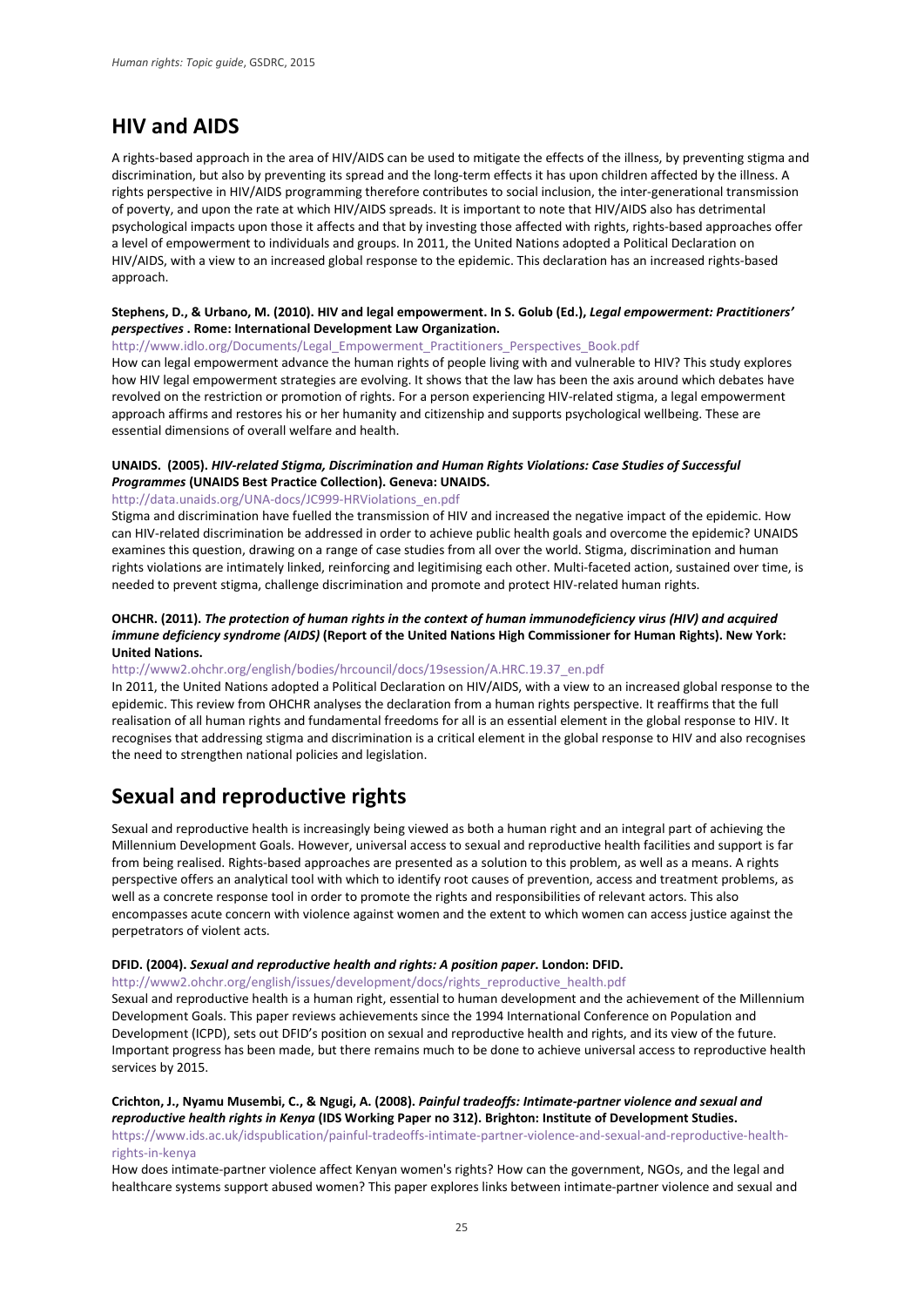reproductive health (SRH) rights in Nairobi. Significant gaps exist between formal legal rights and the realities experienced by individuals. Legal reform, improved services for affected women and better coordination among service providers are required.

#### **UNFPA & Harvard School of Public Health. (2010).** *A human rights-based approach to programming: Practical information and training materials***. New York: UNFPA.**

#### <http://www.unfpa.org/public/publications/pid/4919>

This Manual provides step-by-step guidance on how to apply a culturally sensitive, gender-responsive, human rights-based approach to programming in three areas of work: population and development, reproductive health, and gender. It also covers how to apply such an approach in the context of a humanitarian emergency.

#### **Shaw, D., & Cook, R. J. (2012). Applying human rights to improve access to reproductive health services.** *International Journal of Gynecology & Obstetrics***,** *119***, S55-S59.**

<http://dx.doi.org/10.1016/j.ijgo.2012.03.018>

This article explores how constitutional and human rights are being used, and could be used more effectively, to improve maternity services and to ensure access to drugs essential for reproductive health. Human rights provide tools to hold governments legally accountable for their failure to address the preventable causes and to distribute medicines essential for reproductive health.

## **Water and sanitation**

The international campaign for a human right to water and sanitation has gathered huge momentum in the last decade, particularly in response to the privatisation of water provision in many instances. The right to water and sanitation was acknowledged in July 2010 by the UN General Assembly. Whilst rights-based perspectives on water and sanitation play an increasing role in government policy discussions, embedding water and sanitation in the human rights discourse still requires fundamental changes in the following three areas: policy and legislation; service delivery and accountability; and attitudinal and behavioural change at all levels.

As in the health sector, enshrining the human right to water and sanitation in official laws and treaties is not sufficient: a service-delivery approach is necessary in order to implement and maintain adequate systems which function to identify the greatest need, introduce participation, recognise the roles and responsibilities of a variety of actors, and provide clear accountability mechanisms.

#### **Sultana, F., & Loftus, A. (Eds.). (2012).** *The right to water: Politics, governance and social struggles***. Earthscan.**

[http://books.google.co.uk/books?id=TSmOAQAAQBAJ&printsec=frontcover#v=onepage&q&f=false](http://books.google.co.uk/books?id=TSmOAQAAQBAJ&printsec=frontcover%23v=onepage&q&f=false) This book analyses how struggles for the right to water have attempted to translate moral arguments over access to safe water into workable claims. It engages with approaches that focus on philosophical, legal and governance perspectives, and applies these to case studies from around the world.

#### **DFID. (2011).** *Assessing the impact of a right to sanitation on improving levels of access and quality of services: Executive Summary***. London: DFID in association with Coffey International Development.**

#### [http://r4d.dfid.gov.uk/PDF/Outputs/Water/60835\\_RTS-synthesis-for-SACOSAN-April.pdf](http://r4d.dfid.gov.uk/PDF/Outputs/Water/60835_RTS-synthesis-for-SACOSAN-April.pdf)

Does formal recognition of a right to sanitation (RTS) increase levels of availability and access to quality, affordable and adaptable sanitation services? This study finds that progress towards these goals seems to be faster in countries that have recognised an RTS. It is highly probable that sanitation services in countries seeking to fulfil an RTS will be more equitable and inclusive than elsewhere. However, attributing successes to a rights approach will require better monitoring and evaluation that includes rights-sensitive indicators. A further finding is that what makes formal recognition meaningful is a participatory approach to working to fulfil rights: citizen-state engagement is crucial.

#### **COHRE, UN-HABITAT, WaterAid, & SDC. (2008).** *Sanitation: A human rights imperative***. Geneva: Centre on Housing Rights and Evictions.**

<http://mirror.unhabitat.org/pmss/getElectronicVersion.aspx?nr=2927&alt=1>

#### **COHRE, AAAS, SDC, & UN-HABITAT. (2007).** *Manual on the right to water and sanitation***. Geneva: Centre on Housing Rights and Evictions** <http://mirror.unhabitat.org/pmss/getElectronicVersion.aspx?nr=2536&alt=1>

#### **WASH United, Freshwater Action Network (FAN Global), & WaterLex. (2012).** *The human right to safe drinking water and sanitation in law and policy.* **WASH United, Freshwater Action Network (FAN Global), WaterLex.**

<http://www.righttowater.info/wp-content/uploads/RTWS-sourcebook.pdf>

This sourcebook provides a broad overview of the right to safe drinking water and sanitation in international and national law and policy. It considers how the right has been recognised and elaborated at the different levels.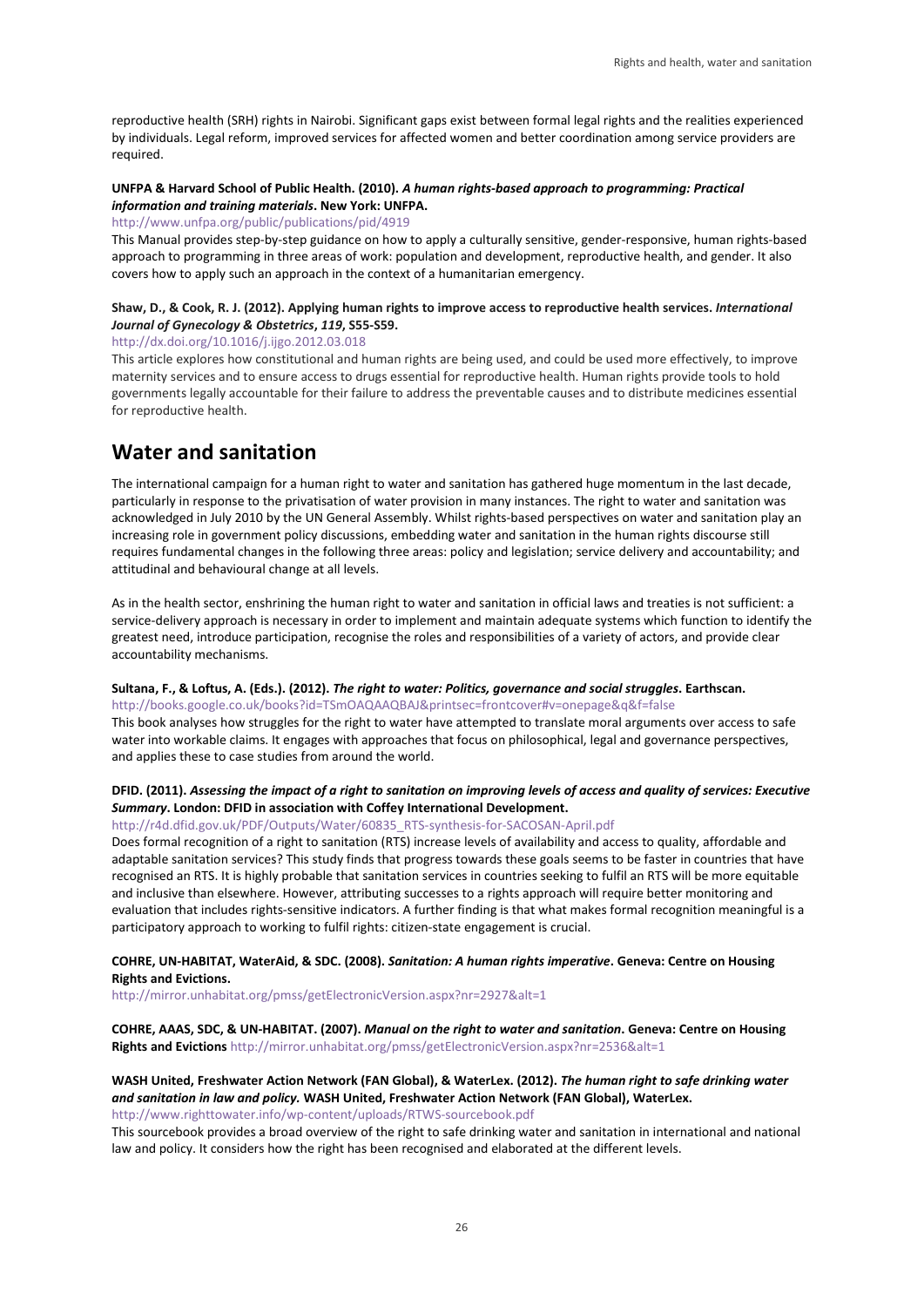#### **De Albuquerque, C., & Roaf, V. (2012).** *On the right track: good practices in realising the rights to water and sanitation***. UN Special Rapporteur.**

[http://www.ohchr.org/Documents/Issues/Water/BookonGoodPractices\\_en.pdf](http://www.ohchr.org/Documents/Issues/Water/BookonGoodPractices_en.pdf)

This book collects good practices on the implementation of the rights to water and sanitation. Practices encompass legal and policy frameworks as well as implementation and accountability mechanisms.

#### **Boelens, R., Duarte, B., Manosalvas, R. , Mena, P., Roa Avendaño, T. & Vera, J. (2012). Contested territories: Water rights and the struggles over indigenous livelihoods***. The International Indigenous Policy Journal***,** *3***(3)**

<http://ir.lib.uwo.ca/iipj/vol3/iss3/5>

This paper examines the threats to Indigenous water rights and territories in the Andean countries. It analyses how water and water rights are embedded in Indigenous territories, and how powerful actors and intervention projects tend to undermine local societies and indigenous livelihoods by developing large-scale water infrastructure. Three cases illustrate the encroachment process: Colombia, Ecuador and Peru. Indigenous peoples and communities actively contest the undermining and subordination of their water and territorial rights through multiple livelihood defence strategies.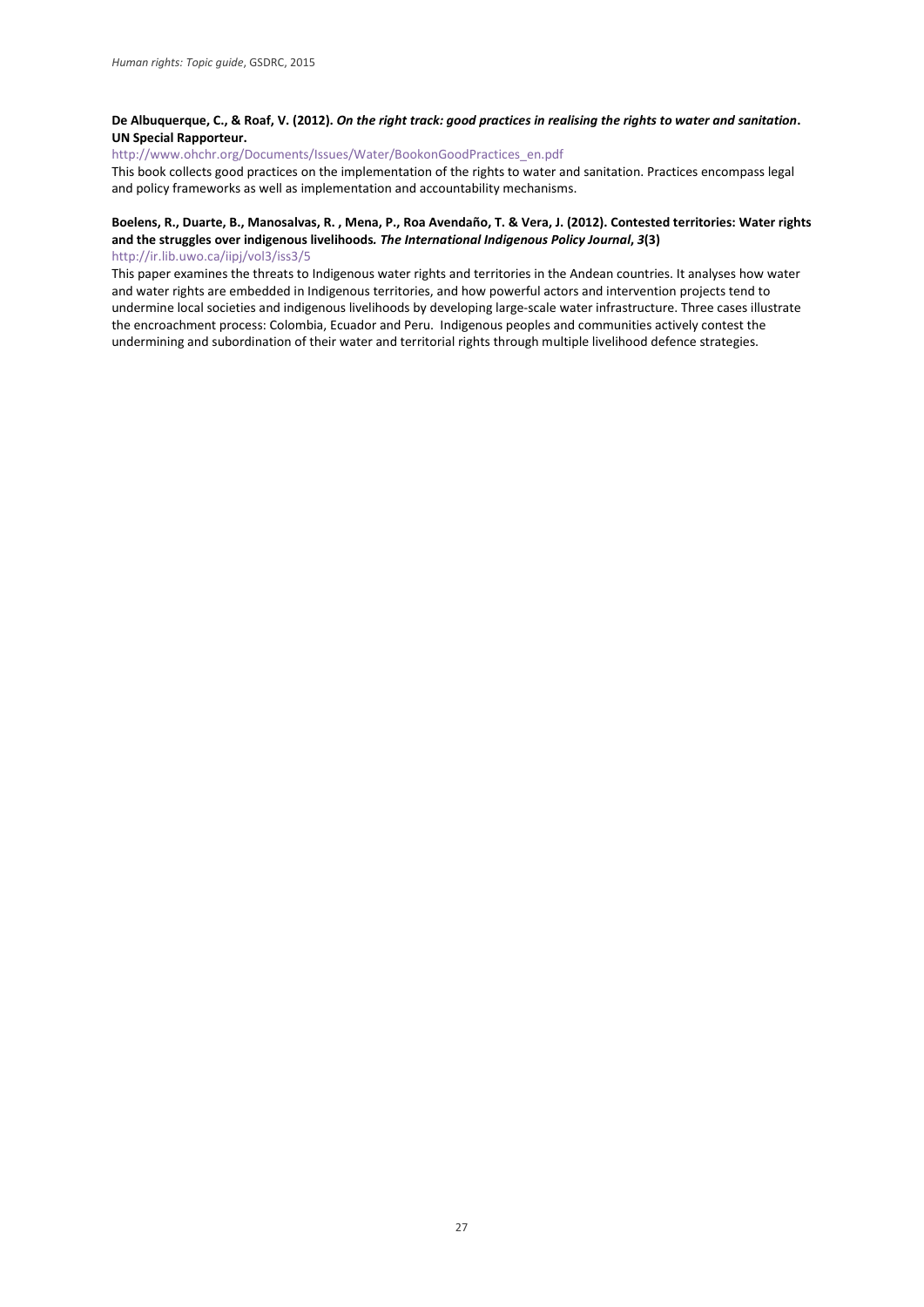## <span id="page-30-0"></span>**Rights and education, justice, social protection and the environment**

What is the relation between human rights, rights-based approaches and education, justice and the environment? How do human rights perspectives influence approaches to social protection as a preventative, protective, promotive and transformative set of interventions?

Much of the literature concerning these links offers donor policy statements, guidance and advocacy papers arguing that a rights-based approach helps to enhance existing sectoral work and that the indivisibility or interdependence of rights demonstrates that cross-sectoral working is essential for the realisation of rights. Rights help to move beyond predominantly technical approaches, to recognise the need to address the wider political and social environment within which programmes occur. Rights often necessitate the use of new language or ways of thinking about how to make decisions and prioritise, with implications for policy formation.

The application of rights-based approaches in these sectors places an emphasis on social mobility, access, equity, equality of opportunity, the role of the state (or other institutions) in recognising human rights, and the role of citizens in demanding their rights be realised. However, recognising and demanding rights is only part of the story: it is essential that different actors possess an awareness of what the implications of human rights are within different sectors. A good example of where rights-based approaches can be realised is in social protection interventions, which are thought to encompass 'transformative' elements which challenge unequal power relations and lay the ground for equity in all service delivery sectors.

## **Education**

**Tomasevski, K. (2004).** *Manual on rights-based education: Global human rights requirements made simple***. Bangkok: UNESCO** <http://unesdoc.unesco.org/images/0013/001351/135168e.pdf>

How can rights-based strategies be used for furthering the goal of Education for All (EFA) by 2015? This manual argues for mainstreaming human rights in education in order to contribute both to EFA and to the fulfilment of the right to education. It highlights the relevant human rights standards and how they could best be translated into education practice at the micro level. It also points to the key human rights questions that ought to be addressed at the macro level.

#### **Gauri, V. (2003).** *Social rights and economics: Claims to health care and education in developing countries* **(Policy Research Working Paper 3006). Washington DC: World Bank.**

[http://econ.worldbank.org/external/default/main?pagePK=64165259&theSitePK=469372&piPK=64165421&menuPK=6416](http://econ.worldbank.org/external/default/main?pagePK=64165259&theSitePK=469372&piPK=64165421&menuPK=64166322&entityID=000094946_03040404262856) [6322&entityID=000094946\\_03040404262856](http://econ.worldbank.org/external/default/main?pagePK=64165259&theSitePK=469372&piPK=64165421&menuPK=64166322&entityID=000094946_03040404262856)

What are the foundations and uses of social rights in development? What are the differences and similarities between the rights approach to health care and education, and the economic approach? This article analyses both approaches and their policy consequences, and looks at the questions economics poses for rights approaches. It argues that there is considerable overlap between the two and that the differences are not irreconcilable.

#### **UNICEF. (2007).** *A human rights-based approach to education for all. A framework for the realization of children's right to education and rights within education***. New York: UNICEF.**

http://www.unicef.org/publications/files/A\_Human\_Rights\_Based\_Approach\_to\_Education\_for\_All.pdf

This document brings together the current thinking and practice on human rights-based approaches in the education sector. It presents key issues and challenges in rights-based approaches and provides a framework for policy and programme development from the level of the school up to the national and international levels.

The Right to Education project conducts research and provides access to information and resources on education rights, legal accountability, and social mobilisation.

<http://www.right-to-education.org/>

### **Justice**

#### **UNDP. (2008).** *Making the law work for everyone* **(Report of the Commission on Legal Empowerment of the Poor, volume 1). New York: United Nations Development Programme**

[http://www.unrol.org/doc.aspx?n=Making\\_the\\_Law\\_Work\\_for\\_Everyone.pdf](http://www.unrol.org/doc.aspx?n=Making_the_Law_Work_for_Everyone.pdf)

How can legal empowerment reduce poverty? This report explores the relationship between poverty and access to justice. Four billion people cannot better their lives because they are excluded from the rule of law, their work and assets insecure and unprotected. A renewed anti-poverty agenda is needed to include the majority of the world's population in the systems of rights and obligations that foster prosperity.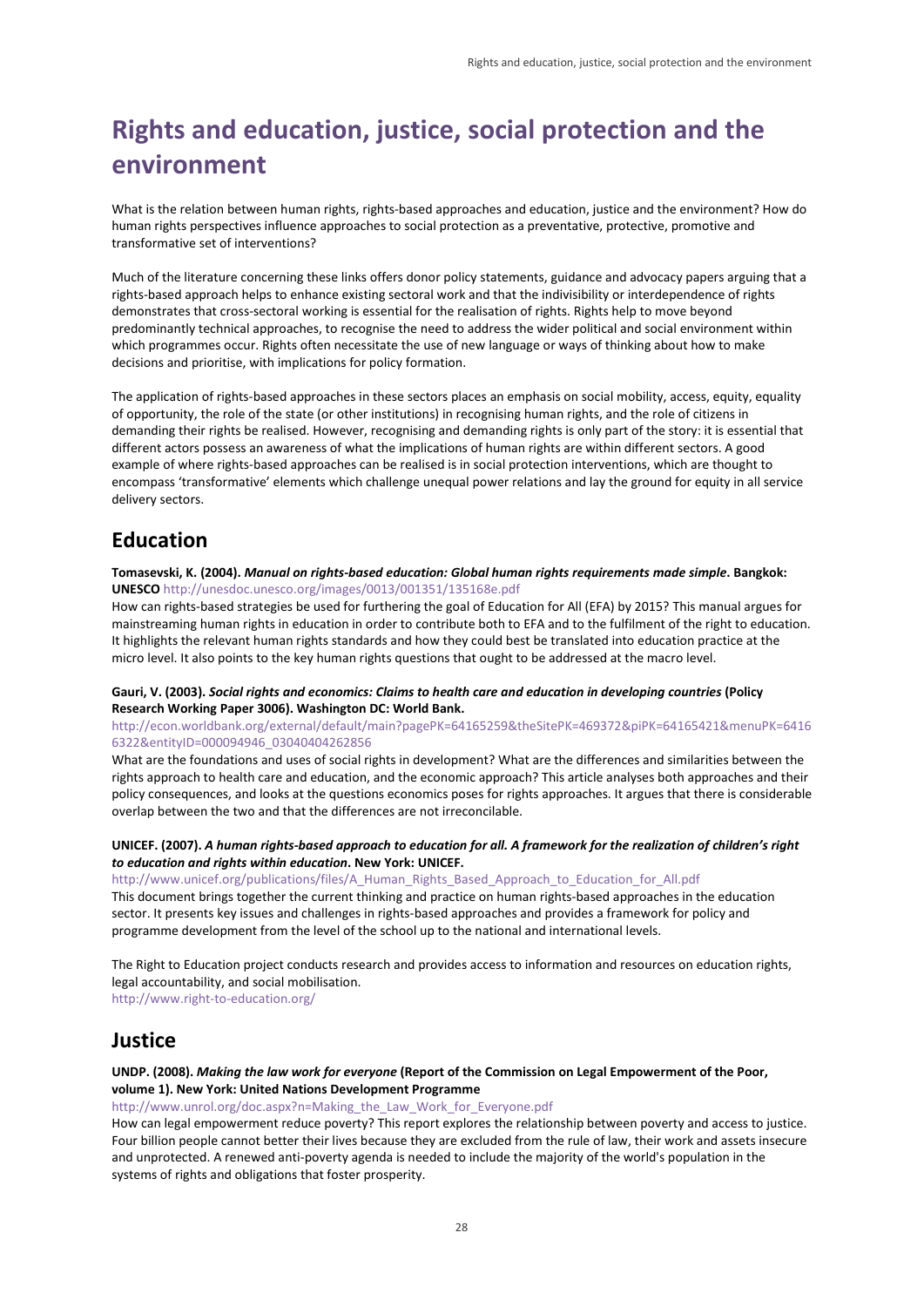#### **Tomasevski, K. (2005).** *Strengthening pro-poor law: Legal enforcement of economic and social rights* **(Human Rights and Poverty Reduction Background Paper). London: ODI**

#### <http://www.odi.org.uk/rights/Meeting%20Series/EcoSocRights.pdf>

How can human rights legislation expose and oppose violations of economic and social rights? This paper looks at the key lessons that can be learnt from the relatively recent processes of human rights litigation worldwide. Importantly, the legal enforcement of human rights can support anti-poverty policies, since the poor are more victimised by violations of rights than the rich.

#### **Piron, L-H. (2005).** *Donor assistance to justice s reform in Africa: Living up to the new agenda?* **Justice Initiative, Open Society.**

#### [http://www.odi.org.uk/RIGHTS/Publications/Piron\\_\\_Justice\\_Aid.pdf](http://www.odi.org.uk/RIGHTS/Publications/Piron__Justice_Aid.pdf)

Is donor assistance to promote justice sector reform grounded in an adequate and appropriate understanding of African realities? Does it complement or conflict with the new poverty reduction agenda? This paper outlines the history and current status of justice sector aid in sub-Saharan Africa. Justice sector aid could be a pro-poor, long term, developmental endeavour that contributes to the realisation of human rights, but only if key changes take place.

#### **Olsen, T., Payne, L., & Reiter, A. (2010). The justice balance: When transitional justice improves human rights and democracy.** *Human Rights Quarterly***,** *32***(4), 980-1007**

#### [http://muse.jhu.edu/journals/human\\_rights\\_quarterly/v032/32.4.olsen.html](http://muse.jhu.edu/journals/human_rights_quarterly/v032/32.4.olsen.html)

Evidence from the Transitional Justice Data Base shows that specific combinations of mechanisms – (1) trials and amnesties, and (2) trials, amnesties and truth commissions – improve human rights and democracy. These findings suggest a 'justice balance' approach to transitional justice – that trials provide accountability and amnesties provide stability. Truth commissions alone have a negative impact on human rights and democracy, but contribute positively when combined with trials and amnesties.

#### **Prada, M. F. (2011).** *Empowering the poor through human rights litigation.* **Paris: UNESCO.**

#### <http://unesdoc.unesco.org/images/0021/002150/215041E.pdf>

Following consultation with more than 200 NGOs worldwide, this manual aims to define the content of economic, social and cultural (ESC) rights and to empower the actions of NGOs working to tackle poverty. It elaborates standards for poverty eradication extracted from comparative case law by highlighting the interpretation techniques used by judges throughout a series of landmark cases on ESC rights around the world. It aims to support advocacy and training initiatives.

#### **Danish Institute for Human Rights. (2012).** *Informal justice systems: Charting a course for human rights-based engagement***. UNDP, UNICEF and UN Women.**

[http://www.undp.org/content/undp/en/home/librarypage/democratic-](http://www.undp.org/content/undp/en/home/librarypage/democratic-governance/access_to_justiceandruleoflaw/informal-justice-systems.html)

[governance/access\\_to\\_justiceandruleoflaw/informal-justice-systems.html](http://www.undp.org/content/undp/en/home/librarypage/democratic-governance/access_to_justiceandruleoflaw/informal-justice-systems.html)

This study, based on a literature review and country case studies, seeks to identify how engagement with informal justice systems (IJS) can build greater respect and protection for human rights. The study also examines the value of informal justice systems in offering, in certain contexts, flexible structures and processes, cost-effectiveness and outreach to grassroots communities. Each kind of IJS is likely to have weaknesses and strengths for programming. Development partners need to be alert to engagement with informal justice systems that directly or inadvertently reinforce existing societal or structural discrimination.

#### **Brinks D. M., & Gauri, V. (2012).** *The law's majestic equality? The distributive impact of litigating social and economic rights* **(Policy Research Working Paper 5999). Washington DC: World Bank.**

[http://www-](http://www-wds.worldbank.org/external/default/WDSContentServer/IW3P/IB/2012/03/15/000158349_20120315110008/Rendered/PDF/WPS5999.pdf)

#### [wds.worldbank.org/external/default/WDSContentServer/IW3P/IB/2012/03/15/000158349\\_20120315110008/Rendered/P](http://www-wds.worldbank.org/external/default/WDSContentServer/IW3P/IB/2012/03/15/000158349_20120315110008/Rendered/PDF/WPS5999.pdf) [DF/WPS5999.pdf](http://www-wds.worldbank.org/external/default/WDSContentServer/IW3P/IB/2012/03/15/000158349_20120315110008/Rendered/PDF/WPS5999.pdf)

Optimism about the use of laws, constitutions, and rights to achieve social change is high among practitioners. But the academic literature is sceptical that courts can direct resources toward the poor. Using data on social and economic rights cases in five countries, this paper finds that not all courts are the same. Countries and policy areas characterised by judicial decisions with broader applicability tend to avoid the potential anti-poor bias of courts. The study finds that the more a system relies on litigation that is expected to have only individual effects, the more that litigation will centre on high-end state benefits rather than low-cost goods, and thus will be less progressive. Overall, however, the study finds that the results of litigation are more positive for the poor than conventional wisdom would suggest.

#### The GSDRC's **Topic Guide on Justice** contains information related to human rights, particularly on it[s access to justice](http://www.gsdrc.org/go/topic-guides/justice/access-to-justice) and [transitional justice](http://www.gsdrc.org/go/topic-guides/justice/transitional-justice) pages.

<http://www.gsdrc.org/go/topic-guides/justice>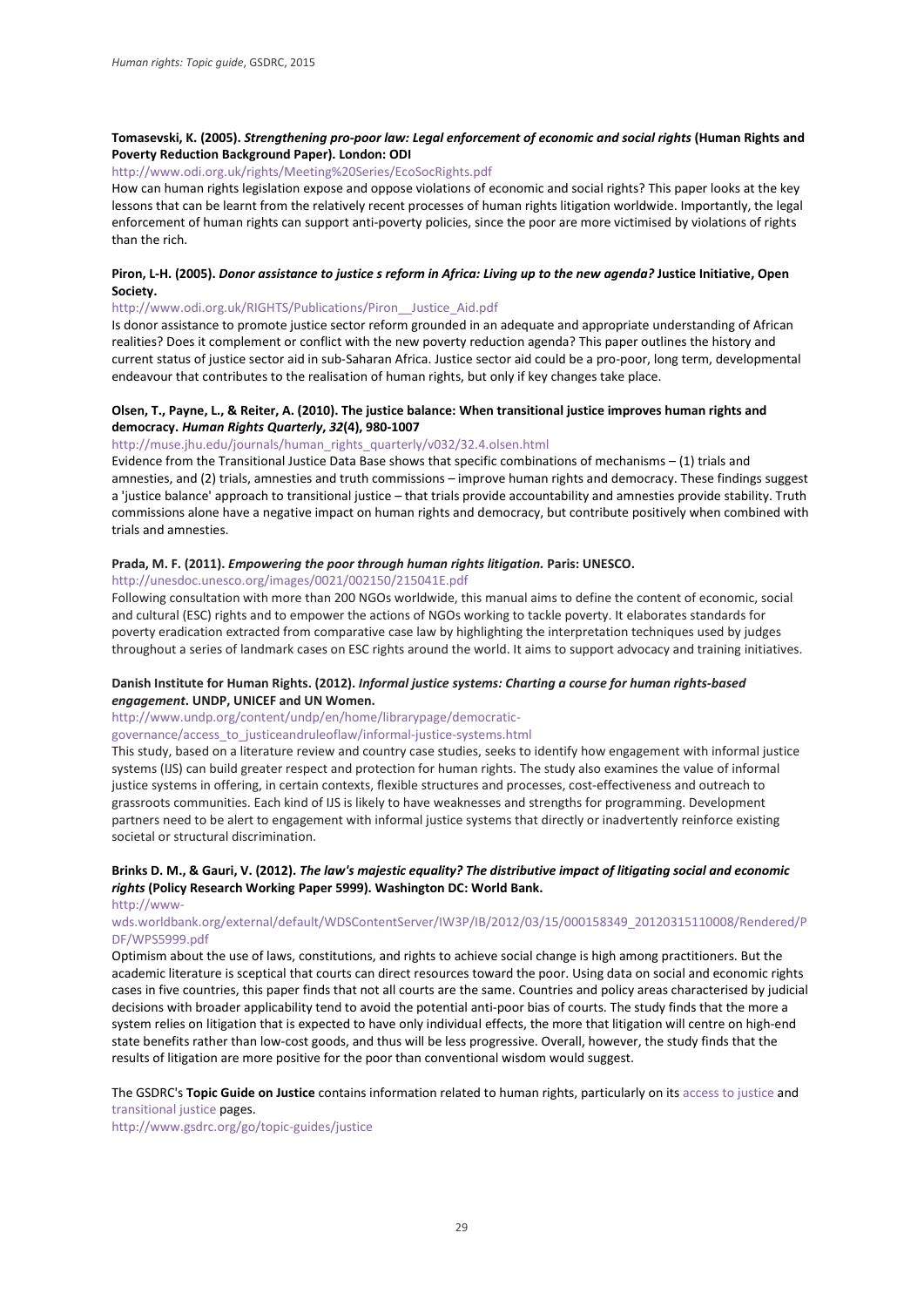## **Social protection**

#### **Piron, L-H. (2004)** *[Rights-based approaches to social protection](http://www.gsdrc.org/go/display/document/legacyid/1617)***. London: Overseas Development Institute.** [http://www.sed.manchester.ac.uk/research/events/conferences/documents/Winners%20and%20Losers%20Papers/Piron.](http://www.sed.manchester.ac.uk/research/events/conferences/documents/Winners%20and%20Losers%20Papers/Piron.pdf)

[pdf](http://www.sed.manchester.ac.uk/research/events/conferences/documents/Winners%20and%20Losers%20Papers/Piron.pdf)

What can rights based approaches (RBAs) offer to social protection agendas? This paper explores the relationship between human rights standards, principles and programming and policies and interventions for social protection in countries worldwide. RBAs offer normative standards and principles, analytical tools and operational guidance and there is a strong congruence between RBAs and social protection.

#### **Sabates-Wheeler, R., & Devereux, S. (2007). Social protection for transformation.** *IDS Bulletin***,** *38***(3), 23-28.**

<http://onlinelibrary.wiley.com/doi/10.1111/j.1759-5436.2007.tb00368.x/abstract>

#### **Ginneken, W. V. (2009) Social security and the socio-economic floor: Towards a human rights-based approach.** *Global Social Policy***,** *9***(2), 228-245.**

<http://gsp.sagepub.com/cgi/content/abstract/9/2/228>

#### **Sepulveda Carmona, M., Nyst, C., & Hautala, H. (2012).** *The human rights approach to social protection***. Ministry of Foreign Affairs of Finland.**

#### [http://papers.ssrn.com/sol3/papers.cfm?abstract\\_id=2114384](http://papers.ssrn.com/sol3/papers.cfm?abstract_id=2114384)

The Special Rapporteur on Extreme Poverty and Human Rights provides a human rights framework for social protection, identifying best practices and disseminating lessons learned. Her approach applies the central human rights principles to the design, implementation, monitoring and evaluation of social protection systems. This publication synthesises the key findings and recommendations from the following reports of the Special Rapporteur to the UN Human Rights Council and General Assembly: 1) Human rights and cash transfer programmes; 2) The role of social protection in the face of the global financial crisis; 3) A human rights framework for non-contributory pensions; 4) The importance of social protection measures in achieving the MDGs, with a particular focus on gender-related concerns; and 5) The human rights approach to recovery from the global economic and financial crises.

#### **Cecchini, S., & Martínez, R. (2012).** *Inclusive social protection in Latin America: a comprehensive, rights-based approach***. ECLAC.**

#### [http://repositorio.cepal.org/bitstream/handle/11362/2596/S1100566\\_en.pdf?sequence=1](http://repositorio.cepal.org/bitstream/handle/11362/2596/S1100566_en.pdf?sequence=1)

This book identifies the scope and role of social protection in extremely unequal societies with a high incidence of persistent poverty. Social protection, seen from a rights-based perspective, is linked to the fight against inequality in a number of ways: it greatly reduces the probability of failing to cope with a contingent risk; it curbs the vicious circle of poverty and inequality by preventing families from mortgaging key assets for human development, such as health and education; and it facilitates the implementation of strategies for empowering the most vulnerable groups to cope with risk, particularly children, elderly people and women. The book concludes by providing a normative basis on which to build more just societies that guarantee to protect, as a public good, essential welfare standards.

The GSDRC's **Topic Guide on Social Protection** provides more detailed information on how social protection can facilitate the realisation of human rights within development.

<http://www.gsdrc.org/go/topic-guides/social-protection>

## **Environment**

An emerging topic of discussion and policy concern is how human rights are challenged by environmental problems. Climate change is threatening the realisation of internationally protected human rights, including the right to life and security; the right to food; the right to subsistence; and the right to health. Moreover, those most affected by climate change are individuals and groups whose rights protections are already precarious.

#### **Raworth, K. (2008).** *Climate wrongs and human rights: Putting people at the heart of climate-change policy* **(Oxfam Briefing Paper 117). Oxford: Oxfam International.**

<http://www.oxfam.org/sites/www.oxfam.org/files/bp117-climate-wrongs-and-human-rights-0809.pdf>

What do human rights principles imply for states' responsibilities in tackling climate change? What rights-based policy approaches and actions are needed? This paper argues that rich countries are violating the human rights of millions of the world's poorest people by failing to tackle climate change. Excessive greenhouse-gas emissions cause climatic events which are set to undermine people's rights to life, security, food, water, health, shelter, and culture on a massive scale. Human rights principles must be put at the heart of climate change policy-making and international legal mechanisms must adapt to global interconnectedness in order to stop irreversible damage to humanity's future.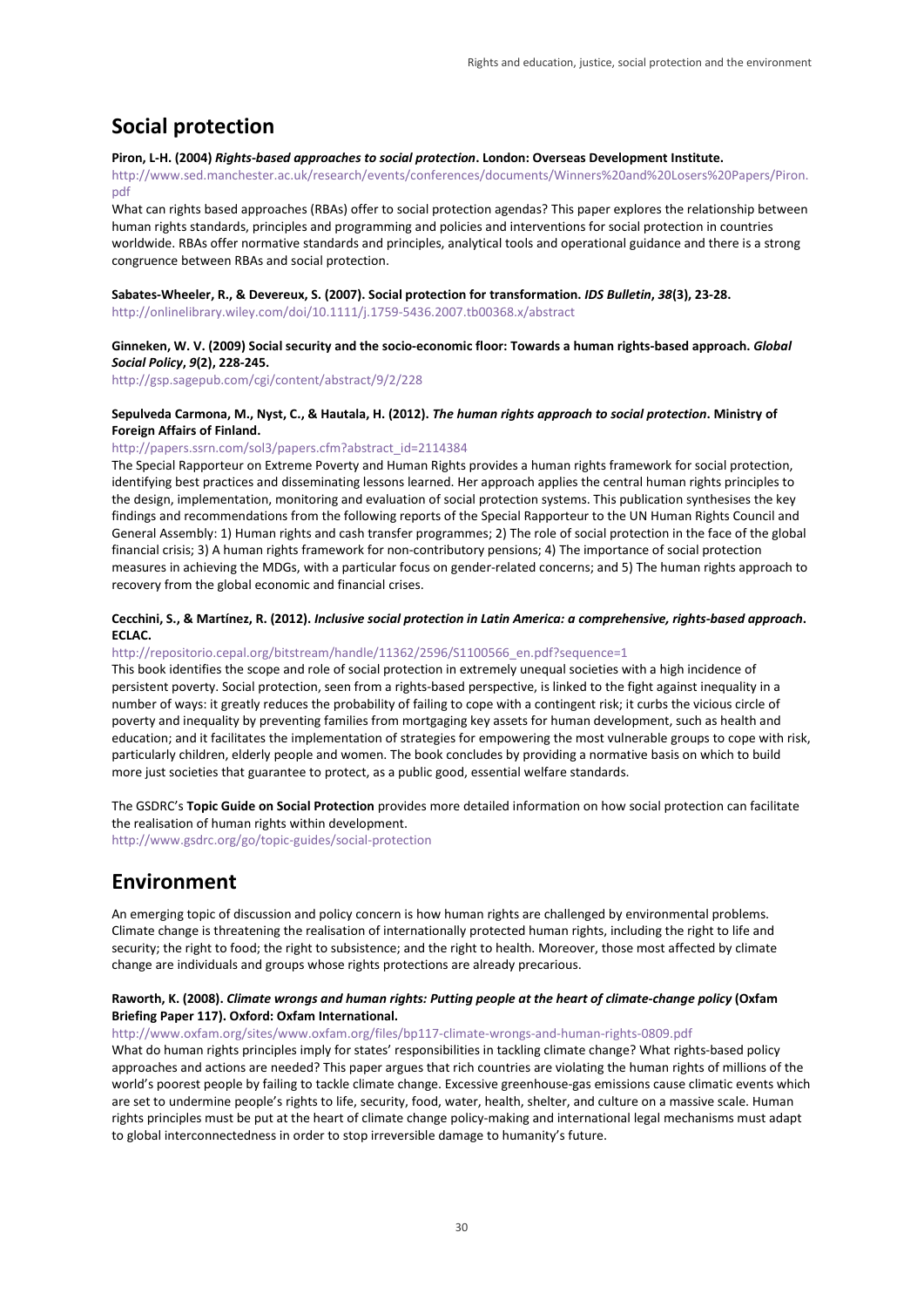#### **International Council on Human Rights Policy. (2008).** *Climate change and human rights: A rough guide***. Geneva: Versoix.**

#### <http://www.ichrp.org/en/projects/136>

How can human rights principles help to focus climate change policymaking? This report discusses the human rights impacts of climate change and maps research agendas. Climate change responses can be made more effective if policymakers include human rights thresholds (minimum acceptable levels of protection) when assessing future impacts of climate change and of adaptation and mitigation strategies.

#### **Cameron, E. (2011) Development, climate change and human rights: From the margins to the mainstream? (Social Development Working Paper 123). Washington DC: World Bank**

[http://siteresources.worldbank.org/EXTSOCIALDEVELOPMENT/Resources/244362-1164107274725/3182370-](http://siteresources.worldbank.org/EXTSOCIALDEVELOPMENT/Resources/244362-1164107274725/3182370-1253125009973/Development-Climate-Change-Human-Rights.pdf) [1253125009973/Development-Climate-Change-Human-Rights.pdf](http://siteresources.worldbank.org/EXTSOCIALDEVELOPMENT/Resources/244362-1164107274725/3182370-1253125009973/Development-Climate-Change-Human-Rights.pdf)

What are the social and political implications of a discourse linking climate change and human rights? How is this discourse relevant for development practitioners? The human rights lens has rapidly emerged from obscurity to prominence and has succeeded in broadening the scope of climate change debate. This paper predicts that vulnerable groups worldwide will increasingly use arguments based on human rights to demand action. However, this discourse will need to adapt and demonstrate practical value for policymaking in order to achieve substantive outcomes.

#### **Bell, D. (2011). Does anthropogenic climate change violate human rights***?. Critical Review of International Social and Political Philosophy***, 14(2), 99-124.**

#### <http://dx.doi.org/10.1080/13698230.2011.529703>

A human rights perspective on climate change contrasts sharply with the dominant cost–benefit analysis approach. The human rights approach recognises human rights to life, physical security, subsistence and health that should be protected from violation by human action. If anthropogenic climate change threatens to violate these basic rights, each person has a duty to pay their fair share of the costs of preventing anthropogenic climate change. Moreover, climate policy will have a very different goal: protecting human rights rather than maximising welfare. Four objections to this argument are examined: the 'future persons' objection; the 'risk' objection; the 'collective causation' objection; and the 'demandingness' objection. This critical examination leads to a more detailed specification and defence of the claim that anthropogenic climate change violates human rights.

See also the Office of the High Commissioner on Human Rights report on human rights and climate change submitted to the General Assembly in 2009[: http://reliefweb.int/node/301553.](http://reliefweb.int/node/301553)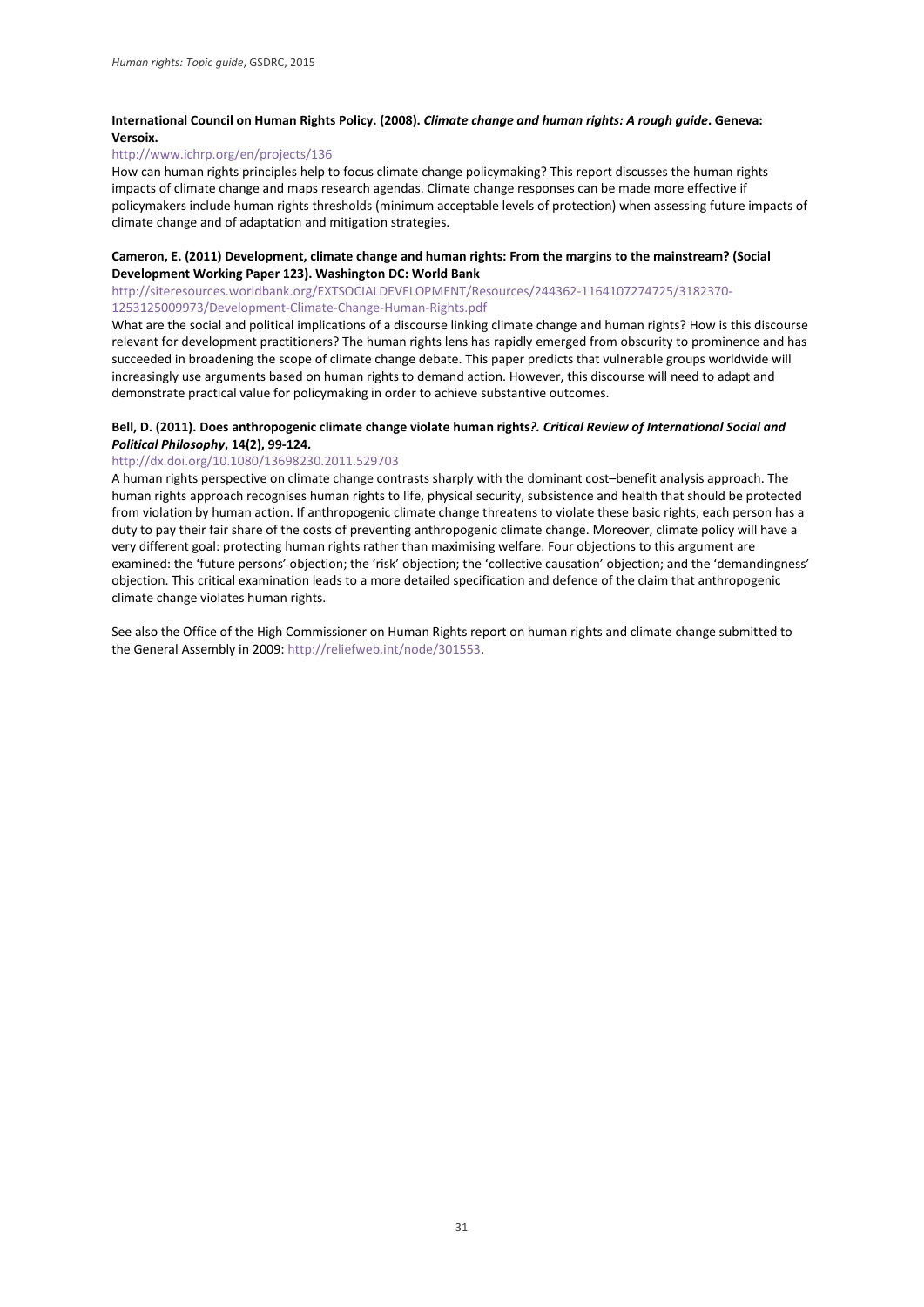## <span id="page-34-0"></span>**Rights, groups and discrimination**

Denials or violations of rights tend to be based on social exclusion and discrimination. Social exclusion occurs where particular individuals or groups are excluded by (or adversely incorporated into) mainstream society from participating fully in economic, social and political life. In order to combat this, increasing attention is being paid to how to facilitate greater – and more equitable – inclusion. It is argued that greater equality in the distribution of economic resources, measured by distribution of income and access to land, is related to higher levels of human rights protections.

Discrimination can work explicitly, through institutions, norms and values. It can also have invisible impacts, where values and ideas affect the self-perceptions of excluded people and their capabilities to claim their rights. Rights-based approaches to development therefore emphasise non-discrimination, inclusion, and empowerment, aimed particularly at vulnerable or marginalised individuals and groups such as women, children, people with disabilities, older people and migrants.

Thinking about rights and exclusion necessitates a consideration of the role of various informal institutions and 'rules of the game' within formal settings. Again, human rights legislation to combat exclusion must be accompanied by relevant enforcement mechanisms which are framed on the basis of a variety of social, political and economic influences.

#### **O'Neill, T., & Piron, L-H. (2003)** *Rights-based approaches to tackling discrimination and horizontal inequality***. London: Overseas Development Institute.**

[http://www.odi.org.uk/PPPG/activities/country\\_level/mic/workshop/Rights\\_and\\_Discrimination\\_Background\\_Paper.pdf](http://www.odi.org.uk/PPPG/activities/country_level/mic/workshop/Rights_and_Discrimination_Background_Paper.pdf) How can discrimination and horizontal inequality be combated? In many societies there is a strong dimension of horizontal inequality, meaning gaps in well-being between clearly defined groups (for example, along lines of gender or ethnicity). Frequently, a lack of respect for equal rights and difficulties in claiming entitlements are major factors underlying poverty, contributing to economic and social exclusion. This paper reviews the importance of human rights, the extent, nature and processes of discrimination and how far states combat it. It presents the potential contribution of rights-based approaches by governments, civil society and international donors to combating discrimination and inequalities.

#### **Landman, T., & Larizza, M. (2009). Inequality and human rights: Who controls what, when, and how.** *International Studies Quarterly***,** *53***(3), 715-736.**

#### <http://onlinelibrary.wiley.com/doi/10.1111/j.1468-2478.2009.00553.x/abstract>

Are countries with resource distribution inequalities more likely to suffer from higher levels of human rights abuse? This article analyses data from 162 countries over the period from 1980 to 2004. The results suggest that both income and land inequalities significantly contribute to human rights abuses.

#### **International Council on Human Rights Policy. (2004).** *Enhancing access to human rights***. Geneva: ICHRP**

[http://www.ichrp.org/files/summaries/1/123\\_summary\\_en.pdf](http://www.ichrp.org/files/summaries/1/123_summary_en.pdf)

Why do so many people not enjoy rights to which they are entitled? What needs to be done beyond law and legal reform to ensure that rights and entitlements are accessible to all? This report analyses the role that institutions play in alleviating or exacerbating social exclusion. It concludes that human rights organisations need to reposition themselves to become relevant to the very poor and those who suffer systemic discrimination.

#### **World Bank. (2013***). Inclusion matters: The foundation for shared prosperity***. Washington, DC: World Bank.**  <http://www.worldbank.org/en/topic/socialdevelopment/brief/inclusion-matters>

The terms 'inclusion' and 'exclusion' are often used imprecisely and without clearly differentiating them from inequality or poverty. This World Bank report develops a comprehensive framework for understanding inclusion, arguing that inclusion has both intrinsic and instrumental value and is manifested through opportunities to take part in society through markets, services, and spaces. It discusses how countries have practiced social inclusion, highlights the importance of dignity alongside opportunity and ability, and presents options to help policymakers address issues of inclusion and exclusion.

The GSDRC's **Topic Guide on Social Exclusion** provides more detailed information on how social exclusion affects human rights within development. <http://www.gsdrc.org/go/topic-guides/social-exclusion>

### **Women**

#### **Molyneux, M., & Razavi, S. (2003).** *Gender justice, development and rights***. Geneva: UNRISD.**

[http://www.unrisd.org/unrisd/website/document.nsf/\(httpPublications\)/BCD8413C6736CC34C1256CC9005627AC?OpenD](http://www.unrisd.org/unrisd/website/document.nsf/(httpPublications)/BCD8413C6736CC34C1256CC9005627AC?OpenDocument) [ocument](http://www.unrisd.org/unrisd/website/document.nsf/(httpPublications)/BCD8413C6736CC34C1256CC9005627AC?OpenDocument)

The 1990s saw positive changes in women's rights and human rights more broadly, with growth in the size and influence of the international women's movement. Linked regionally and internationally, the movement was able to collaborate on issues of policy and agenda setting. This paper summarises a book of the same name published by Oxford University Press. It examines ways in which liberal rights, and ideas of democracy and justice have been incorporated into these agendas in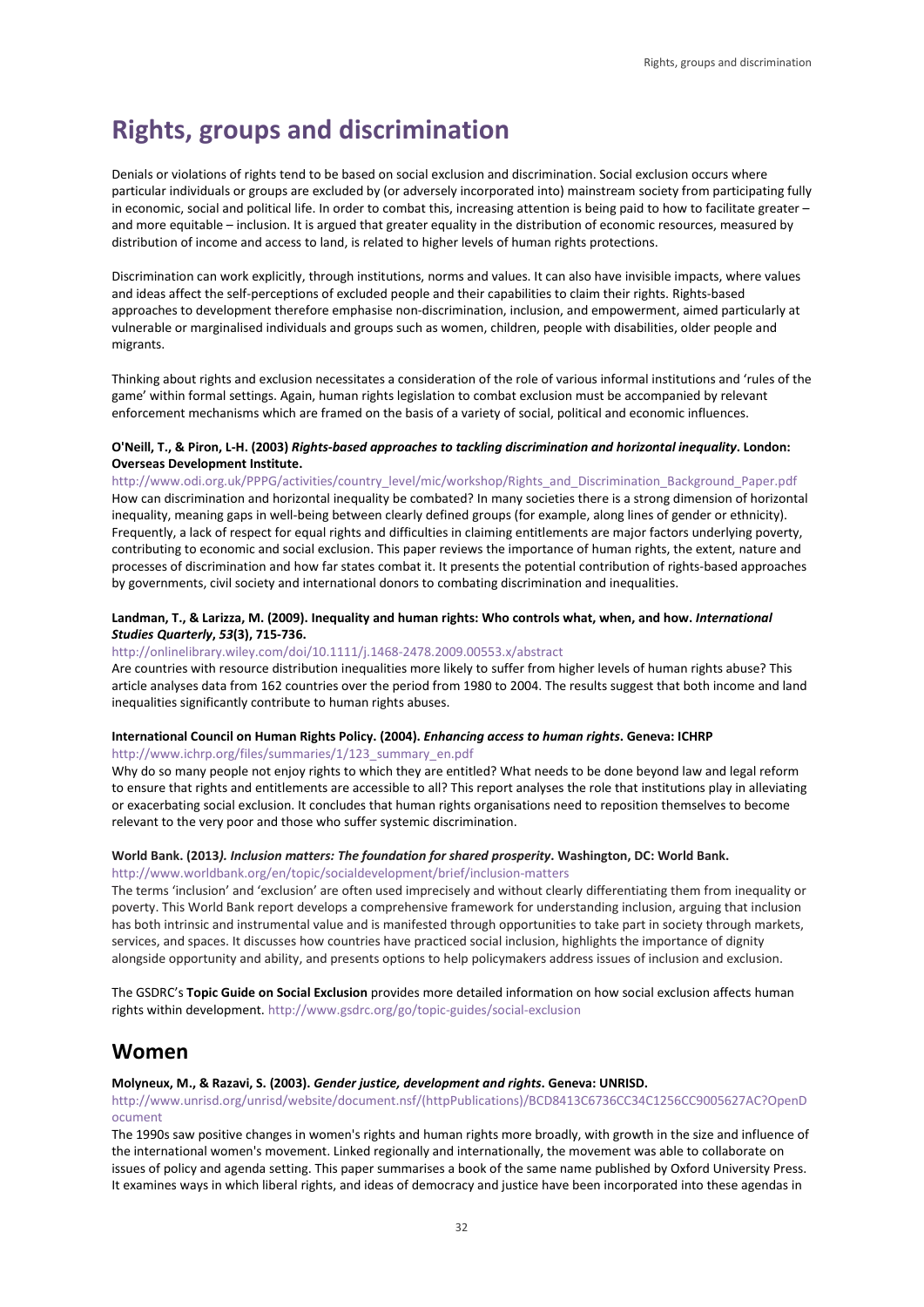three aspects: Social sector restructuring and social rights in a neoliberal economic policymaking era; the democratisation and politics of gender; and universalism and multiculturalism in practice.

#### **Neuhold, B. (2005).** *Focus on human rights and gender justice: Linking the millennium development goals with the convention on the elimination of all forms of discrimination against women and the Beijing platform for action***. United Nations Non-Governmental Liaison Service (NGLS)**

#### <http://www.un-ngls.org/orf/pdf/Neuhold%20MDG%20paper%20Feb%202005.pdf>

What are the interlinkages between the Convention on Elimination of All Forms of Discrimination Against Women, the Beijing Platform for Action and the Millennium Development Goals (MDGs)? This paper explores the three instruments and offers a feminist analysis of the MDGs. It emphasises that the MDGs must be developed further from the perspective of human rights, poverty reduction and the empowerment of women.

#### **Goetz, A-M. (2007). Gender justice, citizenship and entitlements – Core concepts, central debates and new directions for research. In M. Mukhopadhyay & N. Singh (Eds.),** *Gender Justice, Citizenship and Development* **(pp. 15-57). Ottawa: International Development Research Centre.**

#### [http://www.idrc.ca/openebooks/339-3/#page\\_15](http://www.idrc.ca/openebooks/339-3/%23page_15)

Why have efforts at law reform and progress in exposing gender biases in formal legal systems failed to bring about gender justice? This chapter links current thinking on gender justice to debates on citizenship, entitlements, rights, law and development. It argues that equal citizenship, whilst key to the struggle for gender justice, does not guarantee it.

#### **UNESCAP. (2009).** *Harmful traditional practices in three countries of South Asia: Culture, human rights and violence against women* **(Gender and Development Discussion Paper, no. 21). Bangkok: United Nations Economic and Social Commission for Asia and the Pacific.**

#### [http://www.unescapsdd.org/papers/harmful-traditional-practices-three-countries-south-asia-culture-human-rights-and](http://www.unescapsdd.org/papers/harmful-traditional-practices-three-countries-south-asia-culture-human-rights-and-violence)[violence](http://www.unescapsdd.org/papers/harmful-traditional-practices-three-countries-south-asia-culture-human-rights-and-violence)

How can research, advocacy, and legal reform reverse social acceptance of practices that violate the human rights of women and girls? This paper explores these issues through case studies from Bangladesh, Nepal and Sri Lanka and finds that harmful practices have evolved from originally non-harmful colonial, religious and cultural traditions. Combating the entrenched social norms that promote these practices requires a comprehensive, human rights-based approach.

#### **Tadros, M. (2011). Introduction: Gender, rights and religion at the crossroads.** *IDS Bulletin***,** *42***(1), 1-9.**

#### <http://onlinelibrary.wiley.com/doi/10.1111/j.1759-5436.2011.00194.x/abstract>

How has the new approach to religion since 9/11 impacted on efforts to address women's rights? How has it affected women's day to day realities? This article examines various forms of instrumentalisation of religion, gender and human rights, against the backdrop of today's volatile political context, the rise of identity politics and increased economic inequality and deprivation. It argues that the binaries of religious versus secular, moderate Islamist versus radical Islamist, feminist versus Muslim activist, conceal the ambiguities and fluidity of identities, strategies of engagement and framing of ideas. They are undermining efforts to improve the lives of women.

#### **World Bank. (2012).** *World development report 2012: Gender equality and development***. Washington DC: World Bank.**  [http://econ.worldbank.org/WBSITE/EXTERNAL/EXTDEC/EXTRESEARCH/EXTWDRS/EXTWDR2012/0,,contentMDK:23004468](http://econ.worldbank.org/WBSITE/EXTERNAL/EXTDEC/EXTRESEARCH/EXTWDRS/EXTWDR2012/0,,contentMDK:23004468%7EpagePK:64167689%7EpiPK:64167673%7EtheSitePK:7778063,00.html) [~pagePK:64167689~piPK:64167673~theSitePK:7778063,00.html](http://econ.worldbank.org/WBSITE/EXTERNAL/EXTDEC/EXTRESEARCH/EXTWDRS/EXTWDR2012/0,,contentMDK:23004468%7EpagePK:64167689%7EpiPK:64167673%7EtheSitePK:7778063,00.html)

This report examines how greater gender equality can enhance productivity, improve development outcomes for the next generation, and make institutions more representative. Markets, institutions, and households play a role in reducing inequality and globalisation can provide important opportunities. Domestic actors need to focus on reducing female mortality, narrowing education and earnings disparities, increasing women's voice, and limiting gender inequality across generations. The international community needs to ensure consistent support, improve the availability of genderdisaggregated data, and extend partnerships beyond governments and development agencies.

### **Hallward-Driemeier, M., & Hasan, T. (2012).** *Empowering women: Legal rights and economic opportunities in Africa*

**(Africa development forum series). Washington DC: Agence Française de Développement and the World Bank.** [http://web.worldbank.org/WBSITE/EXTERNAL/TOPICS/EXTGENDER/0,,contentMDK:23389392~pagePK:210058~piPK:21006](http://web.worldbank.org/WBSITE/EXTERNAL/TOPICS/EXTGENDER/0,,contentMDK:23389392%7EpagePK:210058%7EpiPK:210062%7EtheSitePK:336868,00.html) [2~theSitePK:336868,00.html](http://web.worldbank.org/WBSITE/EXTERNAL/TOPICS/EXTGENDER/0,,contentMDK:23389392%7EpagePK:210058%7EpiPK:210062%7EtheSitePK:336868,00.html)

This World Bank publication is the first study to look systematically across Sub-Saharan Africa to examine the impacts of property rights on women's economic empowerment. The book examines family, inheritance, and land laws. It surveys constitutions and statutes in all 47 countries in Sub-Saharan Africa to document where gender gaps in these laws impinge on women's legal capacity, property rights, or both. The book also looks at some labour law issues, such as restrictions on the types of industries or hours of work in which women may engage and provisions for equal pay for work of equal value.

#### **UN Women. (2011).** *Progress of the world's women: In pursuit of justice***. New York: UN Women.**

#### <http://progress.unwomen.org/pdfs/EN-Report-Progress.pdf>

This report explores how justice systems can be made to work for women. Where laws and justice systems work well, they can provide an essential mechanism for women to realise their human rights. However, laws and justice systems that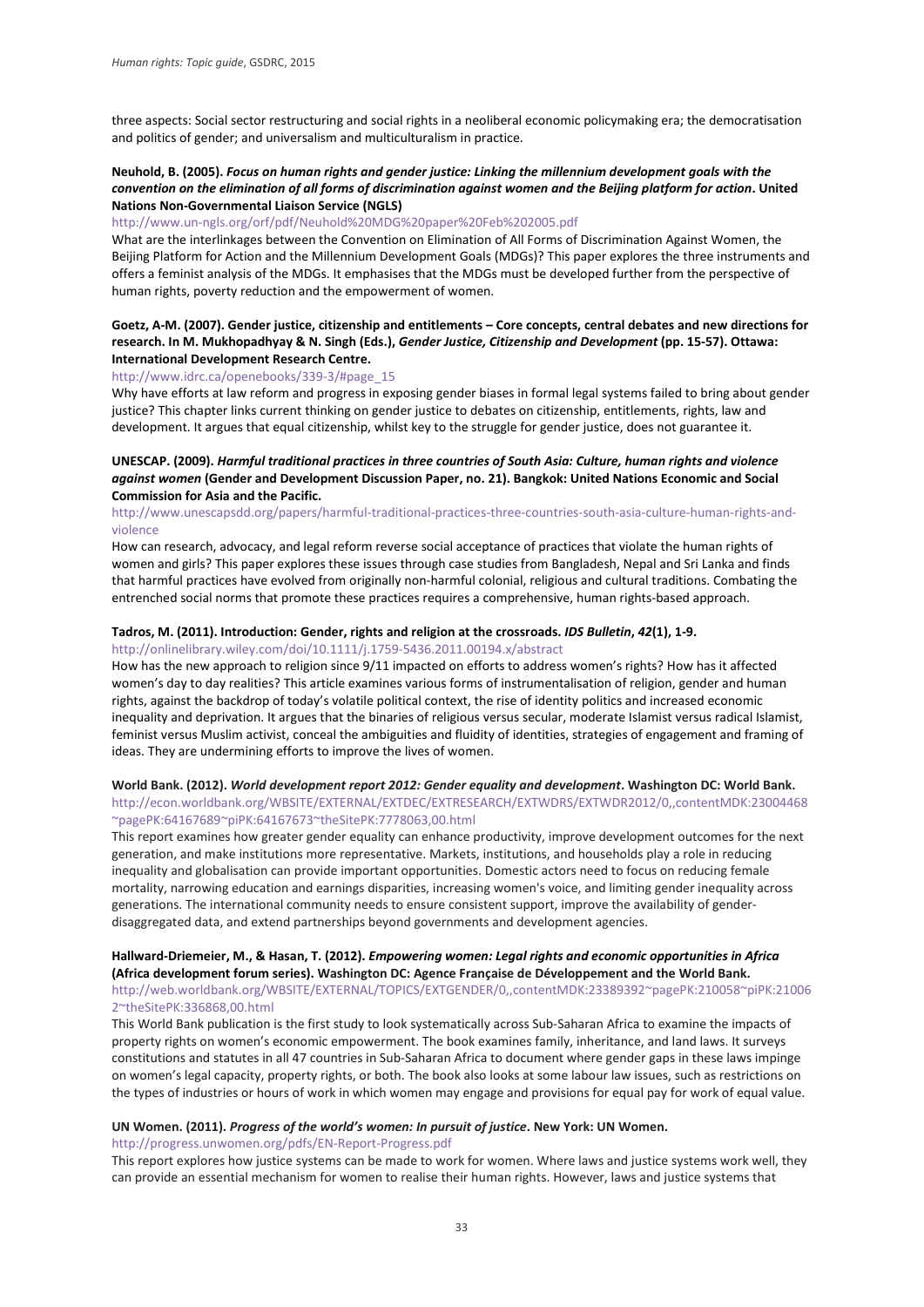reinforce unequal power relations must be transformed in order to fulfil the potential they hold for accelerating progress towards gender equality. Women themselves, as legislators, lawyers, judges, paralegals and community activists are often at the forefront of transformation efforts.

#### **Nordic Trust Fund. (2013).** *A study of gender and human rights-based approaches in development***. Washington DC: World Bank.**

### [http://siteresources.worldbank.org/PROJECTS/Resources/40940-](http://siteresources.worldbank.org/PROJECTS/Resources/40940-1331068268558/Report_of_Gender_and_HumanRightsApproaches.pdf)

[1331068268558/Report\\_of\\_Gender\\_and\\_HumanRightsApproaches.pdf](http://siteresources.worldbank.org/PROJECTS/Resources/40940-1331068268558/Report_of_Gender_and_HumanRightsApproaches.pdf)

This study assesses the value added to development programmes of using the human rights-based approach for genderrelated work. A model for assessing the use and impact of the human rights-based approach has been developed and is applied in a review of the World Bank's work on gender in selected areas. Overall, the inclusion of a human rights-based approach could help build a broad and conducive environment for achieving development outcomes for women that go further than such outputs as quantitative participation or the recognition of specific gender problems.

## **Adolescents**

#### **UNICEF. (2011). Realising the rights of adolescents. In** *The state of the world's children 2011: Adolescence - An age of opportunity* **(pp.16-39)***.* **New York: UNICEF.**

[http://www.unicef.org/sowc2011/pdfs/SOWC-2011-Main-Report\\_EN\\_02092011.pdf](http://www.unicef.org/sowc2011/pdfs/SOWC-2011-Main-Report_EN_02092011.pdf) Realising the rights of adolescents and advancing their development requires a keen understanding of their current circumstances. This chapter examines the state of adolescent health and education and gender and protection issues.

#### **Bhabha, J. (Ed.). (2014).** *Human rights and adolescence.* **University of Pennsylvania Press.**

#### <http://www.upenn.edu/pennpress/book/15267.html>

While young children's rights have received considerable attention and have advanced over the past two decades, the rights of adolescents have been neglected. This book presents an inquiry into adolescents, focusing on the human rights challenges and socioeconomic obstacles young adults face. New research advances feasible solutions and timely recommendations for a wide range of issues spanning all continents. The research emphasises the importance of dedicating attention to adolescence as a distinctive and critical phase of development between childhood and adulthood, and outlines the task of building on the potential of adolescents while providing support for the challenges they experience.

#### **Santhya, K. G., & Jejeebhoy, S. J. (2014). Sexual and reproductive health and rights of adolescent girls: Evidence from low-and middle-income countries.** *Global public health***,** *10***(2), 1-33.**

#### <http://dx.doi.org/10.1080/17441692.2014.986169>

What progress have we made on adolescent sexual and reproductive rights? This paper reviews the evidence in light of the policy and programme commitments made at the International Conference on Population and Development (ICPD), analyses progress since 1994, and maps challenges in and opportunities for protecting health and human rights. Findings indicate that many countries have yet to make significant progress in delaying marriage and childbearing, reducing unintended childbearing, narrowing gender disparities that put girls at risk of poor SRH outcomes, expanding health awareness or enabling access to SRH services. While governments have reaffirmed many commitments, policy development and programme implementation fall far short of realising these commitments.

## **Children**

#### **Grandjean, A. (2010). No rights without accountability: Promoting access to justice for children. In S. Golub (Ed.)** *Legal empowerment: Practitioners' perspectives* **(pp. 265-284)***.* **Rome: International Development Law Organization, Rome.** [http://www.idlo.org/Documents/Legal\\_Empowerment\\_Practitioners\\_Perspectives\\_Book.pdf](http://www.idlo.org/Documents/Legal_Empowerment_Practitioners_Perspectives_Book.pdf)

What can be done to improve children's access to justice? This paper focuses on intervention at two levels: (1) building a child-sensitive justice system (the supply side); and (2) providing information and support to children in claiming for their rights and obtaining redress on the other (the demand side). At both levels, the focus must be on the most excluded and the most difficult to reach.

#### **UNICEF. (2009).** *The state of the world's children 2010: Child rights.* **New York: UNICEF.**

<http://www.unicef.org/rightsite/sowc/fullreport.php>

To celebrate the 20 year anniversary of the Convention on the Rights of the Child, this report examines the Convention's evolution, progress that has been achieved on child rights, challenges remaining, and actions to be taken to ensure that its promise becomes a reality for all children.

#### **Tostensen, A., et al. (2011).** *Supporting child rights: Synthesis of lessons learned in four countries* **(Joint Evaluation). Stockholm: Sida.**

<http://www.oecd.org/countries/sudan/48350333.pdf>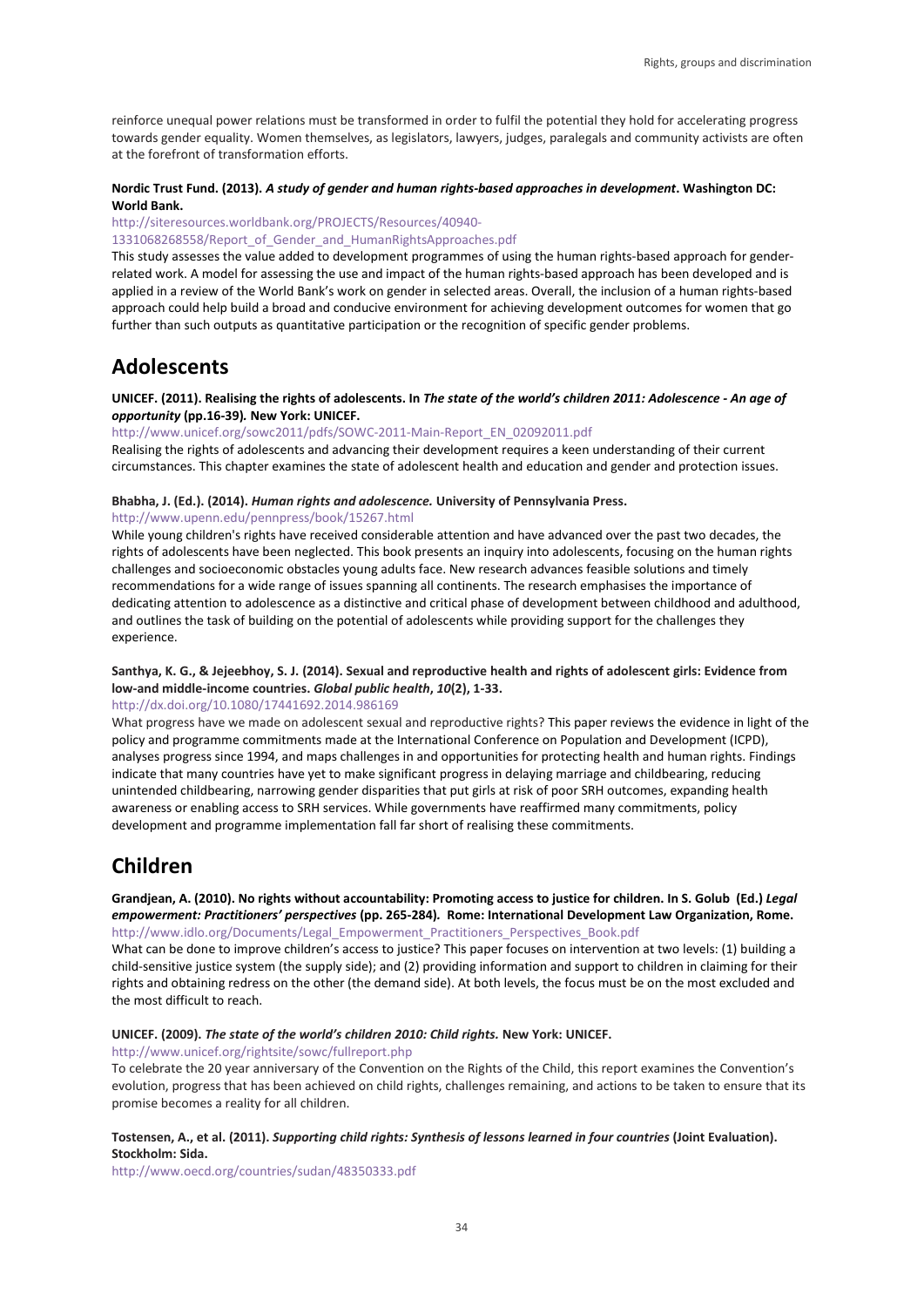This report synthesises lessons learned from an evaluation of Norwegian and Swedish aid interventions that aimed to promote child rights in Guatemala, Kenya, Mozambique and Sudan. It notes that a child rights perspective is integrated to the extent that interventions embody the four main principles of the UN Convention on the Rights of the Child. More effort is needed to implement in particular the principle of the child's right to express views and be heard, as child participation currently tends to be tokenistic. The strategies of mainstreaming a child rights perspective and of focusing interventions on children are complementary.

UNICEF. *The State of the World's Children* annual report series*:* <http://www.unicef.org/sowc/>

## **People with disabilities**

#### **Handicap International. (2010).** *Rights in action - Good practices for inclusive local governance in West Africa***. London: Handicap International** [http://www.handicap-](http://www.handicap-international.org.uk/Resources/Handicap%20International/PDF%20Documents/HI%20Associations/RightsInAction_2010.pdf)

[international.org.uk/Resources/Handicap%20International/PDF%20Documents/HI%20Associations/RightsInAction\\_2010.pdf](http://www.handicap-international.org.uk/Resources/Handicap%20International/PDF%20Documents/HI%20Associations/RightsInAction_2010.pdf) In West Africa, 7 countries (Burkina Faso, Mali, Niger, Senegal, Sierra Leone, Togo and Benin) have taken part in an initiative called "Rights in Action", aimed at collecting good practices from multiple stakeholders on how to implement the Convention on the Rights of Persons with Disabilities (UNCRPD). This report provides examples to help enhance participation of people with disabilities in decision-making at community level.

#### **Meekosha, H., & Soldatic,K. (2011). Human rights and the Global South: The case of disability.** *Third World Quarterly***,**  *32***(8), 1383–1398.**

<http://www.ingentaconnect.com/content/routledg/ctwq/2011/00000032/00000008/art00002>

How can human rights instruments contribute to the struggle for disability justice in the South? This article argues that while Northern discourses promote an examination of disabled bodies in social dynamics, the politics of impairment in the global South must understand social dynamics in bodies.

#### **Groce, N., Kett, M., Lang, R., & Trani, J.F. (2011). Disability and Poverty: the need for a more nuanced understanding of implications for development policy and practice.** *Third World Quarterly***,** *32***(8), 1493-1513**

<http://www.ingentaconnect.com/content/routledg/ctwq/2011/00000032/00000008/art00008>

This article reviews existing knowledge and theory regarding the disability–poverty nexus. It calls for more nuanced analysis of poverty and disability, in particular what does poverty mean at the level of the individual, the household, the community and broader society, and how is it experienced over the course of a lifetime? What are the most important causal factors driving the disability-poverty nexus? What benchmarks and indicators should be used?

#### **World Health Organisation, & the World Bank. (2011).** *World report on disability***. Geneva: WHO, Geneva.**  [http://www.who.int/disabilities/world\\_report/2011/en/](http://www.who.int/disabilities/world_report/2011/en/)

This report finds that more than a billion people, about 15 per cent of the world's population, are estimated to live with some form of disability. It synthesises the evidence on how to address the barriers they face in health, rehabilitation, support and assistance, environments, education and employment. It argues that many of the barriers are avoidable, and that the disadvantages associated with disability can be overcome. Multiple, systemic interventions are needed.

#### **Harpur, P. (2012). Embracing the new disability rights paradigm: the importance of the Convention on the Rights of Persons with Disabilities.** *Disability & Society***,** *27***(1), 1-14.**

#### <http://dx.doi.org/10.1080/09687599.2012.631794>

In 2008 the United Nations Convention on the Rights of Persons with Disabilities (CRPD) commenced operation. The CRPD has created a dynamic new disability rights paradigm that empowers disabled people's organisations and creates a new paradigm for disability scholars. This paper analyses the impact of the CRPD and provides practical guidance as to how this convention can be used to drive change. The CRPD goes further than merely re-stating rights. It creates a new rights discourse, empowers civil society and renders human rights more obtainable for person with disabilities.

#### **Women's Refugee Commission. (2014).** *Disability Inclusion: Translating Policy into Practice in Humanitarian Action***. Woman's Refugee Commission.**

#### [http://www.womensrefugeecommission.org/component/docman/reports/disabilities/984-disability-inclusion-translating](http://www.womensrefugeecommission.org/component/docman/reports/disabilities/984-disability-inclusion-translating-policy-into-practice-in-humanitarian-action?Itemid=602)[policy-into-practice-in-humanitarian-action?Itemid=602](http://www.womensrefugeecommission.org/component/docman/reports/disabilities/984-disability-inclusion-translating-policy-into-practice-in-humanitarian-action?Itemid=602)

This report presents the approaches, positive practices and ongoing challenges to operationalising disability inclusion across UNHCR and its partner organisations, and provides lessons and recommendations for the wider humanitarian community.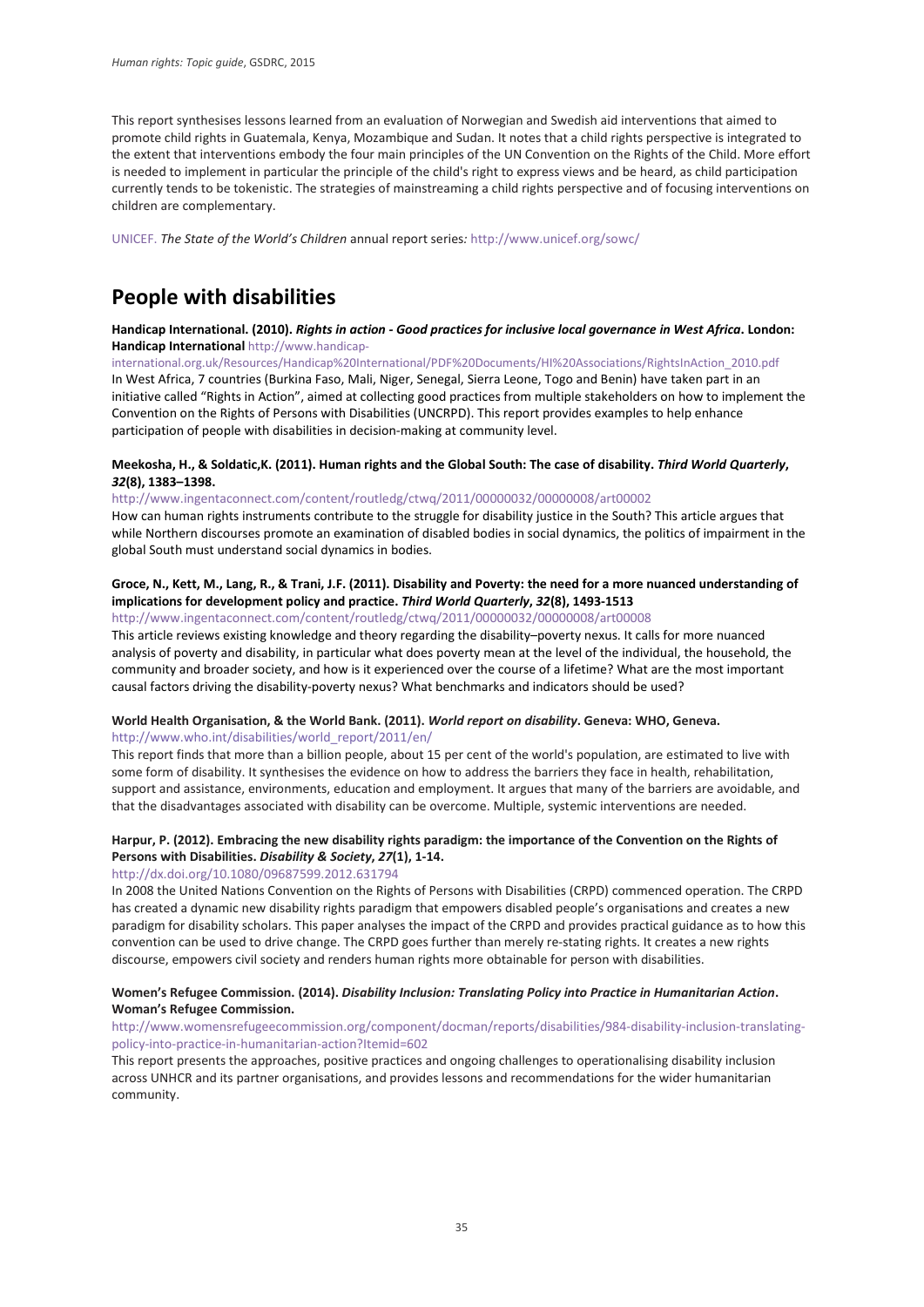## **Older people**

#### **Beales, S. (2000). The mark of a noble society: Human rights and older people. London: HelpAge International .**<http://www.helpage.org/download/4c48db115b881>

Older women and men are now the world's fastest-growing population group, and among the poorest. What barriers do older people face in having their predicaments acknowledged and their contributions supported? How can their rights be promoted and protected? There is a compelling economic as well as moral logic for including older people in global strategies to combat poverty to further human rights. This paper explores the relationship between poverty and human rights, and the barriers older people face.

#### **Fredvang, M., & Biggs, S. (2012).** *The rights of older persons* **(Social Policy Working Paper no. 16). Brotherhood of St Laurence and Centre for Public Policy.**

<http://social.un.org/ageing-working-group/documents/fourth/Rightsofolderpersons.pdf>

While older persons historically have been neglected by human rights law, their rights are becoming a part of the public agenda. International and domestic NGOs as well as some nation-states have been pushing for a stronger human rights instrument to protect the rights of older persons. The topic has also been given increasing attention in academic and professional media. Demographic change is a key factor in explaining the renewed interest in older persons' human rights. Declining fertility rates and longer life expectancy are causing unprecedented proportional growth in the world's older adult population. This paper explores the extent to which existing international human rights instruments offer protection for older persons. It then identifies the key arguments in the debate for and against drafting a new Convention on the Rights of Older Persons.

#### **Mégret, F. (2011). The human rights of older persons: a growing challenge.** *Human rights law review***,** *11***(1), 37-66.**  <http://dx.doi.org/10.1093/hrlr/ngq050>

The human rights of older persons is an issue that is beginning to garner international attention, partly as a result of the demographic importance of that population. To assess whether calls for a specific human rights approach to older persons are warranted, the article highlights some of the specificities of older persons as a group. It contextualises the emergence of a relatively strong discourse on the rights of older persons within the broader phenomenon of the 'fragmentation' of human rights. Older persons are a group whose needs and experience is irreducible enough to warrant fresh thinking and an updating of existing instruments and approaches. This is particularly apparent when looking at the potential for violation of specific rights and the way in which older persons' lives can be negatively affected by both limitations to their freedoms and failures to cater for their needs.

## **Migrants**

#### **Kothari, U. (2002).** *Migration and Chronic Poverty***(Working Paper 16). Manchester: Chronic Poverty Research Centre, IDPM.**

[http://www.chronicpoverty.org/uploads/publication\\_files/WP16\\_Kothari.pdf](http://www.chronicpoverty.org/uploads/publication_files/WP16_Kothari.pdf)

What is the relationship between chronic, or long-term, poverty and processes of migration? While livelihoods strategies are diverse and multiple, for many poor people migration represents a central component of these. How can research examine the characteristics of those who move and stay and what compels them? This paper identifies possible future research priorities for the Chronic Poverty Research Centre. It presents migration as both a cause and consequence of chronic poverty for migrants and those left behind.

#### **Gender Promotion Programme. (2003).** *An Information Guide: Preventing Discrimination, Exploitation and Abuse of Women Migrant Workers***. Geneva: International Labour Organisation.**

http://ilo.org/wcmsp5/groups/public/---ed\_emp/documents/instructionalmaterial/wcms\_116360.pdf Increasingly, women, and Asian women in particular, are migrating legally or illegally for overseas employment. These women are extremely vulnerable to exploitation and abuse, outside of the legal protection of their home countries and in jobs not covered by labour legislation. This information guide consists of six booklets, addressing all aspects of migrant work and including recommendations for preventing discrimination, exploitation and abuse. With appropriate knowledge, policies and tools, international migration could be a positive experience for all.

#### **Fudge, J. (2012). Precarious migrant status and precarious employment: The paradox of International Rights for Migrant Workers.** *Comparative Labor Law and Policy Journal, 34***(1), 95-132.**

[http://heinonline.org/HOL/Page?handle=hein.journals/cllpj34&div=9&g\\_sent=1&collection=journals#103](http://heinonline.org/HOL/Page?handle=hein.journals/cllpj34&div=9&g_sent=1&collection=journals%23103)

The state, through immigration law, creates a variety of different migration statuses, some of which are highly precarious. The question addressed in this article is whether international human rights instruments specifically designed to protect migrant workers' rights have the potential to challenge the role of immigration law in producing precarious employment.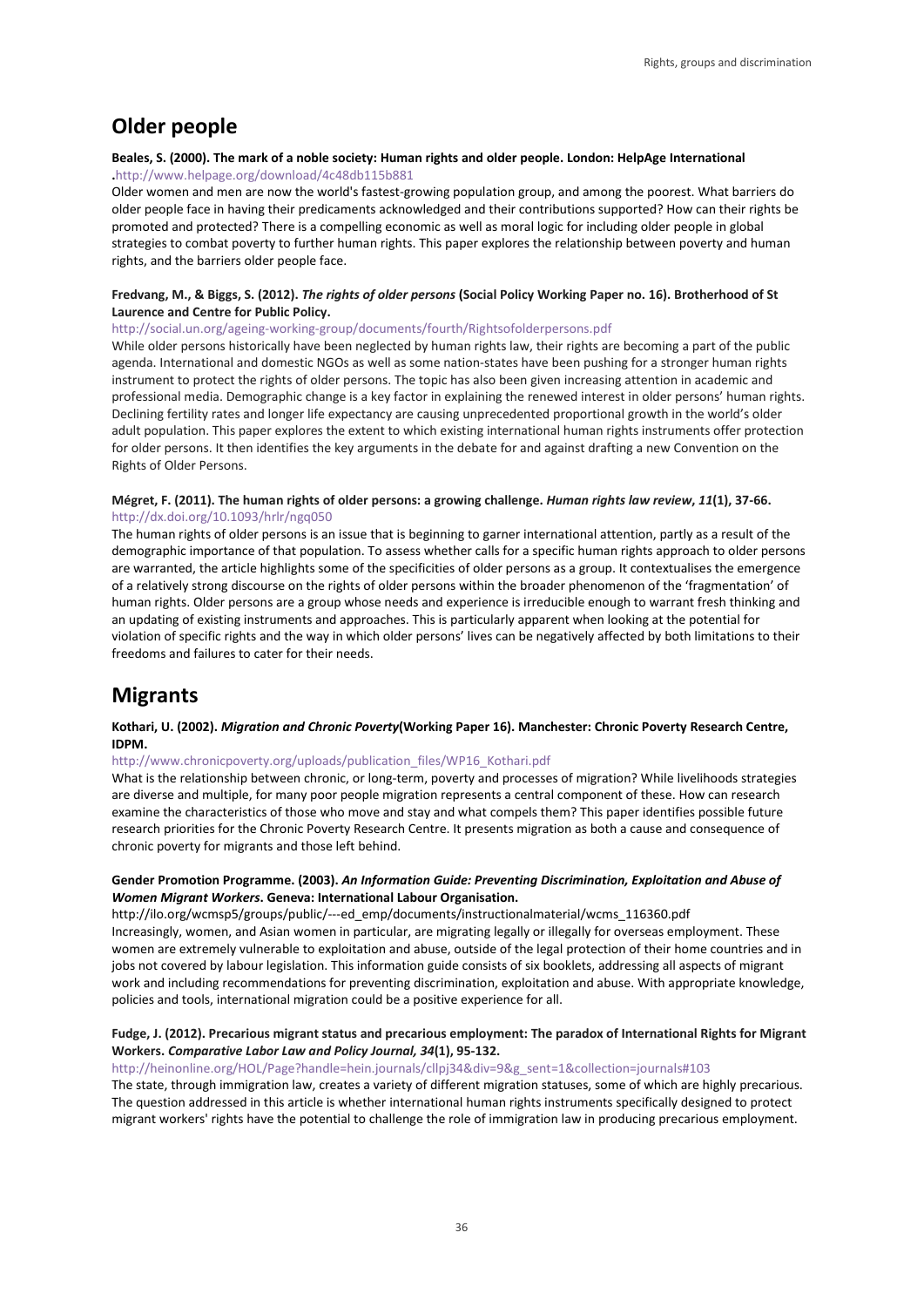## **Minorities and indigenous peoples**

#### **Justino, P. & Litchfield, J. (2003).** *Economic exclusion and discrimination: The experience of minorities and indigenous peoples***. London: Minority Rights Group International.**

[http://www.minorityrights.org/925/briefing-papers/economic-exclusion-and-discrimination-the-experiences-of-minorities](http://www.minorityrights.org/925/briefing-papers/economic-exclusion-and-discrimination-the-experiences-of-minorities-and-indigenous-peoples.html)[and-indigenous-peoples.html](http://www.minorityrights.org/925/briefing-papers/economic-exclusion-and-discrimination-the-experiences-of-minorities-and-indigenous-peoples.html)

What is the link between economic exclusion and discrimination against ethnic, religious and linguistic minorities and indigenous peoples? What are the implications for poverty reduction and development strategies? This paper finds sufficient evidence to suggest that discrimination is often a strong contributing factor to the exclusion of minorities and indigenous people. Discrimination on the basis of membership of an ethnic, religious or linguistic group should be examined alongside other forms of discrimination to strengthen policy strategies for overcoming economic exclusion.

#### **Lennox, C. (2003).** *Minority and indigenous peoples' rights in the Millennium Development Goals***. London: Minority Rights Group International.**

#### [http://www.minorityrights.org/857/briefing-papers/minority-and-indigenous-peoples-rights-in-the-millennium](http://www.minorityrights.org/857/briefing-papers/minority-and-indigenous-peoples-rights-in-the-millennium-development-goals.html)[development-goals.html](http://www.minorityrights.org/857/briefing-papers/minority-and-indigenous-peoples-rights-in-the-millennium-development-goals.html)

How can human rights and poverty alleviation best be achieved among minorities and indigenous people? This report argues that greater effort is needed to ensure that these groups benefit fairly from development and the international commitment to meet the Millennium Development Goals (MDGs). Governments and development agencies need to review their MDG policies immediately to ensure that the rights and needs of minorities and indigenous peoples are fully considered.

#### **Engle, K. (2011). On fragile architecture: The UN Declaration on the Rights of Indigenous Peoples in the context of human rights.** *European Journal of International Law***,** *22***(1), 141-163.**

#### <http://ejil.oxfordjournals.org/content/22/1/141>

This article traces the development of the international human rights and international indigenous rights movements. It looks at their points of convergence and divergence and the extent to which each has influenced the other. Focusing on the United Nations Declaration on the Rights of Indigenous Peoples, it argues that the document represents the continued power and persistence of an international human rights paradigm that eschews strong forms of indigenous selfdetermination and privileges individual civil and political rights.

#### **Tramontana, E. (2012). Civil society participation in international decision making: recent developments and future perspectives in the indigenous rights arena.** *The International Journal of Human Rights***,** *16***(1), 173-192.**  <http://dx.doi.org/10.1080/13642987.2012.622459>

This article focuses on key issues and recent developments concerning indigenous peoples' involvement in international decision making affecting their rights and interests. Based on a human rights-based approach to participation, it suggests that while a number of positive steps have been taken to allow indigenous peoples the possibility to take part in relevant decision-making processes, there's a need to provide their own self-governing institutions and organisations with a more influential status than that granted to civil society organisations (CSOs) generally. This would enable exercising different levels of participatory rights, depending upon the nature of the indigenous rights and interests at stake, and on the anticipated impact of the proposed decisions on them.

Minority Rights Group International's annual State of the World's Minorities and Indigenous Peoples report: <http://www.minorityrights.org/990/state-of-the-worlds-minorities/state-of-the-worlds-minorities.html>

## **Sexual Minorities**

#### **Oxfam. (2010).** *Break Another Silence: Understanding Sexual Minorities and Taking Action for Sexual Rights in Africa***. London: Oxfam.**

[http://policy-practice.oxfam.org.uk/publications/break-another-silence-understanding-sexual-minorities-and-taking](http://policy-practice.oxfam.org.uk/publications/break-another-silence-understanding-sexual-minorities-and-taking-action-for-sex-125679)[action-for-sex-125679](http://policy-practice.oxfam.org.uk/publications/break-another-silence-understanding-sexual-minorities-and-taking-action-for-sex-125679)

#### **Epprecht, M. (2012). Sexual minorities, human rights and public health strategies in Africa.** *African Affairs***,** *111***(443), 223-243.**

#### http://dx.doi.org/10.1093/afraf/ads019

A marked increase in attacks, rhetorical abuse, and restrictive legislation against sexual minorities or 'homosexuality' makes activism for sexual rights a risky endeavour in many African countries. Campaigns for sexual rights and 'coming out' are frequently perceived as a form of Western cultural imperialism, leading to an exportation of Western gay identities and provoking a patriotic defensiveness. Cultures of quiet acceptance of same-sex relationships or secretive bisexuality are meanwhile also problematic given the high rate of HIV prevalence. This article examines specific initiatives that are using subtle, somewhat covert means to negotiate a path between rights activism and secretive bisexuality. It argues that strategies primarily focused on health concerns that simultaneously yet discreetly promote sexual rights are having some success in challenging prevalent homophobic or 'silencing' cultures and discourses.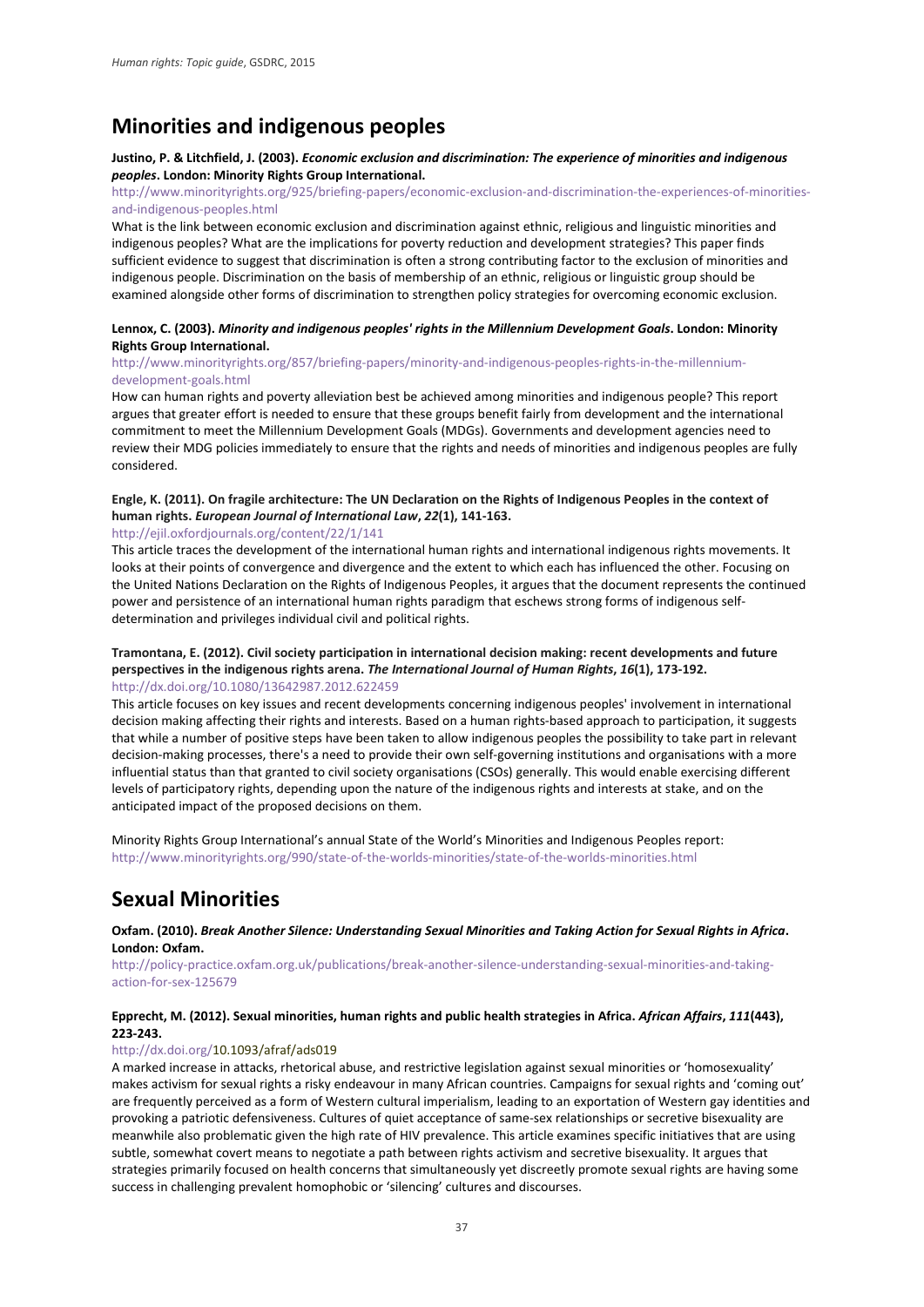#### **UNDP & IDLO. (2013).** *Regional report: The capacity of national human rights institutions to address human rights in relation to sexual orientation, gender identity and HIV.* **Bangkok: UNDP.**

#### [http://www.asia-pacific.undp.org/content/rbap/en/home/library/hiv\\_aids/regional-report--the-capacity-of-national](http://www.asia-pacific.undp.org/content/rbap/en/home/library/hiv_aids/regional-report--the-capacity-of-national-human-rights-instituti/)[human-rights-instituti/](http://www.asia-pacific.undp.org/content/rbap/en/home/library/hiv_aids/regional-report--the-capacity-of-national-human-rights-instituti/)

This report documents progressive initiatives and good practices of national human rights institutions (NHRIs) and other human rights advocacy bodies in Bangladesh, India, Indonesia, Nepal, the Philippines, Sri Lanka and Timor-Leste to protect and promote the rights of these highly marginalised individuals. Building upon the recommendations of the Global Commission on HIV and the Law and the Yogyakarta Principles, the report is an outcome of national processes which brought together NHRIs and lesbian, gay, bisexual, transgender and intersex (LGBTI) communities in a series of national dialogues to boost cooperation and understanding.

#### **Kerrigan, F. (2013).** *Getting to rights: The human rights of lesbian, gay, bisexual, transgender and intersex persons in Africa.* **Copenhagen:Danish Institute for Human Rights.**

[http://um.dk/en/~/media/UM/English-site/Documents/Danida/Partners/Research-Org/Research-studies/LGBT.pdf](http://um.dk/en/%7E/media/UM/English-site/Documents/Danida/Partners/Research-Org/Research-studies/LGBT.pdf) This study takes its point of departure in human rights, equality and personal freedom, including support for the rights of LGBTI persons. Its intention is to combine these principles with respect for African communities, cultures, and the fortitude with which Africans face many challenges. This study devotes as much or more attention to structures and norms based in religion and society as in the state.

## **Additional information resources**

HelpAge International <http://www.helpage.org/>

Minority Rights Group <http://www.minorityrights.org/>

United Nations Enable <http://www.un.org/disabilities/>

UNICEF - United Nations Children's Fund <http://www.unicef.org/>

UN Women <http://www.unwomen.org/>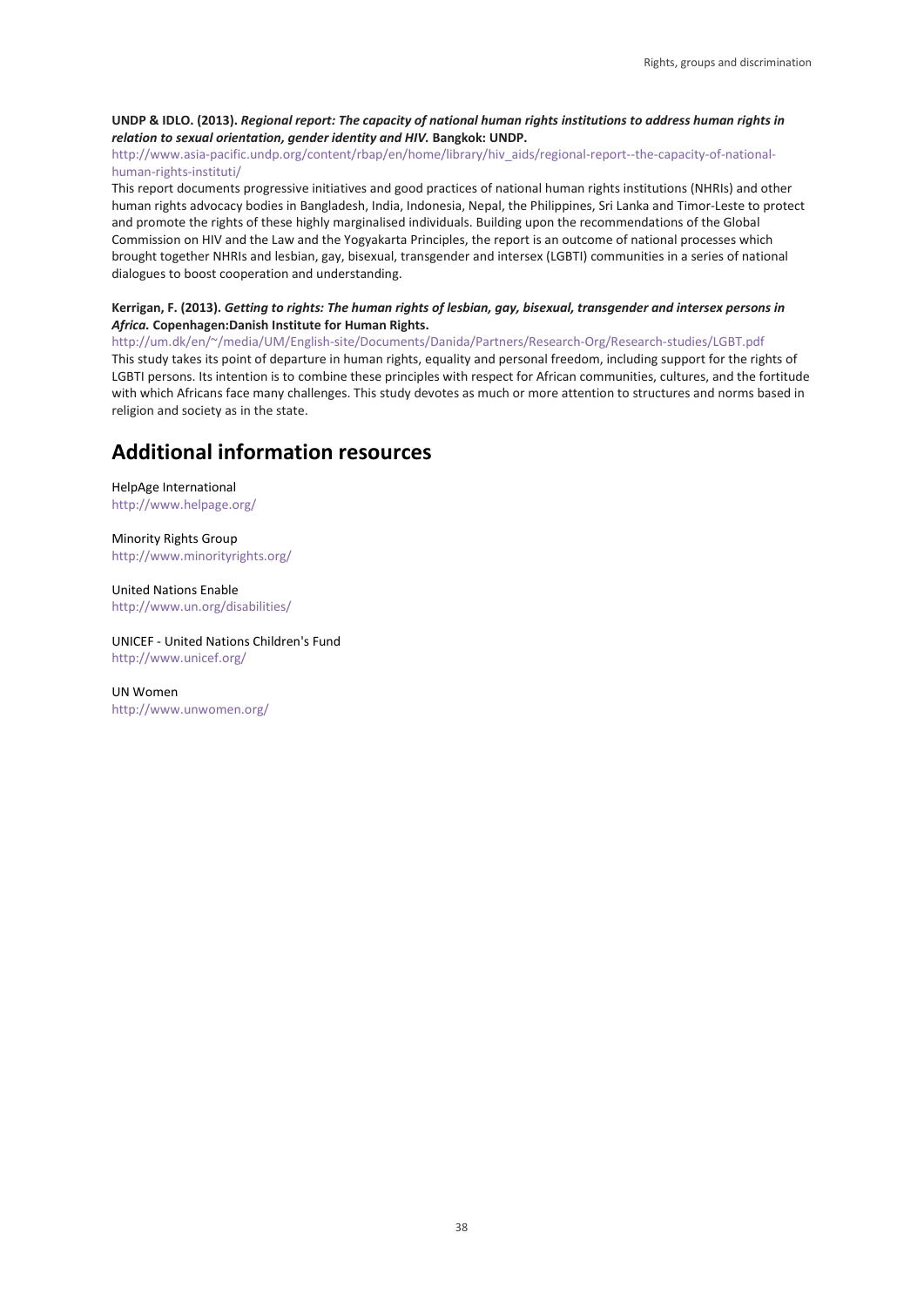## <span id="page-41-0"></span>**Rights, conflict and fragile states**

There are complex relationships between rights and violent conflict, and between rights and fragile states. There is currently considerable donor interest in this area, but work remains exploratory. Where groups are socially excluded through persistent denial of their rights, evidence suggests this can act as a cause of violent conflict. In turn, conflicts cause denials of all kinds of human rights.

DFID defines fragile states as those where the government cannot or will not deliver core functions to the majority of its people, including the poor. This tends to involve multiple failures to fulfil the state's internationally defined obligations to protect and promote rights. Many states experiencing violent conflict could be defined as fragile states, compounding the impact on human rights. It is important to note that once violent conflicts begin, humanitarian law applies, and human rights law may be restricted.

#### **ODI. (2012).** *Report on development, fragility and human rights. Commissioned by the Nordic Trust Fund, The World Bank***. London: ODI.**

#### <http://www.odi.org/publications/6742-development-fragility-human-rights-conflict-transition>

Can a human rights perspective contribute to identifying developmental blockages that inhibit transitions from fragility and conflict, and opportunities to support such transformative change? This literature review analyses five thematic areas: legacies of violence and transitional justice; violence and conflict, and security sector policy responses; rule of law and justice sector reform; social exclusion, constitutional reform, and legal empowerment; and service delivery. It concludes that: 1) a human rights lens can help in addressing the legitimacy deficit of fragile states by making visible the grievances and legacies of rights abuses that might be at the root of conflict and fragility; 2) human rights articulate a vision of social justice that can reduce the risk of conflict but which usually demands reshaping the terms of the political settlement—a process which itself may be a source of contestation and resistance; 3) a human rights approach can enhance the voice and agency of marginalised or excluded groups in ways that matter for the quality of state-society relations, but this is unlikely to be achieved without resistance.

#### **Parlevliet, M. (2010). Rethinking conflict transformation from a human rights perspective. In V. Dudouet and B. Schmelzle (Eds.),** *Berghof Dialogue Series: No. 9. Human Rights and Conflict Transformation: The Challenges of Just Peace* **(pp. 15-46) . Berlin: Berghof Conflict Research, Berlin.**

[http://www.berghof-](http://www.berghof-foundation.org/fileadmin/redaktion/Publications/Handbook/Dialogue_Chapters/dialogue9_parlevliet_lead.pdf)

#### [foundation.org/fileadmin/redaktion/Publications/Handbook/Dialogue\\_Chapters/dialogue9\\_parlevliet\\_lead.pdf](http://www.berghof-foundation.org/fileadmin/redaktion/Publications/Handbook/Dialogue_Chapters/dialogue9_parlevliet_lead.pdf)

How far does the promotion of human rights help in efforts to address conflict and build peace? This study argues that the transformation of violent conflict to sustainable peace requires insights and strategies from both the human rights and the conflict transformation fields. Considering the two together enhances analysis of the underlying causes, dynamics and manifestations of conflict. A human rights perspective highlights the sociopolitical nature of conflict transformation. It suggests the need to recognise the role and responsibility of the state and the nature and functioning of systems of governance.

#### **CDA. (2013).** *Guidance note: Human rights and do no harm.* **Cambridge, MA: CDA.**

#### <http://www.cdacollaborative.org/media/52557/Guidance-Note-Human-Rights-and-Do-No-Harm.pdf>

When practitioners are using the Do No Harm (DNH) frameworks they often encounter issues around human rights. This is not surprising when looking at conflict situations. While DNH is not explicitly a human rights 'tool', human rights are implicitly included in the DNH frameworks through the analysis of Dividers and Connectors and in the ABCs. Because human rights violations have a significant effect on the context, their implications for conflict-sensitive programming cannot be ignored. This guidance note lays out the issues of implementing DNH through a human rights lens or in a context where human rights violations have been or are occurring. It is based on more than twenty years of DNH programming experience.

## **Rights denials, exclusion and the causes of conflict**

Some analyses of the causes of violent conflict point to the role played by exclusion and inequalities. The exclusion of certain groups from economic, social and political life can increase the incentives for these groups to engage in violence. Explanations of the causes of conflict have focused on the role of greed versus grievance. A human rights perspective focuses upon grievances as a driver of conflict. Grievances can become particularly severe where people are – or perceive themselves to be – socially excluded. Social exclusion is therefore a central way of analysing the impact of rights denials. Paying attention to the rights of minorities is an effective strategy in conflict prevention, mitigation and resolution. It is a particularly useful way of assessing potential conflict in areas where there are high vertical or horizontal inequalities, such as in Sudan, Rwanda, and Sierra Leone.

Attention to human rights, not only in relation to the causes of conflicts, but also as a normative and practical intervention tool can contribute to the aims of conflict transformation. It forces greater emphasis on changing structural conditions, in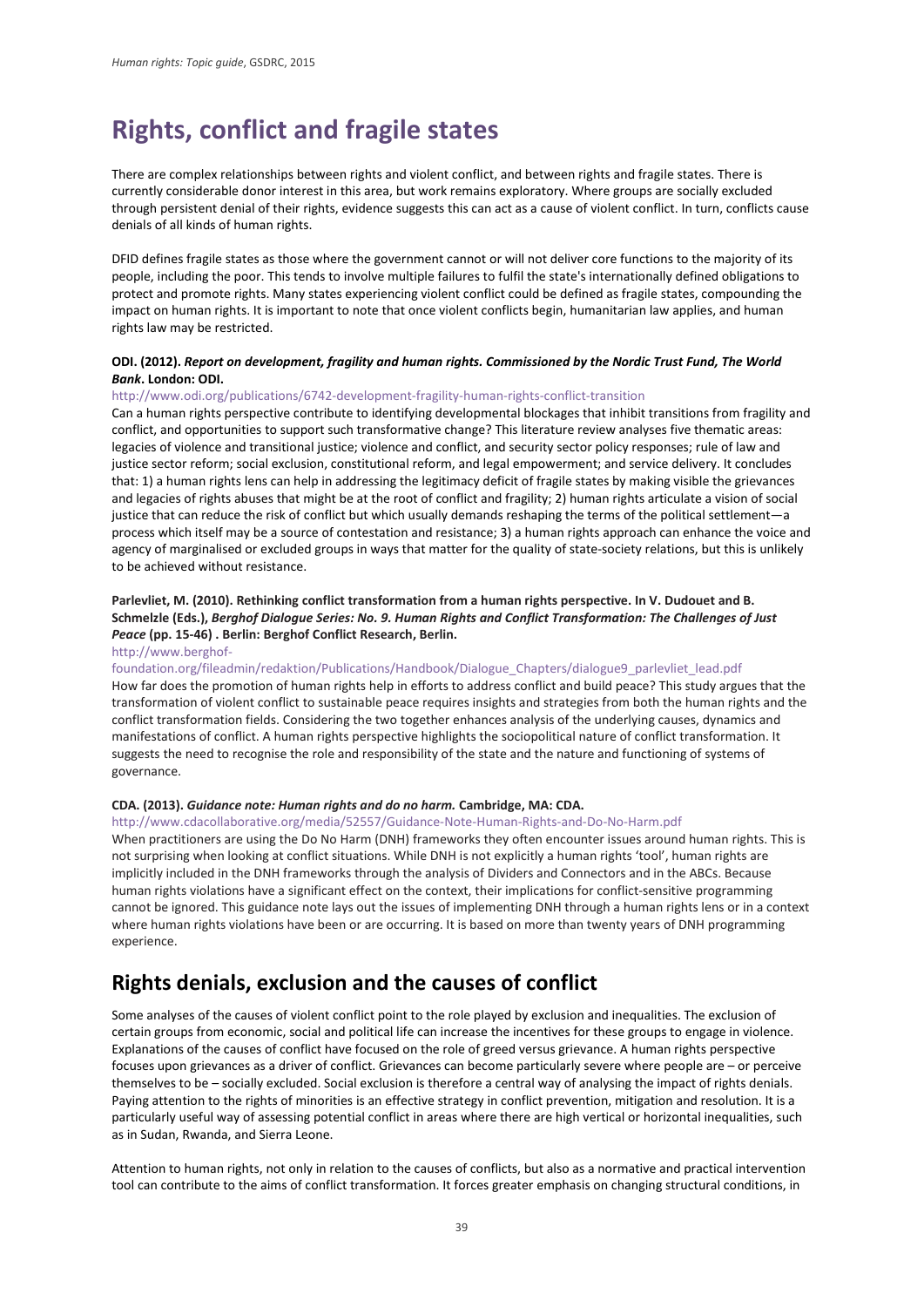particular addressing the role of the state, systems of governance and issues of power; and on empowering marginalised groups to challenge the status quo.

#### **Srinivasan, S. (2006).** *Minority rights, early warning and conflict prevention: Lessons from Darfur***. London: Minority Rights Group International.**

#### [http://www.minorityrights.org/965/micro-studies/minority-rights-early-warning-and-conflict-prevention-lessons-from](http://www.minorityrights.org/965/micro-studies/minority-rights-early-warning-and-conflict-prevention-lessons-from-darfur.html)[darfur.html](http://www.minorityrights.org/965/micro-studies/minority-rights-early-warning-and-conflict-prevention-lessons-from-darfur.html)

What lessons can we learn from international engagement in the conflict in Darfur? This paper analyses events in the terms of structural and operational conflict prevention. It argues that the catalogue of political and institutional failures before and during the civil war indicates a need to address minority rights issues at every stage of conflict prevention. Institutional improvements in conflict prevention and early warning mechanisms will help avoid repeating the mistakes of Darfur in the future.

#### **Parlevliet, M. (2011). Human rights and conflict transformation: Towards a more integrated approach. In B. Austin, M. Fischer, & H.J. Giessmann (Eds.),** *The Berghof Handbook II. Advancing conflict transformation***. Opladen/Framington Hills: Barbara Budrich Publishers.**

#### [http://berghof-handbook.net/documents/publications/parlevliet\\_handbookII.pdf](http://berghof-handbook.net/documents/publications/parlevliet_handbookII.pdf)

This chapter explores the notion that human rights violations can be both causes and consequences of violent conflict. It argues that the transformation of violent conflict to sustainable peace requires insights and strategies from both the human rights and the conflict transformation fields. Considering the two in conjunction enhances one's analysis of the underlying causes, dynamics and manifestations of conflict.

#### **Maoz, I., & McCauley, C. (2011). Explaining support for violating out-group human rights in conflict: Attitudes toward principles of human rights, trust in the out-group, and intergroup contact.** *Journal of Applied Social Psychology***,** *41***(4), 891-905.**

#### <http://dx.doi.org/10.1111/j.1559-1816.2011.00740.x>

A public atmosphere that supports violating the human rights of out-group members can enable or even encourage such violations. The paper presents a model that explains such support in terms of 2 underlying components: (a) support for violating general principles of human rights (SVHRG); and (b) lack of trust toward the specific out-group. This model was successful in predicting Jewish-Israeli support for violating human rights of Palestinians. Public application of the Universal Declaration of Human Rights seems to depend on a more specific attitude of trust in the out-group whose rights are in question.

#### **Mamdani, M. (2001).** *Tutsi power in Rwanda and the citizenship crisis in Eastern Congo***. In** *When victims become killers: Colonialism, nativism, and the genocide in Rwanda* **(chapter 8). Oxford: James Currey .**

#### [http://books.google.co.uk/books?id=QUEamxb89JcC&lpg=PP1&pg=PA234#v=onepage&q&f=false](http://books.google.co.uk/books?id=QUEamxb89JcC&lpg=PP1&pg=PA234%23v=onepage&q&f=false)

How can the invasion of Congo by the Rwandan Popular Front (RPF) be understood as an outcome of the citizenship crisis on both sides of the Rwanda-Congo border? This chapter tackles this question and traces the history of the Kinyarwandaspeaking minority in the Kivu region of Congo and their struggle for citizenship rights.

#### **Archibald, S., & Richards, P. (2002). Seeds and rights: New approaches to post-war agricultural rehabilitation in Sierra Leone.** *Disasters 26***(4), 356-367.**

#### <http://dx.doi.org/10.1111/1467-7717.00212>

Can more equitable seed distribution contribute to fostering a culture of human rights as well as lead to agricultural rehabilitation? This study assesses seeds-and-tools programmes in 19 villages devastated during the civil war in central Sierra Leone. In these cases the targeting and distribution methods used by aid agencies denied assistance to those people it was intended for, exacerbating grievances and the threat of social disorder. An alternative, more inclusive, rights-based approach to seed distribution could lead to greater social inclusion and facilitate conflict resolution.

## **Security, rights and development**

The lack of personal security for individuals represents a series of human rights denials and violations. At the same time, measures to promote security of people and states must be based in adherence to international human rights standards. A reflection – and key driver – of this approach is the UN Secretary General, who in 2004 began promoting an integrated agenda for international cooperation which combines security, development and human rights, based on arguments about their interdependence, within a the context of achieving the Millennium Development Goals.

#### **United Nations Secretary General. (2004).** *A more secure world: Our shared responsibility* **(Report of the Secretary-General's High Level Panel on Threats, Challenges and Change) New York: United Nations**

[http://www.un.org/en/peacebuilding/pdf/historical/hlp\\_more\\_secure\\_world.pdf](http://www.un.org/en/peacebuilding/pdf/historical/hlp_more_secure_world.pdf)

The changes that have taken place in the world since the Millennium Declaration demand that consensus be revitalised on key challenges and priorities. What are these and how can they best be achieved? This report suggests that security,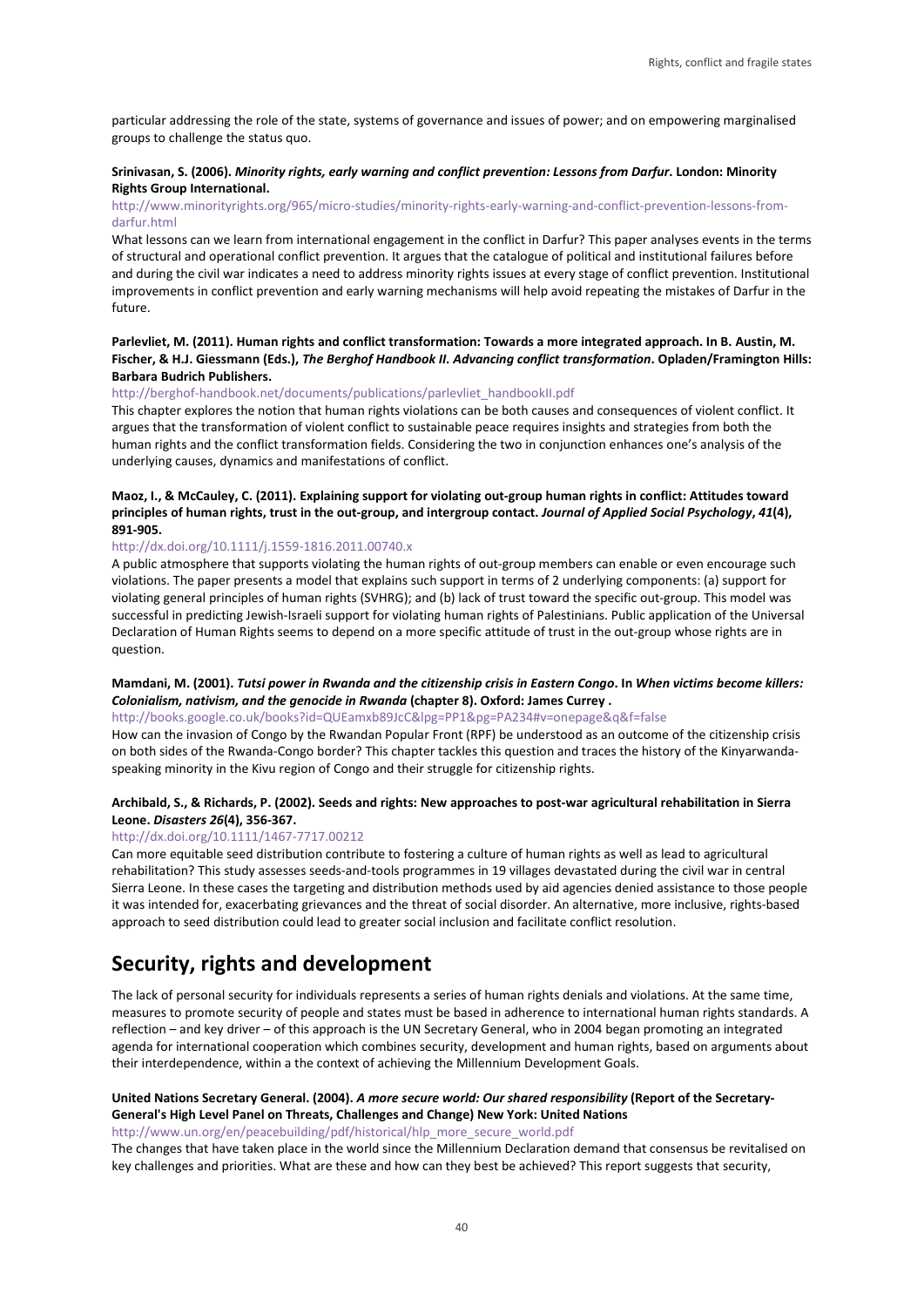development and human rights must be advanced together, otherwise none will succeed. The Millennium Development Goals (MDGs) can be met by 2015, but only if all governments dramatically increase their efforts.

#### **Domingo, P., & Denney, L. (2012).** *The politics of practice: Security and justice programming in FCAS – Report from ODI expert meeting on security and justice.* **London: ODI.**

#### <http://www.odi.org/sites/odi.org.uk/files/odi-assets/events-documents/4948.pdf>

Security and justice programming in fragile and conflict-affected situations often remains technocratic, siloed, and insufficiently attuned to context, despite more nuanced thinking in recent policy documents. How can policy be implemented more effectively? This report summarises discussion at an expert meeting hosted by ODI in November 2012. The report outlines challenges and summarises emerging recommendations. Key issues identified as requiring further thinking in order to improve security and justice outcomes are: organisational features of donors and their implementation processes, the politics of research and evidence, and the content of security and justice work. In addition, interesting new approaches by development agencies are noted.

**Spangaro, J., Zwi, A., Adogu, C., Ranmuthugala, G., Davies, G.P., & Steinacker, L. (2013).** *What is the evidence of the impact of initiatives to reduce risk and incidence of sexual violence in conflict and post-conflict zones and other humanitarian crises in lowerand middle-income countries? A systematic review.* **London: Institute of Education, EPPI-Centre.** 

#### <http://eppi.ioe.ac.uk/cms/Default.aspx?tabid=3405>

This review finds that implementation of conflict and crisis related-sexual violence initiatives on the ground remains very limited. It also highlights an acute lack of evaluation of such interventions, leading to insufficient evidence for the effectiveness of any interventions to address or prevent sexual violence in conflict or crisis. However, it notes that strategies appear more effective when they have multiple components, including survivor care and community engagement.

## **Rights in fragile states**

Fragile states are defined by DFID as those where the government cannot or will not deliver core functions to the majority of its people, including the poor. This covers a wide range of contexts, but often involves a combination of weak administrative capacity and territorial reach, lack of state control over the use of violence, and the lack of accountability to populations, particularly poor or marginalised people. Therefore high levels of human rights violations or denials are likely, due to the failure of governments to fulfil their international human rights obligations to protect and promote rights. The fragile states agenda is a relatively new one, and little has been written so far on how rights should best be protected. This may be partly because of the wide range of types of fragile state, and the variety of implications for rights.

#### **Stewart, F., & Brown, G. (2009).** *Fragile States* **(CRISE Working Paper no. 51). University of Oxford, Centre for Research on Inequality, Security and Ethnicity.**

#### <http://www3.qeh.ox.ac.uk/pdf/crisewps/workingpaper51.pdf>

What constitutes a fragile state and how can the concept be operationalised for development policy? This paper proposes a three-pronged definition of fragility: states may be fragile because they lack authority, fail to provide services or lack legitimacy. Reversing these interrelated dimensions of fragility requires a tailored, comprehensive and long-term approach based on careful contextual analysis.

In 2005, DFID supported the **ODI's Rights in Action group** to hold a series of seminars to explore the operational value of human rights for poverty reduction. One of the seminars focused on protecting human rights in fragile and conflict environments. See the:

*Background paper:* <http://www.odi.org.uk/rights/Meeting%20Series/RightsConflict&FragileStates.pdf> *Meeting report*:<http://www.odi.org.uk/events/details.asp?id=75&title=protecting-rights-conflict-situations-fragile-states>

## **Further resources**

The following organisations provide information on rights violations in all states, including states that could be defined as fragile and conflict-affected states:

Amnesty International <http://www.amnesty.org/>

Human Rights Watch <http://www.hrw.org/>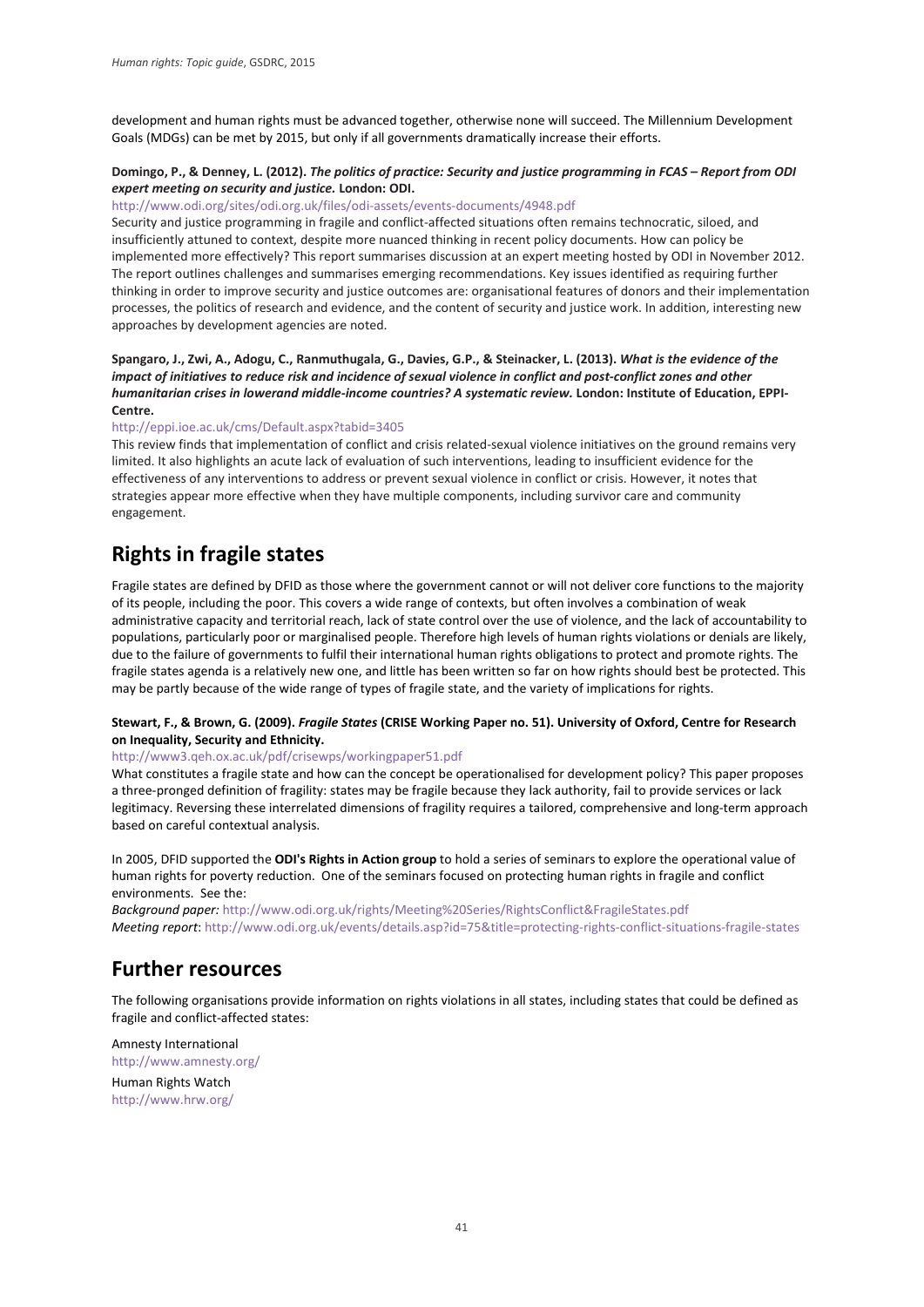## <span id="page-44-0"></span>**Rights monitoring and indicators**

If international rights commitments are to have genuine impacts for individuals, action must be taken to ensure that duty bearers fulfil their responsibilities to protect and promote these rights. Rights monitoring of programmes and projects is also essential for assessing the effectiveness of rights-based approaches or ensuring that other development interventions are compatible with the protection and promotion of rights. In order to monitor the human rights situation in a given context, and the effectiveness of donor interventions, there is a need to formulate appropriate indicators which indicate the degree to which human rights are being upheld. Establishing indicators requires the gathering of adequate baseline data from which human rights-related progress can be measured.

The websites of the following NGOs provide information on the human rights records of individual country governments.

- **Amnesty International**[: http://www.amnesty.org/](http://www.amnesty.org/) Amnesty International (AI) is a worldwide movement of people who campaign for internationally recognised human rights.
- **Human Rights Watch**:<http://www.hrw.org/> Human Rights Watch (HRW) is a human rights organisation made up of lawyers, journalists, academics, and country experts who investigate and expose human rights violations to hold abusers accountable.

## **Monitoring state performance**

Despite state commitments in international human rights treaties, violations of human rights are prevalent across the world. This section provides links to information on the various approaches to monitoring the progress of governments in meeting their obligations.

A treaty monitoring body or committee has been created for each of the international human rights treaties. Links to these treaty monitoring bodies can be found on the section on the [Human Rights Legal Framework](#page-11-0) in this topic guide. These treaty monitoring committees work by assessing periodic reports submitted by governments that have ratified the treaty. In addition to the formal state reports, some treaty monitoring bodies allow NGOs to submit shadow reports, providing an alternative perspective. Links to online guidance for producing shadow reports aimed at civil society groups are provided below i[n additional information resources.](#page-47-0)

## **Human rights indicators**

Human rights indicators can be used to assess both state progress and programmes / projects with a human rights focus and/or component. Indicators for assessing progress in promoting rights are still in the early stages of development, and limited progress has been made towards developing commonly accepted systems. There are challenges over the design, weighting, collection and use of data to measure rights. For example, there is a methodological challenge in adequately reflecting the situation for vulnerable groups, while producing aggregate data. Another challenge concerns the design of indicators that are appropriate for a range of cultures and contexts. Alternative indicators may provide evidence where human rights-specific measures are unavailable. Examples include indicators on governance, corruption, electoral fraud, and human development. The use of indicators therefore has strong links to governance interventions, such as electoral reform.

**OHCHR. (2012).** *Human rights indicators: A guide to measurement and implementation.* **New York: UN.** http://www.ohchr.org/Documents/Publications/Human\_rights\_indicators\_en.pdf

#### **Filmer-Wilson, E. (2005).** *Summary report of material collated regarding practical guidance to implementing rights based approaches, human rights analyses for poverty reduction and human rights benchmarks from development actors and other relevant communities***. London: DFID**

<http://www.gsdrc.org/docs/open/CON30.pdf>

To what extent are human rights being incorporated into development programmes? How can a human rights-based approach best be developed? This report brings together material collated from development organisations in four key areas: practical guidance on rights-based approaches, including case studies and checklists; analytical tools which feature human rights for understanding the causes and characteristics of poverty; human rights impact assessment; and human rights indicators to measure development progress.

**Kalantry, S., Getgen, J. E., & Arrigg Koh, S. (2010). Enhancing enforcement of economic, social, and cultural rights using indicators: A focus on the right to education in the ICESCR.** *Human Rights Quarterly 32* **254-310.** [http://www.escr](http://www.escr-net.org/usr_doc/Enhancing_Enforcement_of_Economic,_Social,_and_Cultural_Rights_Using_Indicators.pdf)[net.org/usr\\_doc/Enhancing\\_Enforcement\\_of\\_Economic,\\_Social,\\_and\\_Cultural\\_Rights\\_Using\\_Indicators.pdf](http://www.escr-net.org/usr_doc/Enhancing_Enforcement_of_Economic,_Social,_and_Cultural_Rights_Using_Indicators.pdf)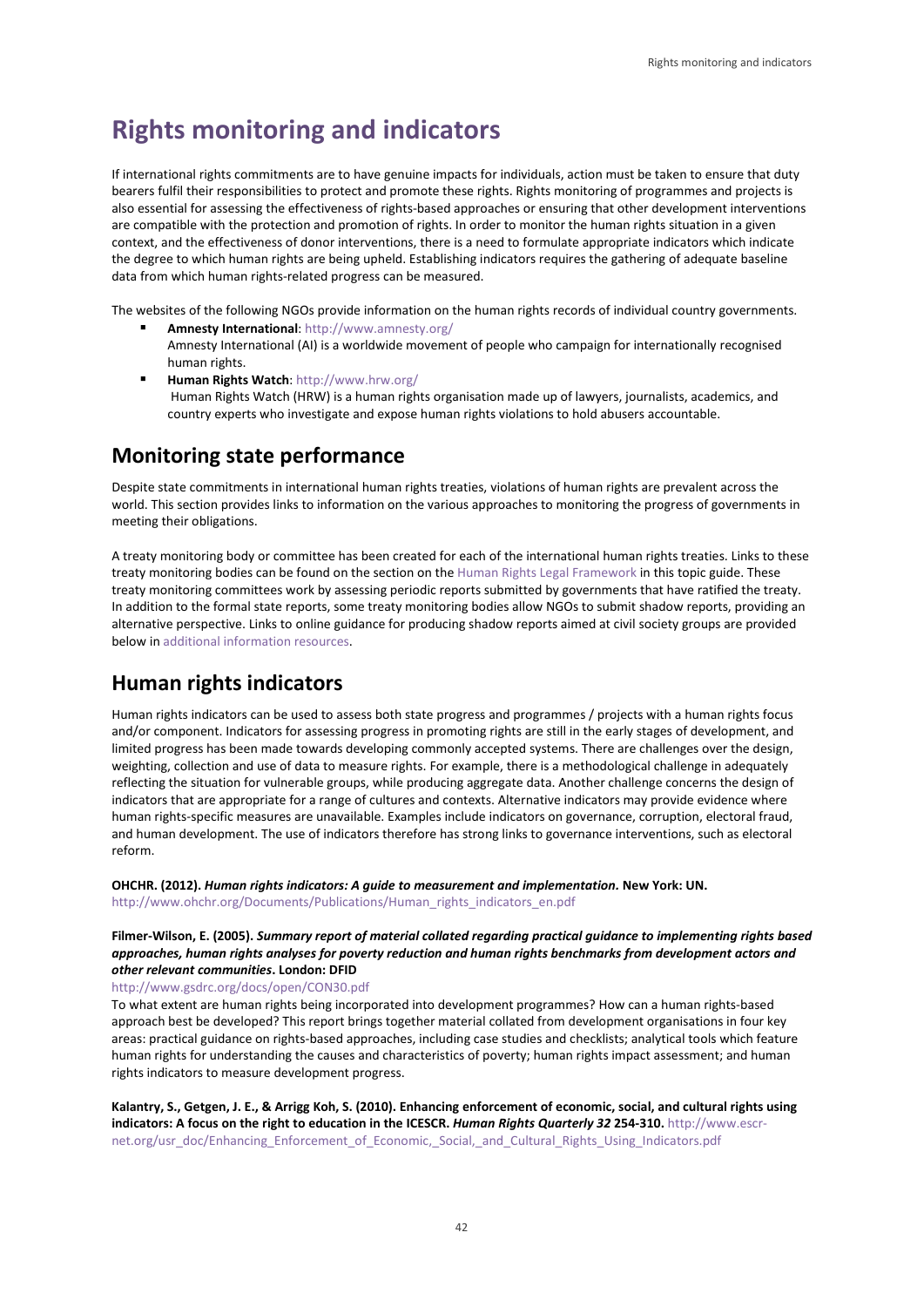This article focuses on the right to education in the ICESCR to illustrate how indicators can be used to ascertain treaty compliance and violations.

#### **Landman, T., & Häusermann, J. (2003).** *Map making and analysis of the main international initiatives on developing indicators on democracy and good governance* **(Report for the Statistical Office of the Commission of the European Communities). Colchester: University of Essex, Human Rights Centre.**

[http://ec.europa.eu/eurostat/documents/46346/48072/Map-Making-Analysi-Main-International-Initiative.pdf/29a35b02-](http://ec.europa.eu/eurostat/documents/46346/48072/Map-Making-Analysi-Main-International-Initiative.pdf/29a35b02-3429-4700-8ddc-ba064ad090ae) [3429-4700-8ddc-ba064ad090ae](http://ec.europa.eu/eurostat/documents/46346/48072/Map-Making-Analysi-Main-International-Initiative.pdf/29a35b02-3429-4700-8ddc-ba064ad090ae) 

Democracy, human rights and good governance can be measured in many different ways, and this is reflected in the wide variety of initiatives that have developed such indicators. This project collates and evaluates existing initiatives. It also makes recommendations for the development of more efficient measurement tools.

#### **UNDP. (2000).** *Using indicators for human rights accountability***. In** *UN Human Development Report 2000* **(chap. 5). New York: UNDP.**

#### <http://hdr.undp.org/en/content/human-development-report-2000>

Under Article 55 of the UN Charter, all UN members commit to promote "universal respect for, and observance of human rights and fundamental freedoms for all without distinction". But to what extent do they put this into practice? When a country is making progress in development, who is to say whether or not its rate of progress is adequate? In this chapter, statistical indicators are presented as a powerful tool in the struggle for human rights.

#### **Harrison, J. (2010).** *Measuring Human Rights: Reflections on the Practice of Human Rights Impact Assessment and Lessons for the Future* **(Warwick School of Law Research Paper No. 2010/26). Coventry: University of Warwick.**  [http://papers.ssrn.com/sol3/papers.cfm?abstract\\_id=1706742](http://papers.ssrn.com/sol3/papers.cfm?abstract_id=1706742)

This study examines the practice of Human Rights Impact Assessment (HRIA). It argues that, while a uniform HRIA process in all fields will not be appropriate, eight core elements represent the 'minimum core' of a valid process: screening, scoping, evidence gathering, consultation, analysis, producing policy-oriented recommendations, publication, and monitoring and review. Overall, better performance monitoring is crucial, and the people undertaking HRIAs need a deep understanding of human rights. More reflection is also required on the connection between HRIAs and the people affected by the policies and practices that HRIAs seek to influence.

#### **De Beco, G. (2013). Human rights indicators: From theoretical debate to practical application.** *Journal of Human Rights Practice***,** *5***(2), 380-397.**

#### <http://dx.doi.org/10.1093/jhuman/hut003>

Why have most sets of human rights indicators have never been applied? Although there are a few examples of using such indicators, discussions on them seem fixed in the conceptual sphere, a problem which to date has not been discussed. This policy note provides a methodology for developing human rights indicators with a view to their subsequent application. The paper is divided into three sections. The first section examines the origin, purpose and evolution of human rights indicators. The second section concerns the development of human rights indicators. After examining the reasons for their infrequent application, it proposes a methodology for their development divided into different steps, and then applies this methodology to the right to education. The third section discusses questions to be addressed in order to facilitate the application of human rights indicators.

See also Harrison, J. (2011). Human rights measurement: Reflections on the current practice and future potential of human [rights impact assessment.](http://jhrp.oxfordjournals.org/content/3/2/162.abstract) *Journal of Human Rights Practice*, *3*(2), 162-187.

#### *Sector-specific monitoring*

Indicators are also being developed on specific areas to tailor monitoring activities to particular sectors, such as housing, gender equality, and food rights.

#### **UN-HABITAT. (2003).** *Monitoring Housing Rights: Developing a Set of Indicators to Monitor the Full and Progressive Realisation of the Human Right to Adequate Housing***. Nairobi: UN-HABITAT.**

<http://ww2.unhabitat.org/programmes/housingrights/documents/Monitoring-Housing-Rights.pdf>

How can housing rights for all be realised? This report suggests ways to develop a set of indicators to monitor and evaluate the full and progressive realisation of the human right to adequate housing. It concludes that, despite the complex challenges, the creation of a set of housing rights indicators will prove a valuable tool in the world-wide struggle for housing rights.

#### **FAO. (2004).** *Voluntary Guidelines to Support the Progressive Realisation of the Right to Adequate Food in the Context of National Food Security***. Rome: FAO .**

<http://www.fao.org/docrep/MEETING/007/J0492E.HTM>

What steps are necessary to realise the goal of adequate food for all? The Intergovernmental Working Group (IGWG) of the Council of the Food and Agriculture Organisation of the United Nations has drawn up the following voluntary guidelines to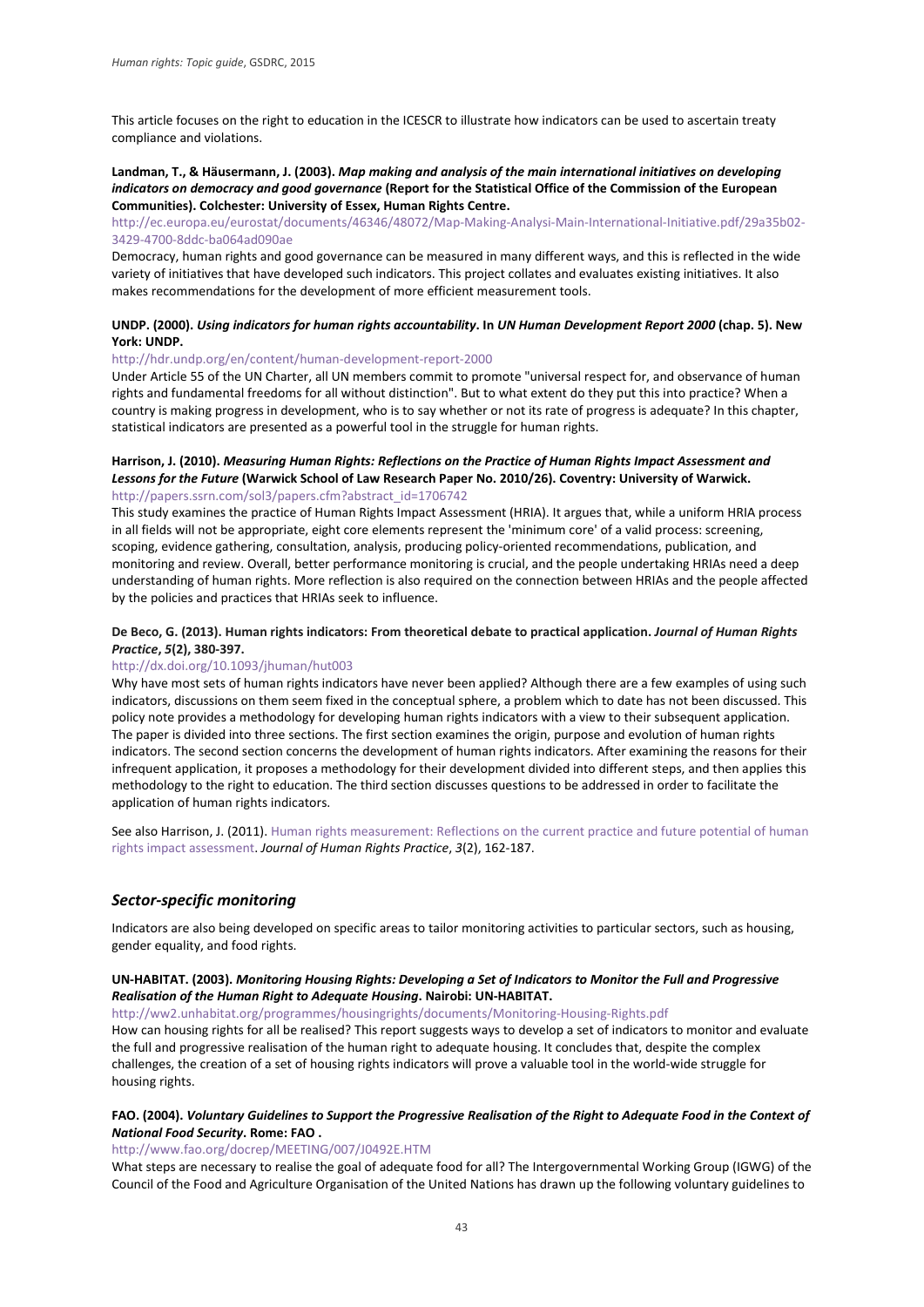support Member Nations' efforts to achieve the realisation of the right to adequate food in the context of national food security. They define the right to food security and offer recommendations on creating an enabling environment, accountability and the rule of law.

**World Health Organization. (2014).** *Reproductive, maternal, newborn and child health and human rights: a toolbox for examining laws, regulations and policies***. Geneva: WHO.** 

[http://apps.who.int/iris/bitstream/10665/126383/1/9789241507424\\_eng.pdf?ua=1](http://apps.who.int/iris/bitstream/10665/126383/1/9789241507424_eng.pdf?ua=1)

**World Health Organization. (2014). Ensuring human rights within contraceptive programmes: a human rights analysis of existing quantitative indicators. Geneva: WHO.** 

[http://apps.who.int/iris/bitstream/10665/126799/1/9789241507493\\_eng.pdf?ua=1](http://apps.who.int/iris/bitstream/10665/126799/1/9789241507493_eng.pdf?ua=1)

## **Monitoring and evaluating RBA interventions**

In line with growing concerns about how to monitor, evaluate and learn from development interventions, human rights programming is also subject to this type of scrutiny. As with other areas of human rights monitoring, approaches are at early stages. A key concern is assessing the intentional and unintentional effects (positive or negative) of a human rights programme. This has been developed further by approaches which use impact assessments to monitor and evaluate the impact of human rights interventions and/or the human rights components of interventions. Thinking about impact is also thought to contribute to awareness about human rights concerns, and therefore facilitate the integration of rights-based principles into the overall policy process.

#### **Department for International Development. (2009).** *How to note: A practical guide to assessing and monitoring human rights in country programmes***. London: DFID**

[http://webarchive.nationalarchives.gov.uk/20141014133309/http://www.stabilisationunit.gov.uk/attachments/article/523](http://webarchive.nationalarchives.gov.uk/20141014133309/http:/www.stabilisationunit.gov.uk/attachments/article/523/DFID_how_to_note_-_human_rights_in_country_programmes_-_edited.pdf) [/DFID\\_how\\_to\\_note\\_-\\_human\\_rights\\_in\\_country\\_programmes\\_-\\_edited.pdf](http://webarchive.nationalarchives.gov.uk/20141014133309/http:/www.stabilisationunit.gov.uk/attachments/article/523/DFID_how_to_note_-_human_rights_in_country_programmes_-_edited.pdf)

#### **Harrison, J. (2010).** *Measuring human rights: Reflections on the practice of human rights impact assessment and lessons for the future* **(Warwick School of Law Research Paper No. 2010/26). Coventry: University of Warwick.**

[http://papers.ssrn.com/sol3/papers.cfm?abstract\\_id=1706742](http://papers.ssrn.com/sol3/papers.cfm?abstract_id=1706742)

This study examines the practice of Human Rights Impact Assessment (HRIA). It argues that, while a uniform HRIA process in all fields will not be appropriate, eight core elements represent the 'minimum core' of a valid process: screening, scoping, evidence gathering, consultation, analysis, producing policy-oriented recommendations, publication, and monitoring and review. Overall, better performance monitoring is crucial, and the people undertaking HRIAs need a deep understanding of human rights. More reflection is also required on the connection between HRIAs and the people affected by the policies and practices that HRIAs seek to influence.

#### **NORAD. (2001).** *Handbook in human rights assessment. State obligations, awareness and empowerment***. Oslo: Norwegian Agency for Development Cooperation.**

#### [http://www.norad.no/globalassets/import-2162015-80434-am/www.norad.no-ny/filarkiv/vedlegg-til](http://www.norad.no/globalassets/import-2162015-80434-am/www.norad.no-ny/filarkiv/vedlegg-til-publikasjoner/handbook-in-human-rights-assessment.pdf)[publikasjoner/handbook-in-human-rights-assessment.pdf](http://www.norad.no/globalassets/import-2162015-80434-am/www.norad.no-ny/filarkiv/vedlegg-til-publikasjoner/handbook-in-human-rights-assessment.pdf)

How do you enhance the human rights profile of development programmes? How do you identify the need for human rights impact analysis? This handbook assists the user in addressing human rights concerns by recording the potential, planned or likely positive or negative effects of the programme under review. It is not a manual on how to conduct a fullscale human rights impact analysis but a guide to identifying the need for such analysis.

#### **UNHCHR. (2003). Human rights-based reviews of UNDP programmes. Working guidelines. Geneva: UNDP.**

[http://web.archive.org/web/20100707055137/http://hdr.undp.org/en/media/HRBA\\_Guidelines.pdf](http://web.archive.org/web/20100707055137/http:/hdr.undp.org/en/media/HRBA_Guidelines.pdf) The UN operates a Common Understanding of the human rights-based approach to development (HRBA). This paper sets out working guidelines for a human rights-based review of UNDP country offices and projects based on the Common Understanding. The guidelines aim to support reviews at each phase of programming, strengthen existing activities and assist in the design of new programmes from a human rights perspective.

#### **UNEG. (2014).** *Integrating human rights and gender equality in evaluations***. United Nations Evaluation Group.**  <http://www.unevaluation.org/document/detail/1616>

This report was produced by UNEG as an in-depth guidance handbook to serve as a field guide to improve human rights and gender equality responsive evaluation throughout the UN system. It aims to increase knowledge on the application of these two approaches in evaluation processes and to raise awareness on their specific relevance and significance for UN work.

UN Women's Guide to gender equality and human rights responsive evaluation: http://unifem.org/evaluation\_manual/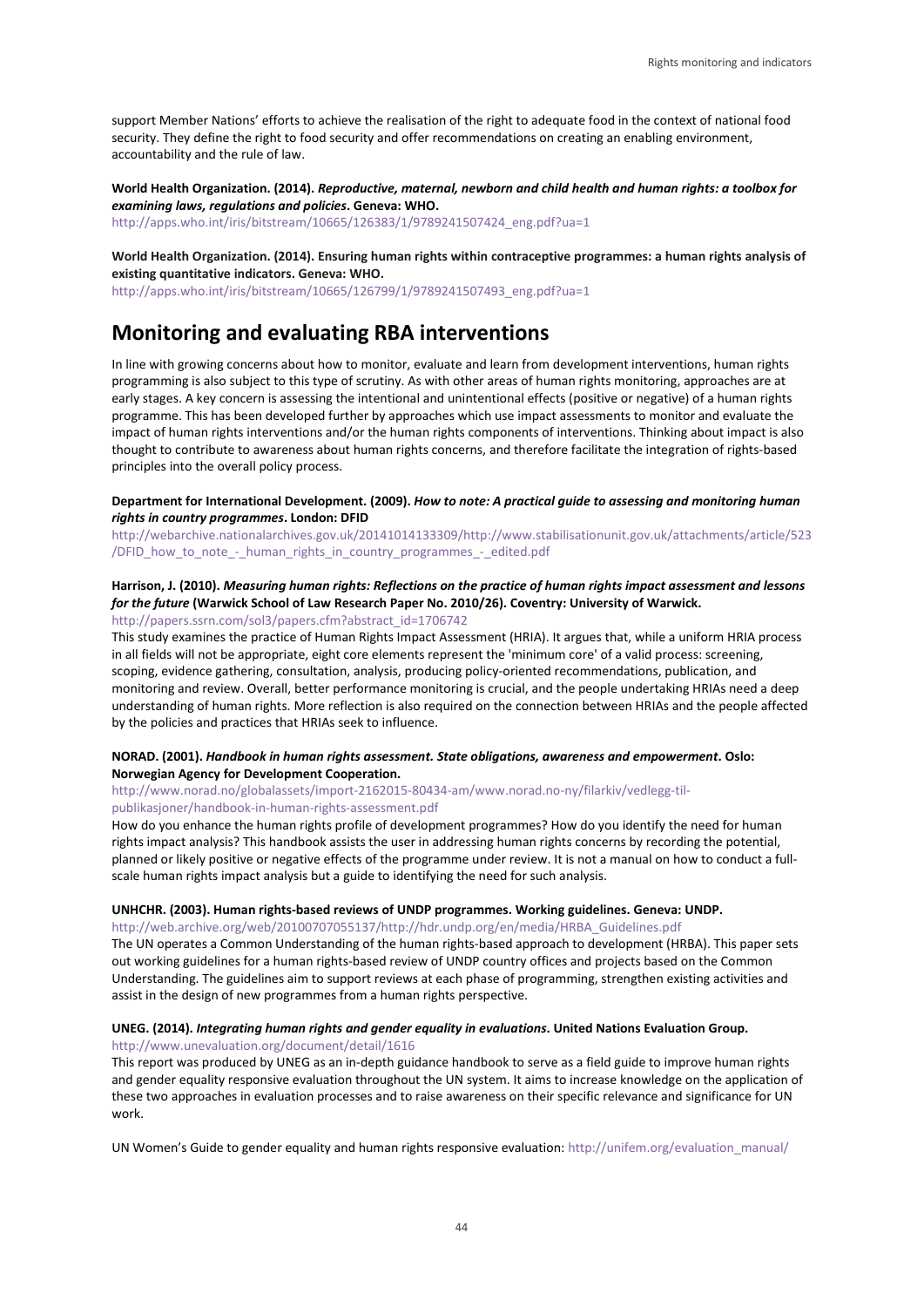## <span id="page-47-0"></span>**Additional information resources**

#### *NGO country human rights reports*

Human Rights Watch <http://www.hrw.org/>

#### *NGO shadow reporting*

The following online resources are aimed at civil society groups, and provide guidance on how to produce a shadow report for a UN treaty monitoring body.

The Stop Violence Against Women website hosts a note on producing shadow reports: [http://www.stopvaw.org/A\\_Note\\_About\\_Shadow\\_Reports.html](http://www.stopvaw.org/A_Note_About_Shadow_Reports.html)

The website of the Centre for Reproductive Rights links to shadow reports on reproductive rights in a range of countries: <http://reproductiverights.org/en/resources/publications/shadow-letters-reports>

#### *Treaty monitoring*

The Office of the High Commissioner for Human Rights (OHCHR) website provides an overview of the monitoring bodies for the human rights treaties[: http://www2.ohchr.org/english/bodies/treaty/](http://www2.ohchr.org/english/bodies/treaty/)